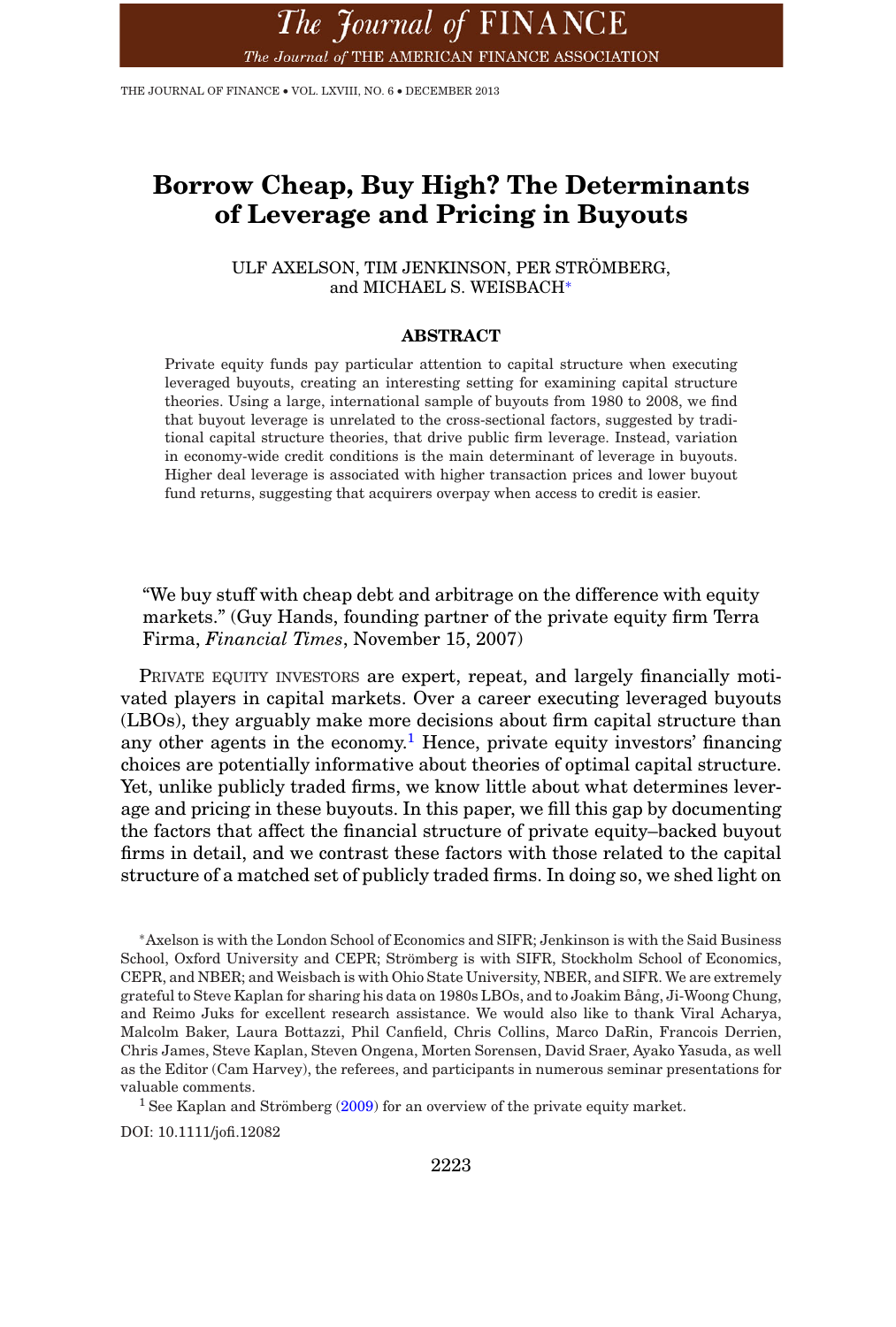both the particular functionings of the increasingly important private equity market, and also on capital structure questions more broadly.

A useful simplification for thinking about buyout capital structure is to contrast two broad views that have been expressed in both academic literature and the popular press. In the first view, most famously put forth by Jensen (1989), private equity–backed firms have superior governance to publicly traded firms. Together with active boards, high-powered management compensation, and concentrated ownership, Jensen argues that leverage is an essential part of the private equity governance model. Unlike public firms, private equity funds optimize the capital structure in the companies they acquire to take full advantage of the tax and incentive benefits of leverage, trading these benefits off against the costs of financial distress. An implication of this view is that characteristics related to the debt capacity of a given firm, such as industry, tangibility of assets, and volatility of cash flows, should explain capital structure in buyouts.

A second view, reflected in the opening quote from Guy Hands of Terra Firma, is that the most important factor in buyout capital structure is the ability of buyout funds to use "cheap" debt to take levered bets on firms. Private equity funds are uniquely positioned to time the market by arbitraging debt versus equity when leverage is relatively cheap due to superior access to debt financing (as suggested by Ivashina and Kovner [\(2011\)](#page-43-1) and Demiroglu and James [\(2010\)](#page-42-0)).<sup>[2](#page-1-0)</sup> In addition, the General Partners (or GPs) running private equity funds have agency problems of their own that are likely to affect their choice of leverage in their portfolio companies. Axelson, Strömberg, and Weisbach  $(2009)$  $(2009)$  present a model in which GPs tend to overinvest, taking value-decreasing investments in addition to value-increasing ones because of their option-like compensation. If they are capital-constrained, so that they must raise external debt in order to complete deals, the investors (the Limited Partners, or LPs) have some protection against this tendency of GPs to overinvest. However, the model predicts that, when access to debt is "easy," private equity funds will nonetheless have an incentive to lever up as much as possible and to overpay for deals.<sup>[3](#page-1-1)</sup> Both the market-timing and the agency stories share the common prediction that

<span id="page-1-0"></span><sup>2</sup> In this paper, we do not take a stand on the underlying economic reasons for debt being "cheap," or equivalently, credit spreads being relatively low. Proposed explanations include relative changes in credit risk premia (Collin-Dufresne, Goldstein, and Martin [\(2001\)](#page-42-2)), supply shocks due to changes in intermediary capital (Leary [\(2009\)](#page-43-2) and Shin [\(2011\)](#page-43-3)), or changes in credit market sentiment (Baker, Ruback, and Wurgler (2004)). Either way, there is now substantial evidence that there are changes in credit risk premia and debt pricing that are largely unrelated to equity risk premia and other macroeconomic factors (see Collin-Dufresne, Goldstein, and Martin [\(2001\)](#page-42-2) and Gilchrist and Zakrajsek [\(2011\)](#page-42-3)).

<span id="page-1-1"></span><sup>3</sup> Consistent with this argument, Kaplan and Stein [\(1993\)](#page-43-4) provide evidence suggesting that the booming junk bond markets of the late 1980s led to an overheated private equity market, with low private equity fund returns as a consequence. Ljungqvist, Richardson, and Wolfenzon [\(2007\)](#page-43-5) find that buyout funds accelerate their investment flows when credit market conditions loosen, but do not address how the leverage and pricing of individual deals vary with credit market conditions. More recently, Gorbenko and Malenko [\(2012\)](#page-42-4) present evidence that financial buyers bid more aggressively in auctions for firms when credit conditions are stronger.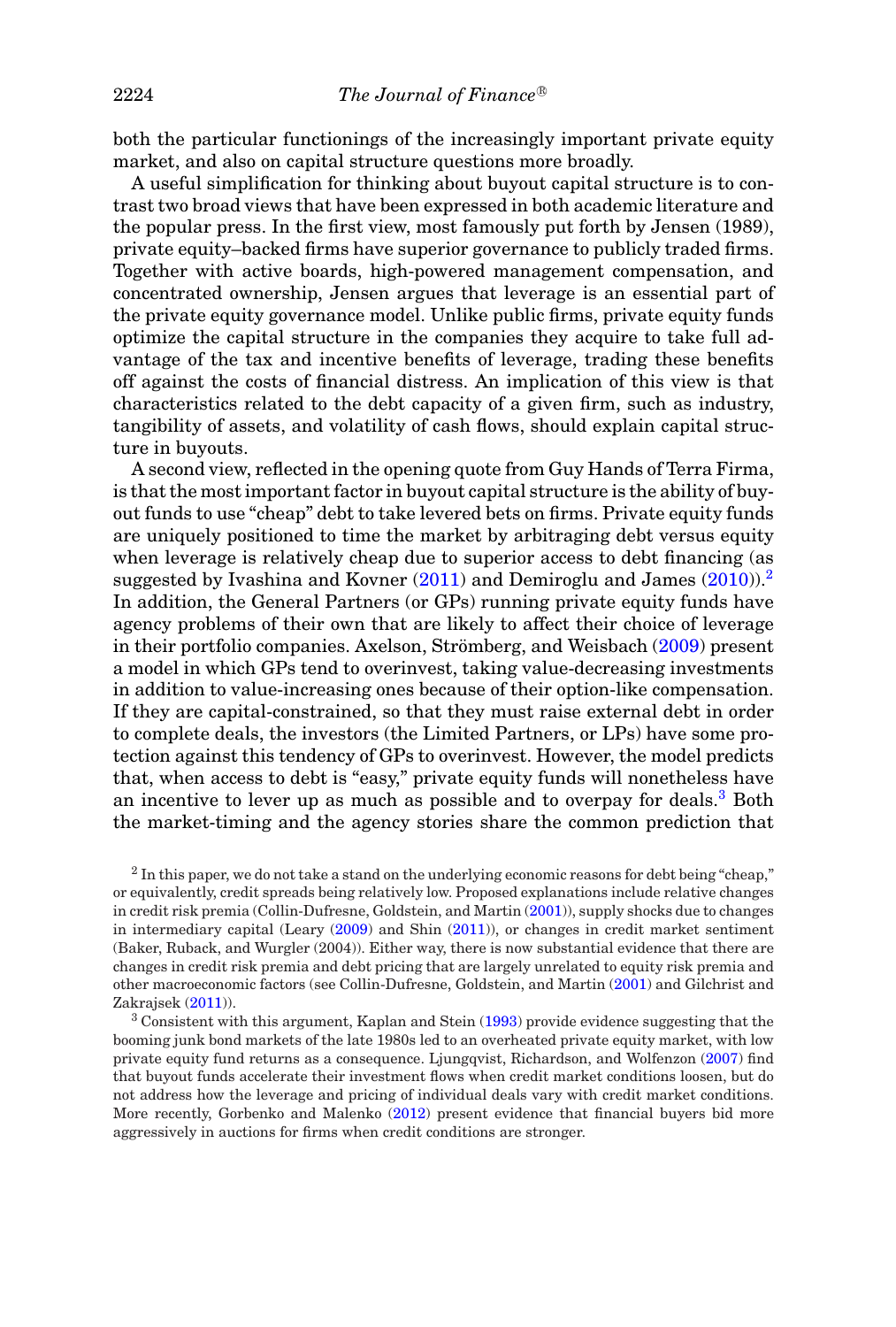time-series variables measuring economy-wide debt market conditions should explain buyout leverage better than cross-sectional firm characteristics.

To study the factors affecting buyout capital structure, we construct a new database containing detailed information about the financing of a large sample of buyouts. This sample contains 1,157 buyouts, 694 of North American firms and the remaining 463 of firms from 24 countries outside North America, mainly in Western Europe. For each buyout in the sample, we obtain detailed information about the financial structure of the transaction. Unlike most previous work, our sample includes buyouts of private companies, such as family firms, corporate divisions, and companies acquired from other private equity firms, in addition to buyouts of publicly traded firms. The sample covers the period from 1980 through 2008, which allows for a much longer temporal analysis than in most previous studies[.4](#page-2-0) Our data include deals from a total of 176 distinct private equity sponsors and incorporate practically all the major investors active in the market during our period of study.

We first consider the question of whether buyout leverage appears to be determined by the same factors as comparable publicly traded firms using a matched sample of buyouts and public firms in the same industry, region, and time period. Very surprisingly (at least to the authors), there appears to be no discernible relation between leverage in buyout firms and median leverage of public firms in the same industry-region-year, regardless of what leverage measure we use. This result holds when we match our LBO sample to subsamples of public firms that have adjusted their leverage significantly over the last years, as well as when we consider long-run LBO leverage using repayment schedules, alleviating concerns that the lack of relationship is due to an unrepresentative matching procedure. Furthermore, when we restrict our analysis to the subsample of 160 public-to-private deals for which we have information about pre-LBO financials, we also find that there is no relationship between buyout leverage and pre-LBO leverage.

Given that the quantity of leverage used by buyouts and that by matched public firms have little to no relation with one another, what does determine leverage in buyout firms? Cross-sectional characteristics such as industry fixed effects or variables such as profitability, earnings volatility, and growth opportunities, which explain most of the variation in public company leverage, have little explanatory power for buyout leverage. Instead, most of the variation in buyout leverage is explained by time-series effects. The one robust predictor of LBO leverage we find is the prevailing condition of debt markets: the higher the credit risk premium of leveraged loans, measured as the high-yield spread over LIBOR, the lower the leverage used in buyout transactions. As a consequence, leverage in LBO deals is procyclical, with leverage peaking during "hot" credit market conditions, such as in 2006 to 2007, and falling when debt markets

<span id="page-2-0"></span><sup>4</sup> Guo, Hotchkiss, and Song [\(2011\)](#page-42-5) study a sample of U.S. public-to-private transactions from 1990 through 2006. Some recent studies consider the motives of other kinds of buyouts: Boucly, Sraer, and Thesmar [\(2011\)](#page-42-6) and Chung [\(2011\)](#page-42-7) examine the performance of buyouts of private companies, while Wang [\(2011\)](#page-44-0) and Jenkinson and Sousa [\(2011\)](#page-43-6) study secondary buyouts.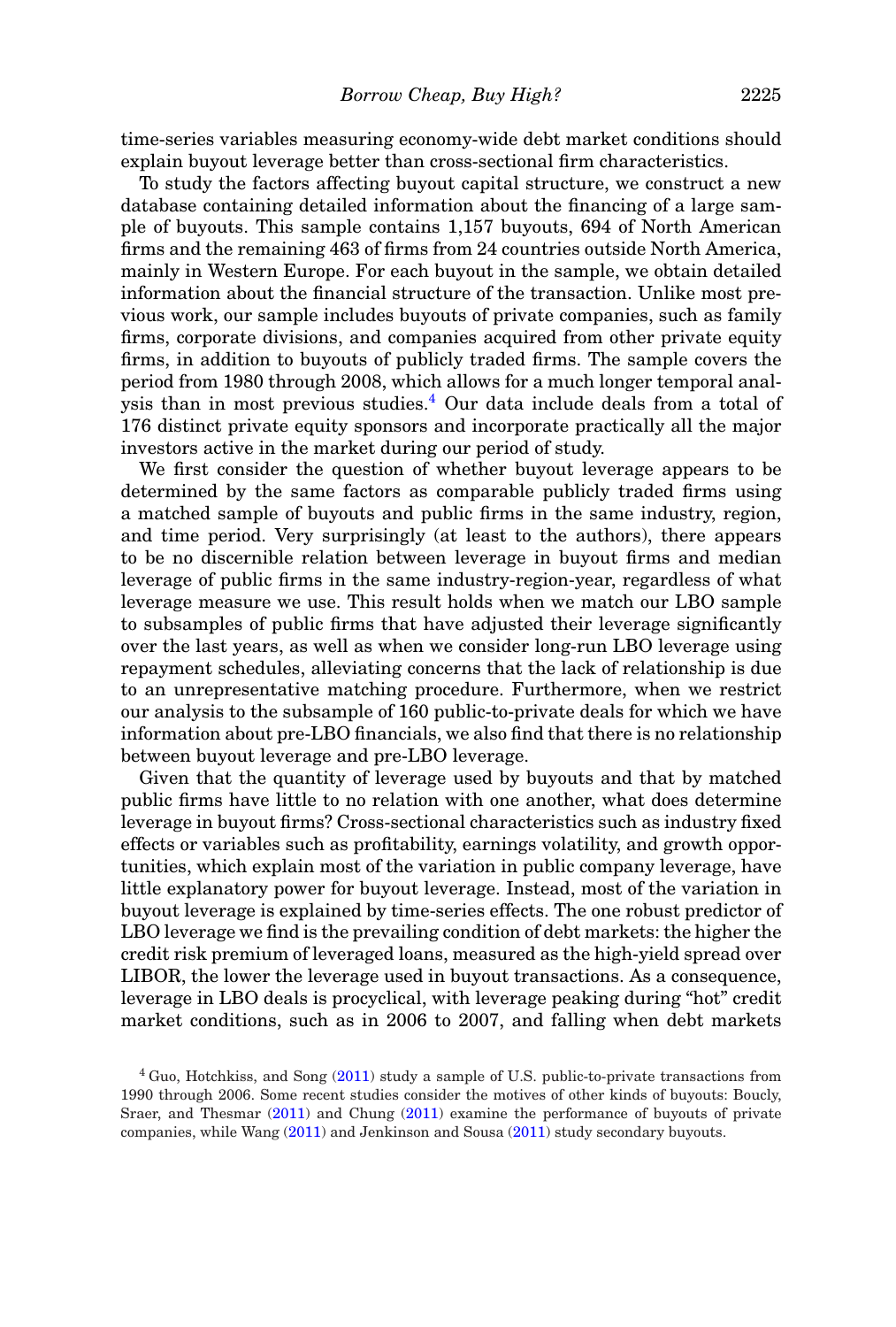deteriorate, such as in 2008 to 2009. In contrast to the procyclicality of buyout leverage, we find that a matched set of public firms exhibits *counter*cyclical leverage.

We next examine whether the availability of leverage leads private equity funds to pay higher purchase price multiples for the firms they acquire. We find that this is indeed the case, with buyout pricing being strongly negatively related to current market interest rates on leveraged loans, even after controlling for pricing in public markets. We also show that the impact of debt markets conditions on buyout leverage and pricing holds in both panel and time-series regressions, controlling for a large set of macroeconomic variables and using several alternative measures of debt market conditions.

Since debt market conditions affect buyout leverage and pricing, even when controlling for public firm multiples in our pricing equations, debt market conditions appear to have an independent effect on LBO pricing over and above variation in the economy-wide discount rate. These results are most consistent with stories in which the extra leverage that LBO funds take on when credit market conditions are good makes them willing to pay higher prices, over and above prevailing prices in public markets. This effect could occur either because private equity funds are particularly proficient at arbitraging cheap debt against equity, or because of agency problems between private equity sponsors and their investors.

To distinguish between these explanations, we estimate equations measuring the impact of leverage on fund returns. Contrary to the basic cost of capital prediction that, holding other factors constant, returns to equity should increase with leverage, we document that the leverage of the deals in a particular fund is *negatively* related to the return of that fund (measured relative to returns on public stock markets), controlling for other relevant factors. This finding is consistent with an agency story in which private equity funds overpay for deals at times when leverage is cheap.

As an additional test between the agency explanation and the story in which leverage occurs because of arbitrage between debt and equity markets, we split leverage into the component of leverage explained by variation in debt markets and residual leverage. If funds were able to arbitrage debt markets against equity markets when debt is "cheap," we would expect the predicted component of leverage to have a positive impact on fund returns. However, we instead find that both components of leverage have a negative impact on returns, which is inconsistent with a market-timing story but in line with the agency story.

Our findings contribute to the literature on private equity fund returns, for example, Kaplan and Schoar [\(2005\)](#page-43-7), Phalippou and Gottschalg [\(2009\)](#page-43-8), and Harris, Jenkinson, and Kaplan [\(2012\)](#page-42-8). In particular, we document how excess leverage could have led to disappointing returns in years when debt was available in abundance. Our paper also relates to the literature on LBO financial distress. Our results support the arguments of Kaplan and Stein [\(1993\)](#page-43-4) that hot credit markets can lead to excess leverage, which can lead in turn to high subsequent default rates. Whether this imposes a major cost on the economy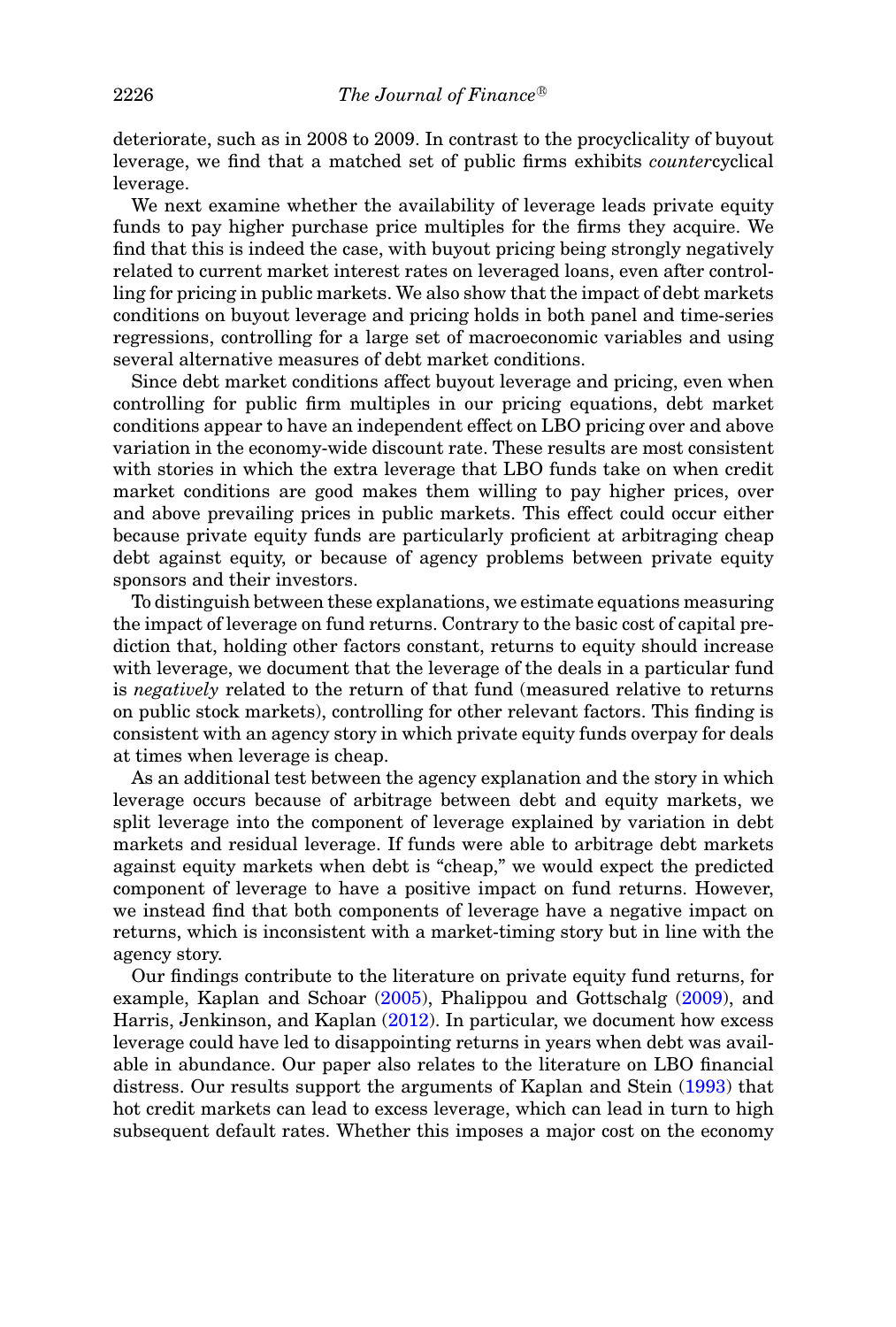is an open question. Some evidence, for example, Andrade and Kaplan [\(1998\)](#page-42-9), Bernstein et al. [\(2010\)](#page-42-10), and Hotchkiss, Smith, and Strömberg ([2012\)](#page-43-9), suggests that these costs are not likely to be particularly large, but more research is needed here.

In terms of the broader capital structure literature, our paper is related to work by Berger, Ofek, and Yermack [\(1997\)](#page-42-11) and others who analyze how the corporate governance of firms affects their capital structures. Our paper is also related to literature on market timing in capital structure (e.g., Baker and Wurgler [\(2002\)](#page-42-12) and Welch [\(2004\)](#page-44-1)), and to the recent literature emphasizing the importance of supply effects for leverage (e.g., Leary [\(2009\)](#page-43-2)). Our results suggest that taking advantage of market timing or excess supply of funds can actually be value-decreasing for firms when owners have agency issues of their own.

The remainder of the paper is structured as follows. In Section [I,](#page-4-0) we describe the theoretical frameworks we use for analyzing capital structure. Section [II](#page-7-0) describes our sample and the multiple sources from which we derive our data. Section [III](#page-10-0) contains our empirical analysis. Section IV concludes.

## <span id="page-4-0"></span>**I. The Financial Structure and Pricing of LBOs and Public Firms: Theoretical Road Map**

To motivate our empirical tests, in this section we describe the theoretical frameworks that provide us with testable implications about the factors that could affect leverage. While most theories of capital structure were designed to explain financing in public firms, in principle, they could apply to buyouts as well. We also discuss reasons leverage could be chosen differently in buyouts from in public firms.

#### *A. View 1: Leverage Is Driven by Firm Characteristics*

Perhaps the most commonly used explanation for leverage is the trade-off theory, in which capital structure is chosen so that the tax and incentive advantages of debt exactly offset bankruptcy costs at the margin (see Myers [\(2001\)](#page-43-10) for a detailed discussion). The trade-off theory suggests that the capital structure of a firm should be tailored to the characteristics of that firm's assets. For example, profitable firms with stable cash flows should have high leverage, since they are better at utilizing debt tax shields and have lower probabilities of financial distress, and costs of financial distress are likely to be higher for firms with more investment opportunities and more intangible assets.

If both LBO sponsors and managers of public firms act according to the tradeoff theory, there should be a relation between LBO leverage and the leverage of public firms with similar characteristics. We test this idea below, and also relate LBO and public firm leverage to industry characteristics, the idea being that, according to the trade-off theory, the same industry-level factors determine leverage at the margin for both buyout and public firms. Therefore, changing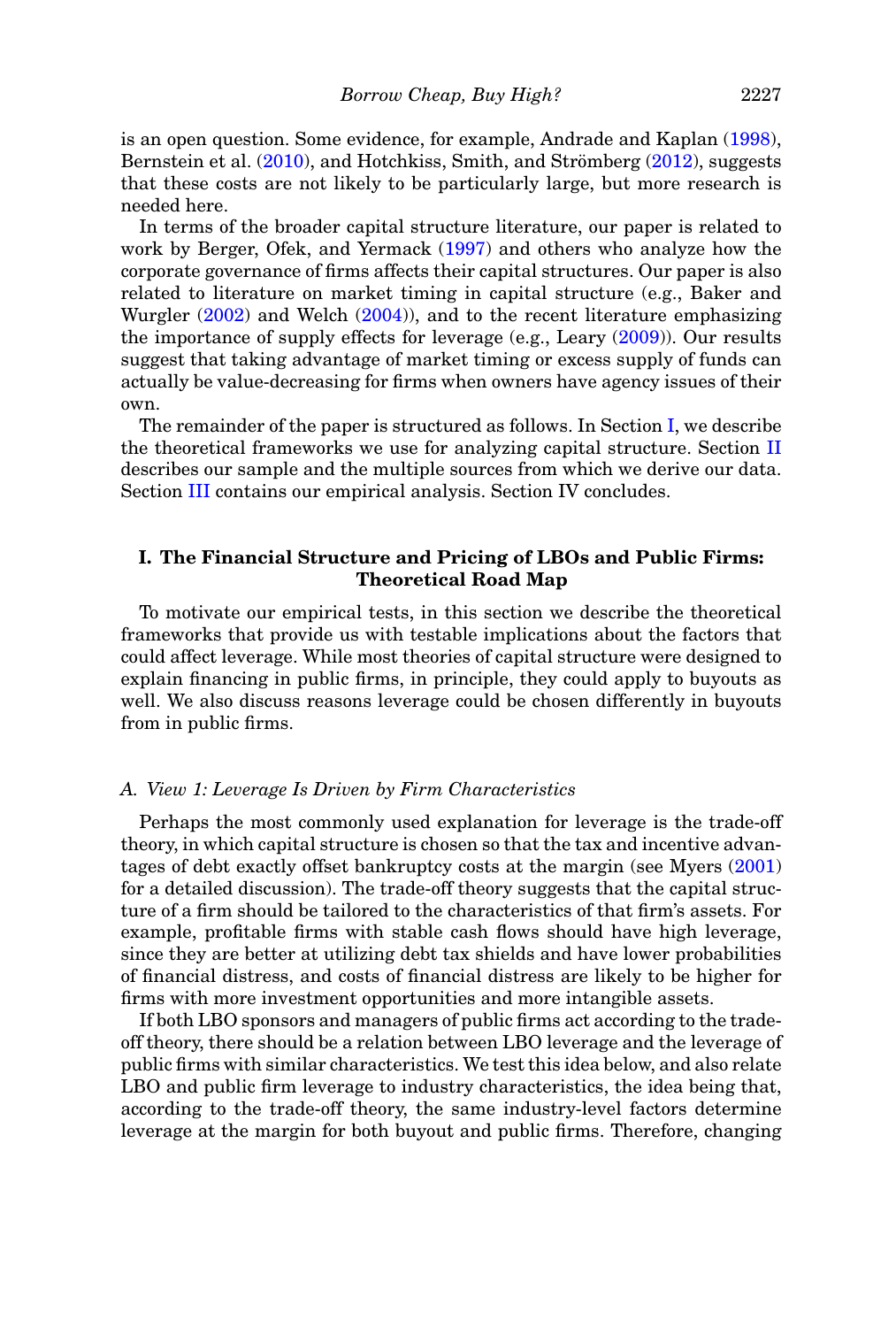one of these factors should have a qualitatively similar effect for both types of firms.

The trade-off theory is often augmented with some version of Myers and Majluf's [\(1984\)](#page-43-11) pecking order theory, in which the issuance of securities is costly due to information asymmetries, leading firms to temporarily stray from the optimal target leverage suggested by the trade-off theory. In particular, firms that have historically been more profitable, so that they have not needed to issue securities to finance investments, might end up with low leverage, even though more profitable firms have higher debt tax shield and incentive benefits of debt. This "drift" in capital structure is less likely to be observed in our sample of buyouts since we measure leverage in buyouts at the time of the transaction. As a robustness check, we therefore also compare buyout leverage to leverage in public firms that have made an active leverage decision recently.

## *B. View 2: Leverage Is Driven by Market-Wide Factors That Vary over Time*

## *B.1. Market Timing*

Baker and Wurgler [\(2002\)](#page-42-12), among others, suggest that managers take advantage of mispricing in equity markets when issuing securities, so that, for example, they issue much more when equity markets are overpriced than when they are underpriced. Similarly, it is possible that debt markets periodically become "overheated," leading investors not to receive the full interest rate cor-responding to the fundamental underlying risk of a firm.<sup>[5](#page-5-0)</sup> Managers aware of this market imperfection should take advantage of it, and issue more debt when the debt markets are overvalued.<sup>[6](#page-5-1)</sup> The market-timing hypothesis is also consistent with the stated view of many private equity practitioners who often argue that one of the ways in which private equity funds make money is by increasing leverage of deals in response to hot credit market conditions to arbitrage the conditions between debt and equity markets. In contrast, a CFO of a public company when asked the same question will usually discuss the importance of maintaining financial flexibility and express concern over distress costs (Graham and Harvey [\(2001\)](#page-42-13)).

The market-timing story implies that buyout leverage should respond more to debt market conditions than to the firm characteristics suggested by the trade-off theory, and that buyout firms should also be willing to pay higher prices when debt financing is "cheap." Although this pattern could also hold for publicly traded firms, private equity sponsors are likely to be better at timing

<span id="page-5-0"></span> $5$  For example, Collin-Dufresne, Goldstein, and Martin  $(2001)$  find that credit spread changes are largely driven by a common factor unrelated to individual firm characteristics. They interpret this as evidence of supply and demand effects driving corporate debt pricing.

<span id="page-5-1"></span><sup>6</sup> Related to this argument, the results in Baker, Greenwood, and Wurgler [\(2003\)](#page-42-14) suggest that publicly traded firms use debt market conditions in an effort to determine the lowest cost maturity at which to borrow.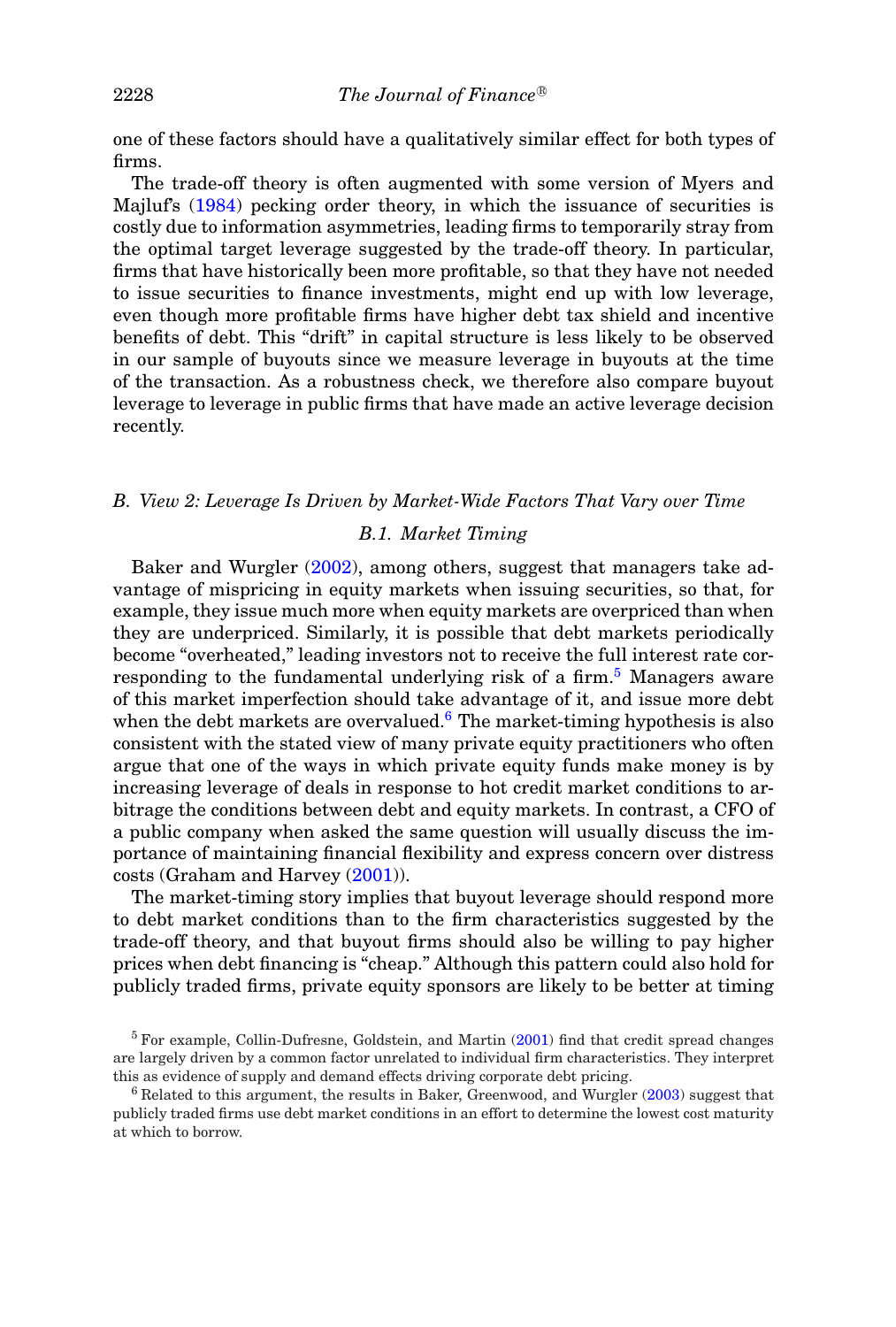debt markets than the managers of publicly traded firms. Importantly, to the extent that the competition for deals between private equity funds is not strong enough to pass on all the value increase from cheap debt to target shareholders, the market-timing hypothesis also predicts that fund returns should be higher when the private equity sponsors are able to use higher leverage to finance individual deals.

## *B.2. GP–LP Agency Conflicts*

Just as there are agency problems between CEOs and owners that can explain leverage choices for publicly traded firms, there are potential agency problems between private equity fund managers and investors in the fund that could explain leverage choices in buyouts. In particular, because of the limited liability of GPs and the option-like carry contract they hold on fund returns, GPs are prone to overinvestment, and potentially will be willing to gamble by taking large levered stakes in portfolio firms.<sup>7</sup> Axelson, Strömberg, and Weisbach [\(2009\)](#page-42-1) provide a model in which these overinvestment tendencies of GPs are mitigated by capital constraints, so that it is optimal to require GPs to go to external capital markets and raise debt whenever they want to make an investment. When liquidity in debt markets is high and/or interest rates are low, GPs can add more leverage to their deals and invest more aggressively, increasing the value of their option and making them willing to overpay for deals relative to fundamental value. Similar to the market-timing theory, this agency story predicts that buyout leverage would be driven more by debt market conditions than by the characteristics of the underlying portfolio firm. In contrast to the market-timing story, however, the agency story predicts that increased leverage can harm investors in private equity funds, so that higher leverage should lead to lower fund returns on average. Note that we are not suggesting that mispricing in debt markets cannot occur under the agency story—on the contrary, the existence of "cheap" credit during certain periods can potentially exacerbate the agency problem by making it easier for a GP to overlever at the expense of LPs.

#### *B.3. Effects of Time-Varying Discount Rates and Equity Market Mispricing*

Both the market-timing and agency stories imply that leverage and pricing multiples in buyouts should be driven by credit market conditions, where the main measure of credit market conditions we use is the prevailing highyield spread in the market. However, even in a world without mispricing or agency effects we could see the same time-series pattern if the market-wide discount rate is time-varying. The high-yield spread in such a world is likely

<span id="page-6-0"></span><sup>7</sup> The typical contract between GPs and LPs in a buyout fund is that GPs get a "carried interest" of 20% of all profits (after fees borne by investors) provided the rate of return (as measured by IRR on invested capital) exceeds a stipulated hurdle rate; the GPs earn no carried interest if the fund does not exceed the hurdle rate.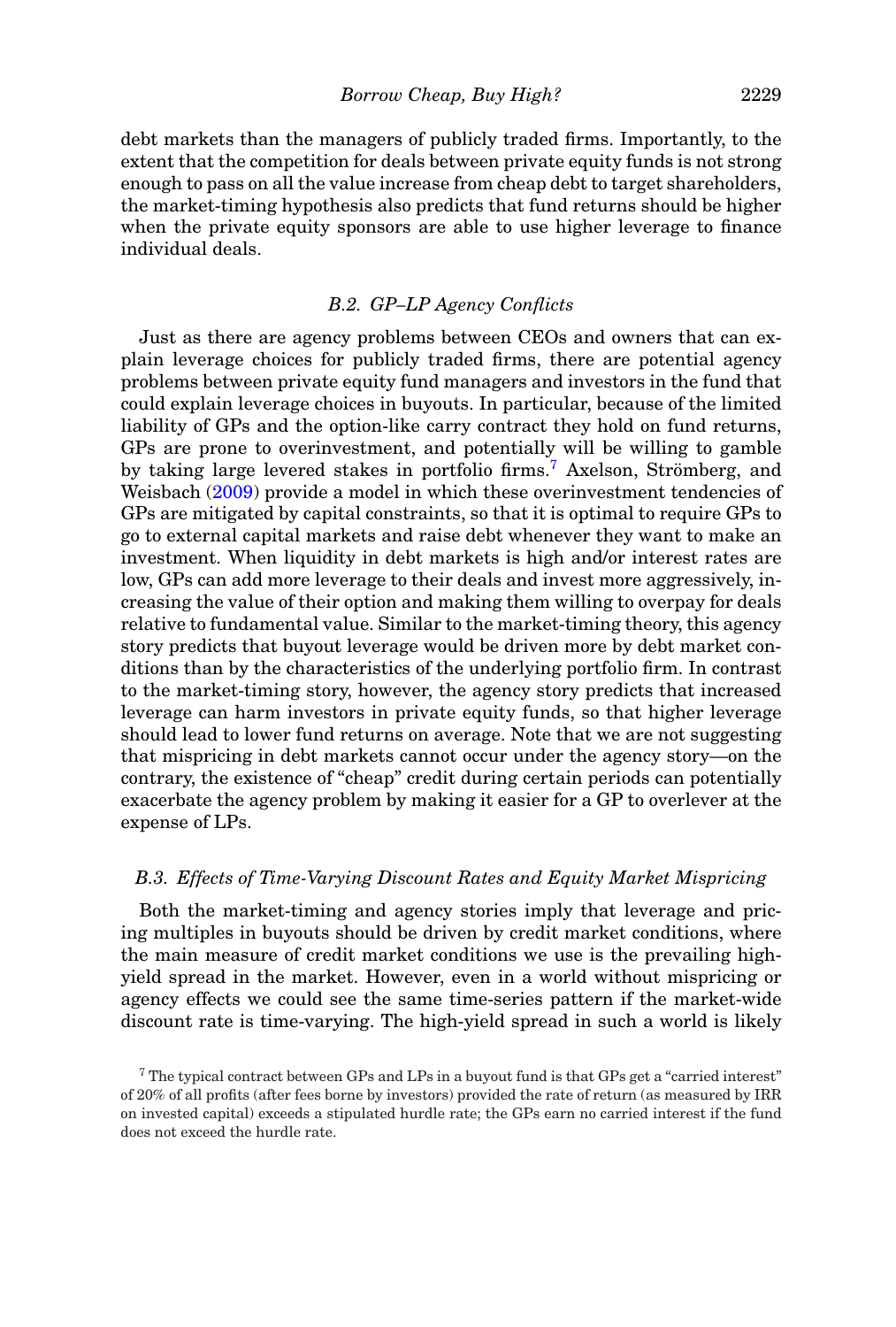to be lower when overall discount rates are lower, while pricing multiples will be higher. Leverage multiples could also become higher when the cost of debt goes down in a standard trade-off theory model—for a given level of cash flow firms should be able to take on more debt and still be able to meet interest payments. Importantly, however, the impact of general discount rate movements should hit public firms and LBOs symmetrically (particularly with respect to pricing multiples), while the market-timing and agency stories apply mostly to LBOs. Hence, controlling for pricing and leverage in public firms—when we test for the effect of credit market conditions on LBO leverage and pricing—should pick up any effect of movements in general discount rates.

Of course, public equity markets could also exhibit mispricing, and it is possible that equity and debt markets become overheated at the same time. The market-timing story in particular is about the relative mispricing of debt versus equity markets, so ideally we would like to control for any common component of overheating in debt and equity markets. This logic emphasizes the importance of controlling for public market prices when measuring the impact of credit conditions on the LBO market.

#### **II. Data Description**

#### <span id="page-7-0"></span>*A. Data Sources and Sample Selection*

Our sample selection relies primarily on two commercial databases: Capital IQ and LPC/Dealscan. We use the Capital IQ database to construct a base sample of private equity transactions. The base sample contains all private placement and M&A transactions in Capital IQ in which the acquirer includes (at least) one investment firm that has a reported investment interest in one of the following stages: Seed/startup, Early venture, Emerging growth, Growth capital, Bridge, Turnaround, Middle market, Mature, Buyout, Mid-venture, Late venture, Industry consolidation, Mezzanine/subdebt, Incubation, Recapitalization, or PIPES. From this sample, we select all M&A transactions classified as "leveraged buyout," "management buyout," or "going private" that were announced between January 1986 and July 2008. Capital IQ contains information on the details of the transaction, such as the buyers and sellers, the target company identity, and transaction size, and for a subset there is also financial accounting information (primarily for public-to-private transactions and LBOs involving public bond issues).<sup>8</sup>

From the sample of Capital IQ buyouts, we construct a list of all private equity firms that appear as acquirers in at least five LBO transactions. For each of these private equity firms we extract information from the LPC/Dealscan database on all syndicated loans for which one of these firms acts as a sponsor, producing a total of 5,678 loans. From this list we exclude loans that did not

<span id="page-7-1"></span> $8$  See Strömberg ([2008\)](#page-43-12) and Kaplan and Strömberg ([2009\)](#page-43-0) for more detail and descriptive statistics on Capital IQ.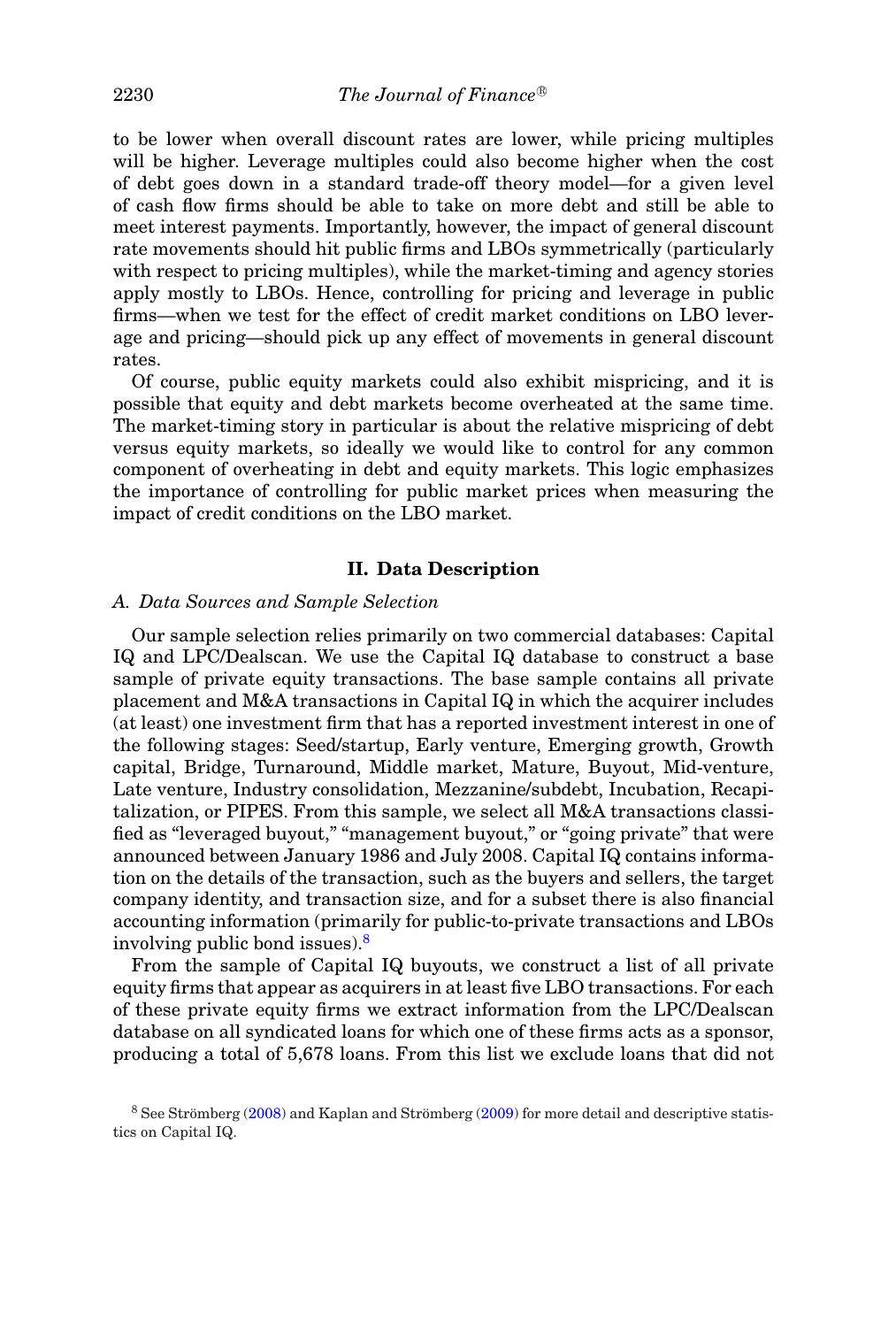back the original LBO transaction (i.e., refinancings and recapitalizations as well as loans financing subsequent add-on acquisitions by the LBO target), ending up with 2,467 LBO loans.

Since Dealscan coverage improves substantially in the late 1990s, we are able to obtain loans for a larger fraction of the recent deals than for the earlier ones. In addition, our sample probably oversamples larger deals, which are more likely to use syndicated debt than are smaller deals. Dealscan provides information primarily on the bank loan portion of the capital structure, but, using the deal descriptions provided by Dealscan and Capital IQ, we also find information on other types of debt such as vendor financing, assumed debt, and bonds, as well as equity used in the deal. We also use Capital IQ, SDC, Mergent, and Edgar filings to track down additional public bond issues. In a handful of cases, we infer information about additional subordinated debt from the difference between total debt and senior debt ratios in Dealscan.

To calculate our capital structure variables, we also require information on the earnings (before interest, taxes, depreciation, and amortization—or EBITDA) of the LBO target at the time of the buyout. For 649 observations this information is included in the Dealscan data, either explicitly or implicitly in terms of a multiple of total debt (or senior debt) to EBITDA. Using Capital IQ, Compustat, and Bureau van Dijk's Amadeus database, we are able to find EBITDA information for another 425 observations.

Finally, we supplement our sample with the Kaplan [\(1989a,](#page-43-13) [1989b\)](#page-43-14) sample of 83 buyouts from the 1980s. These buyouts predated the development of the syndicated loan market, so would clearly not have entered our sample otherwise[.9](#page-8-0) Through this process, we end up with a sample of 1,157 buyouts occurring between 1980 and 2008.

An important part of our analysis is to match these private equity buyouts with comparable publicly traded companies. For public company financial information, we rely on the Compustat North America and Compustat Global databases to calculate matched median financial characteristics for public companies in the same year, region (North America, Western Europe, and Rest of World), and industry as the corresponding buyout transaction, using the Fama and French [\(1997\)](#page-42-15) classification of firms into 49 industries. We date the buyout by the closing date of the syndicated loan package as reported by Dealscan.

Our analysis also requires information about debt market conditions and other macroeconomic variables. Our debt market condition variables include the U.S. high-yield spread, defined as the U.S. high-yield rate for the corresponding month according to the Merrill Lynch High-Yield index (obtained through Datastream) minus U.S. LIBOR (obtained from the British Bankers' Association); the S&P Earnings/Price ratio (obtained from Compustat) minus

<span id="page-8-0"></span><sup>9</sup> We are grateful to Steve Kaplan for providing us with these data.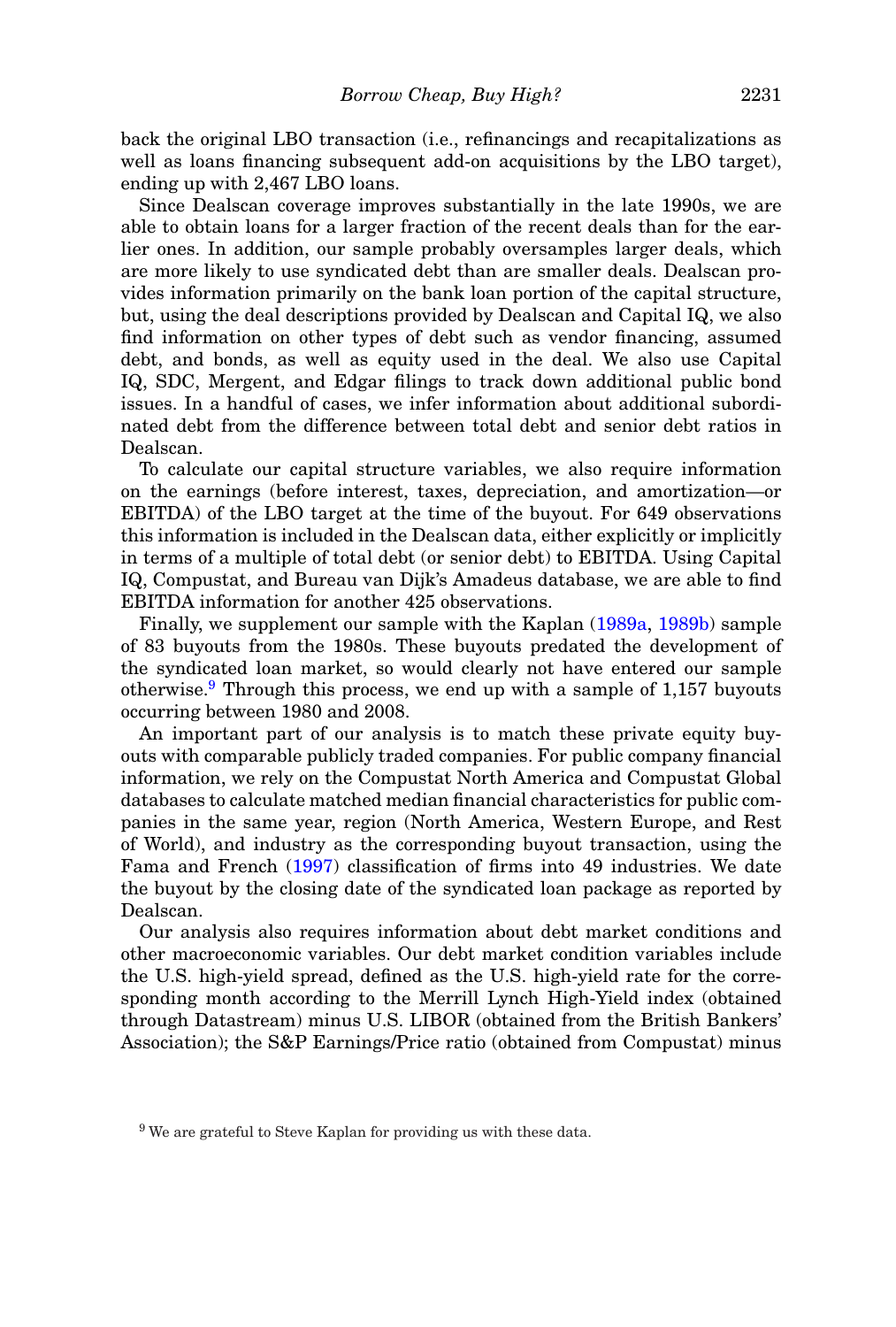the high-yield rate; and a credit tightening measure (obtained from the Federal Reserve).<sup>[10](#page-9-0)</sup> We also obtain inflation and exchange rates from the IMF.<sup>[11](#page-9-1)</sup>

Finally, we calculate various private equity sponsor characteristics, such as the number of funds raised, fund sizes, and fund returns (public market equivalent (PME) measures, described later). Data on each fund's inception date, size, and sequence number relative to other funds raised by the same sponsor are constructed by combining observations from Capital IQ and Preqin, both of which provide independently collected, and somewhat nonoverlapping, data on these variables. Preqin has data on 9,523 buyout and venture funds as of June 2009, covering about 70% of all capital ever raised in the private equity industry, and is our source for fund returns. Traditional sources of data on private equity returns rely on self-reporting by GPs and/or LPs and are likely to suffer from sample selection biases. However, 85% of the data gathered by Preqin is collected via Freedom of Information Act requests and consequently should not be subject to such self-reporting biases.

Direct information about which exact fund each deal belongs to is only available in about a third of the cases (through Capital IQ). When this information is not available, we match a deal to the sponsor fund that was actively investing in the time period and region of the deal. We match 1,099 of our 1,157 deals to a particular fund. The unmatched deals are done by sponsors who do not use a fund structure for their investments.

#### *B. Sample Characteristics and Representativeness*

Of our sample of 1,157 buyouts, 694 (60%) are of North American firms, 463 (39%) are of Western European firms, and 10 (1%) are of firms located in the rest of the world. In contrast to previous papers that focus on U.S. deals, our sample is more representative of the universe of all buyouts. Still, our sample overweights U.S. buyouts relative to the rest of the world for two reasons[.12](#page-9-2) First, our sample selection relies on Dealscan for capital structure information, which mainly covers syndicated bank loans. Deals outside of the United States and Western Europe tend to be smaller and therefore rarely use syndicated

<span id="page-9-0"></span><sup>10</sup> We use the Senior Loan Officer Opinion Survey on Bank Lending Practices, which is conducted quarterly by the U.S. Federal Reserve Board (source: [http://www.federalreserve.gov/boarddocs/](http://www.federalreserve.gov/boarddocs/SnloanSurvey/) [SnloanSurvey/\)](http://www.federalreserve.gov/boarddocs/SnloanSurvey/). We focus on the net percentage of domestic loan officers at medium and large banks reporting a tightening of standards for loans. Lown, Morgan, and Rohatgi [\(2000\)](#page-43-15) document that these survey results are strongly related to loan growth, with tightening standards being associated with slower loan growth.

<span id="page-9-1"></span><sup>11</sup> We also use average spreads on leveraged loans for the U.S. and European markets over LIBOR, obtained from Standard & Poor's. We are only able to obtain these spreads from 1997 and onwards, but for this period the results are virtually identical to those using the spread variable based on the Merrill Lynch High-Yield Index. In addition, we reestimate our equations for our U.S. and European deals using local spreads with virtually identical results.

<span id="page-9-2"></span> $^{12}$  Strömberg ([2008\)](#page-43-12) presents data on the universe of buyouts reported in Capital IQ, where  $47\%$ are from North America, 45% are from Western Europe, and 8% are from the rest of the world. Also, 46.8% of the transactions in Capital IQ are independent private companies, while public-to-private transactions only account for 6.5% of the transactions.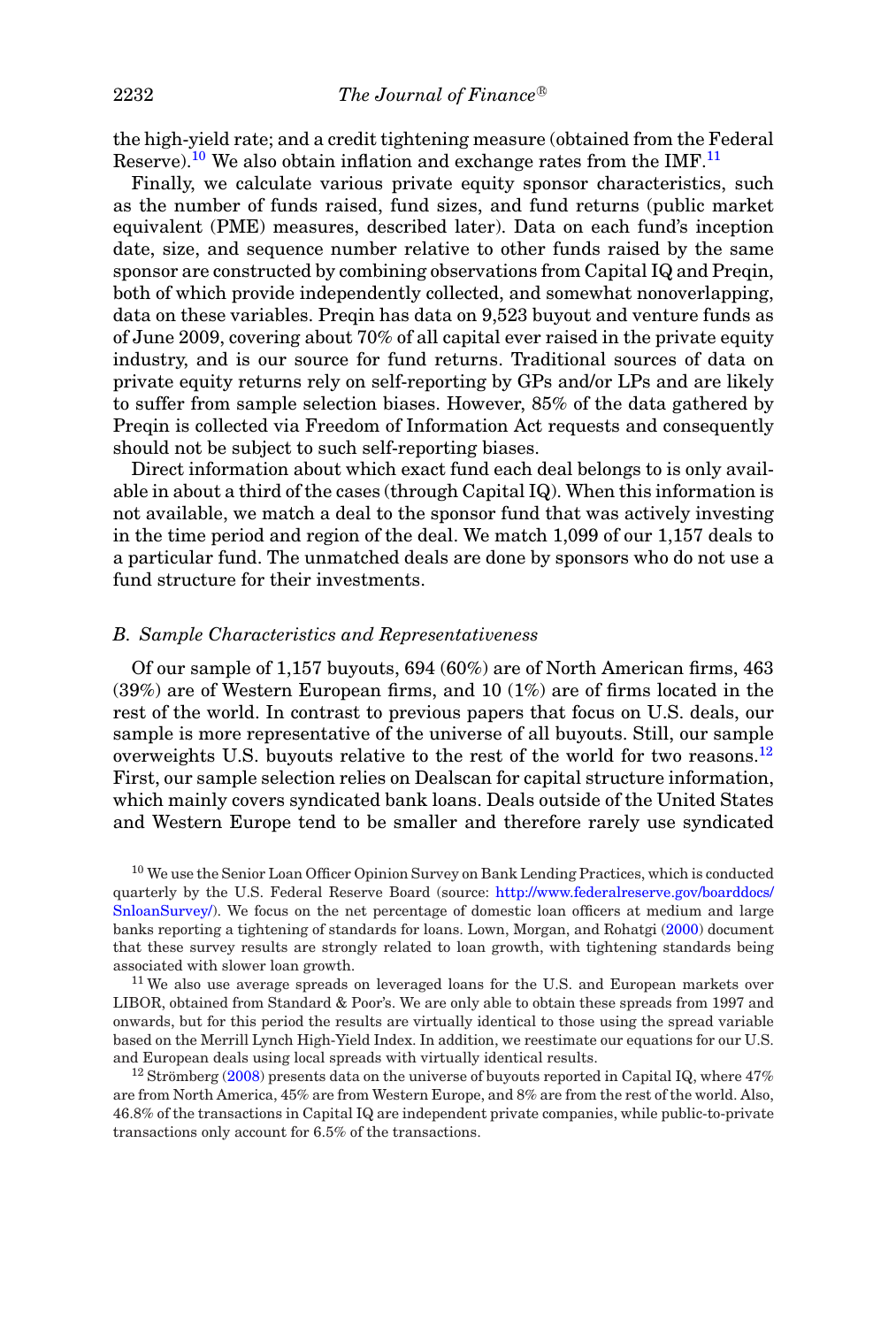loans. Second, our 1980s deals are taken from Kaplan [\(1989a,](#page-43-13) [1989b\)](#page-43-14), whose sample is restricted to U.S. buyouts.

Unlike most previous research, our sample is not restricted to public-toprivate deals. It does contain 368 (32%) public-to-private buyouts, but also contains 167 (14%) buyouts of independent companies, 320 (28%) divisional buyouts, and 293 (25%) buyouts of firms already owned by other private equity firms, called secondary buyouts. Because our sampling procedure tends to overweight large deals relative to small ones, our sample is still somewhat biased toward public-to-private deals (which tend to be larger) and against independent private companies (which tend to be smaller).

Around 75% of our sample transactions occurred between 2001 and 2008, compared to 63% in the Capital IQ population. This oversampling of deals for this period is probably indicative of the syndicated bank loan market becoming increasingly important over the last decade.

Further information on the sample is contained in the Internet Appendix.<sup>13</sup> In particular, we provide breakdowns of the sample across region, time, and type of LBO, as well as by country and industry. In addition to the United States, the United Kingdom and France are the most common countries represented. The sample is widely distributed across industries, with no one industry representing more than 10%. We also show that the sample is spread across a wide range of buyout firms. KKR is the most common sponsor, with 61 deals, but still represents only 5.3% of the total sample.

To summarize, although our sample is more representative of the buyout population than samples used in other studies because it is constructed using information gathered through the syndicated loan market, the sample overweights larger deals, public-to-private transactions, U.S. transactions, and more recent buyouts. In our formal tests, we control for region, buyout type, and size, and we cluster our standard errors by deal year in our regressions.

## **III. Results**

#### <span id="page-10-0"></span>*A. Descriptive Statistics on Leverage and Valuation in Buyout Transactions*

In Table [I,](#page-11-0) we present an example of a buyout capital structure using one of the transactions in our sample, the purchase of the U.K. tire and exhaustfitting company Kwik-Fit in 2005. This transaction used a capital structure that was typical for buyouts conducted at that time and, as such, we discuss this financial structure in some detail.

Kwik-Fit was bought by private equity house PAI for an enterprise value (EV) of £773.5 million. The purchase was financed using £191 million of equity (provided by funds advised by PAI) and £582.5 million of debt. The initial debtto-equity ratio was therefore 75% debt and 25% equity, which is typical for the buyouts in our sample. The debt was structured into senior and subordinated tranches. The senior debt was divided into three separate term loans of roughly

<span id="page-10-1"></span><sup>&</sup>lt;sup>13</sup> The Internet Appendix may be found in the online version of this article.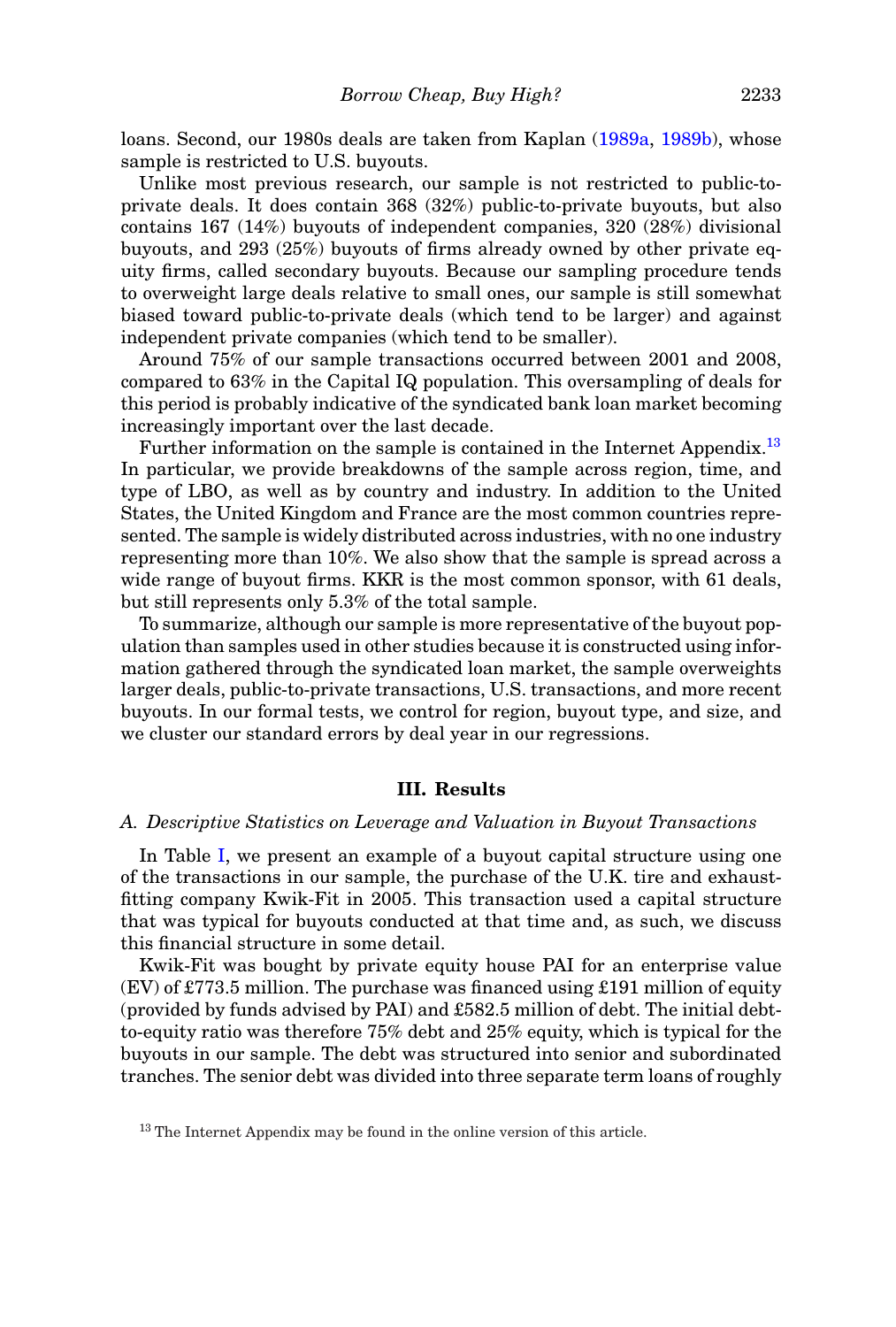## <span id="page-11-0"></span>**Table I A Typical Private Equity Buyout: The August 2005 Purchase of Kwik-Fit**

Kwik-Fit is a leading tire and exhaust-fitting company, operating in the United Kingdom, the Netherlands, France, and Germany. Private equity funds were both the buyer and the seller: PAI bought Kwik-Fit from CVC. In private equity transactions, the purchase price and debt level are typically expressed in terms of multiples of earnings before interest, tax, depreciation, and amortization (EBITDA), as shown in the last column. In this example, the estimated EBITDA for 2005 of £95.9 million is the reference point. Pricing of the debt is expressed relative to LIBOR. For the mezzanine debt, the return is split between cash interest payments and "payments in kind" (PIK).

|                           | Amount<br>$(\pmb{\pounds} \mathbf{m})$ | Terms             | Pricing (Spread<br>over LIBOR) | Multiple<br>of EBITDA |
|---------------------------|----------------------------------------|-------------------|--------------------------------|-----------------------|
| <b>Enterprise Value</b>   | 773.5                                  |                   |                                | $8.1 \times$          |
| Equity                    | 191.0 $(25%)$                          |                   |                                | $2.0 \times$          |
| <b>Debt</b>               |                                        |                   |                                |                       |
| Term Loan A               | 140                                    | 7-year amortizing | 2.25%                          |                       |
| Term Loan B               | 135                                    | 8-year bullet     | $2.50\%$                       |                       |
| Term Loan C               | 135                                    | 9-year bullet     | $3.00\%$                       |                       |
| <b>Total Senior Debt</b>  | 410.0                                  |                   |                                | $4.3 \times$          |
| Second Lien               | 75                                     | 9.5 years         | $5.00\%$                       |                       |
| Mezzanine                 | 97.5                                   | 10 years          | $4.5\% + 5\%$ PIK              |                       |
| <b>Total Debt</b>         | 582.5 (75%)                            |                   |                                | $6.1 \times$          |
| Revolving credit facility | 40                                     | 7 years           | 2.25%                          |                       |
| Capex facility            | 50                                     | 7 years           | 2.25%                          |                       |

equal sizes but with different maturities, payment schedules, and seniorities. One tranche, called Term Loan A, had a 7-year maturity and was amortizing, while Term Loans B and C were not amortizing, with the principal being repaid in a final "bullet" payment at the end of the term (or at redemption if earlier). In addition to the term loans, the company obtained a revolving credit facility and a capex facility, both of which, if drawn, would rank as senior debt.

In addition to the senior debt and facilities, the transaction was financed with two tranches of subordinated debt: a second lien tranche of £75 million, which was senior to a mezzanine tranche of £97.5 million. Second lien tranches started to appear in buyouts during 2004, and became a very common feature of LBO capital structures. The interest payments on mezzanine debt include cash interest of 4.5%, together with "pay-in-kind" interest of an additional 5% (i.e., instead of cash, the holders are issued additional notes equal to 5% of the outstanding principal each year).

In practice, Term Loan A and the revolving facilities are usually kept on the balance sheet of the originating bank after the transaction, while Term Loans B, C, etc. as well as the subordinated tranches are often securitized or sold to institutional investors, such as hedge funds.

Table [II](#page-12-0) details the debt structure for the whole sample. Term Loan A is used in 62.2% of deals, whereas 89.3% use Term Loan B. The use of amortizing debt (Term Loan A) declined noticeably in the years leading up to the financial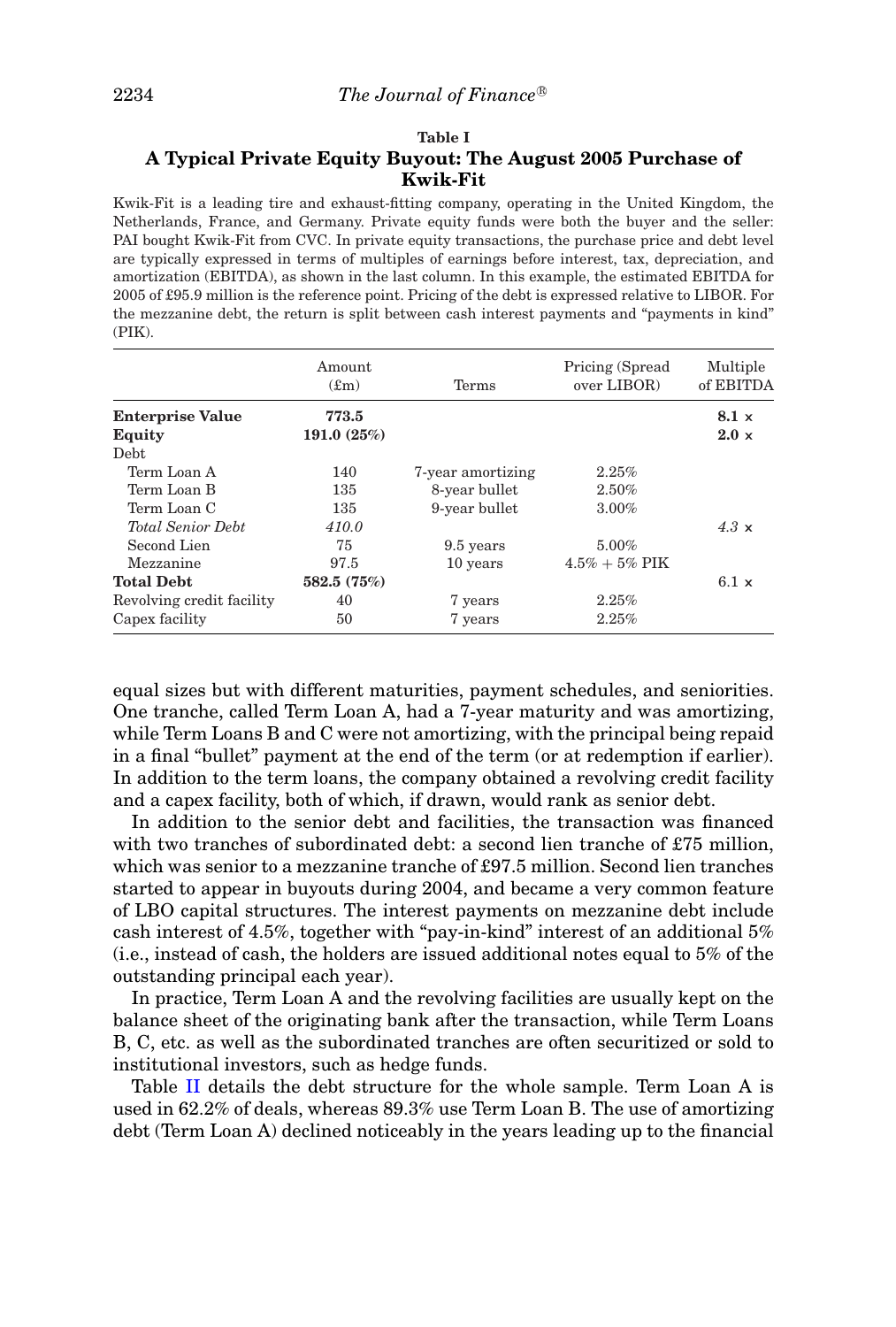#### **Table II The Structure of LBO Debt**

<span id="page-12-0"></span>This table shows the structure of debt employed in LBOs. The reported figures, with the exception of the first column, represent mean values across our sample of buyouts. The main categorization is between senior secured bank debt and subordinated debt. Senior debt is often split into separate tranches, with differing seniority, amortization, and interest rates (and sometimes currencies). Term Loan A is amortizing debt, whereas Term Loans B, C, and higher are typically nonamortizing. Subordinated debt can take a variety of forms including mezzanine and second lien debt. Similarly, bonds can be senior or high-yield junior bonds. A variety of other debt is observed in our sample. Vendor loans refer to transactions where the vendor is prepared to accept some part of the total price as a loan note secured on the target company. In most LBOs, existing debt is paid off as part of the transaction, but in a minority of cases the new owners take on some of the existing debt. We refer to this as assumed debt. In a few cases we also observe loans from the private equity sponsor (Sponsor loans), and some explicit off-balance sheet financing; we categorize all these separately. Contingent debt refers to facilities put in place at the time of the LBO to fund working capital, capital expenditures, acquisitions, etc., but are not drawn down at the time of the transaction. Some transactions involve preferred equity, which can be similar to low-seniority debt, although we do not include preferred equity or contingent debt in our calculations of leverage in subsequent tables.

|                          | Exists<br>$(\%$ of LBOs) | % of Total<br>Debt (Excluding<br>Contingent Debt) | <b>Basis Points</b><br>over<br><b>LIBOR</b> | Paydown<br>within<br>5 Years |
|--------------------------|--------------------------|---------------------------------------------------|---------------------------------------------|------------------------------|
| Senior bank debt         |                          |                                                   |                                             |                              |
| Term loan A              | $62.2\%$                 | 23.4%                                             | 276                                         | 68.0%                        |
| Term loan $B, C, \ldots$ | 89.3%                    | 46.2%                                             | 306                                         | 5.5%                         |
| Bridge loans             | 9.4%                     | 2.9%                                              | 271                                         | 71.1%                        |
| Subordinated debt        |                          |                                                   |                                             |                              |
| Second lien              | $10.6\%$                 | 2.5%                                              | 543                                         | 5.3%                         |
| Mezzanine                | 41.0%                    | 9.9%                                              | 519                                         | 1.3%                         |
| <b>Bonds</b>             |                          |                                                   |                                             |                              |
| Senior                   | 7.1%                     | 2.3%                                              | 485                                         | 4.7%                         |
| Junior                   | $21.9\%$                 | 9.3%                                              | 561                                         | 0.5%                         |
| Other debt               |                          |                                                   |                                             |                              |
| Vendor loans             | 2.9%                     | 0.5%                                              | 648                                         |                              |
| Assumed debt             | 2.6%                     | 1.0%                                              |                                             |                              |
| Sponsor loans            | $1.0\%$                  | 0.3%                                              | 761                                         |                              |
| Off balance sheet        | 1.8%                     | 0.6%                                              |                                             |                              |
| Total debt               |                          | $100\%$                                           | 490                                         | 22.8%                        |
| Contingent debt          |                          |                                                   |                                             |                              |
| Revolver                 | 92.1%                    | 14.2%                                             |                                             |                              |
| Other facilities         | $25.2\%$                 | 3.7%                                              |                                             |                              |
| Preferred equity         | $2.6\%$                  | 0.5%                                              | 627                                         |                              |

crisis as lenders were increasingly prepared to lend on a nonamortizing basis. Table [II](#page-12-0) also presents the fraction of debt financing accounted for by each type: Term Loan A averages 23.4% of total debt and Term Loan B comprises 46.2%. Other important sources of debt are mezzanine (9.9%) and junior bonds (9.3%).

In some transactions, loans are provided by the private equity fund itself ("Sponsor loans") or by the seller in the buyout transaction ("Vendor loans"), and existing loans are sometimes retained rather than refinanced ("Assumed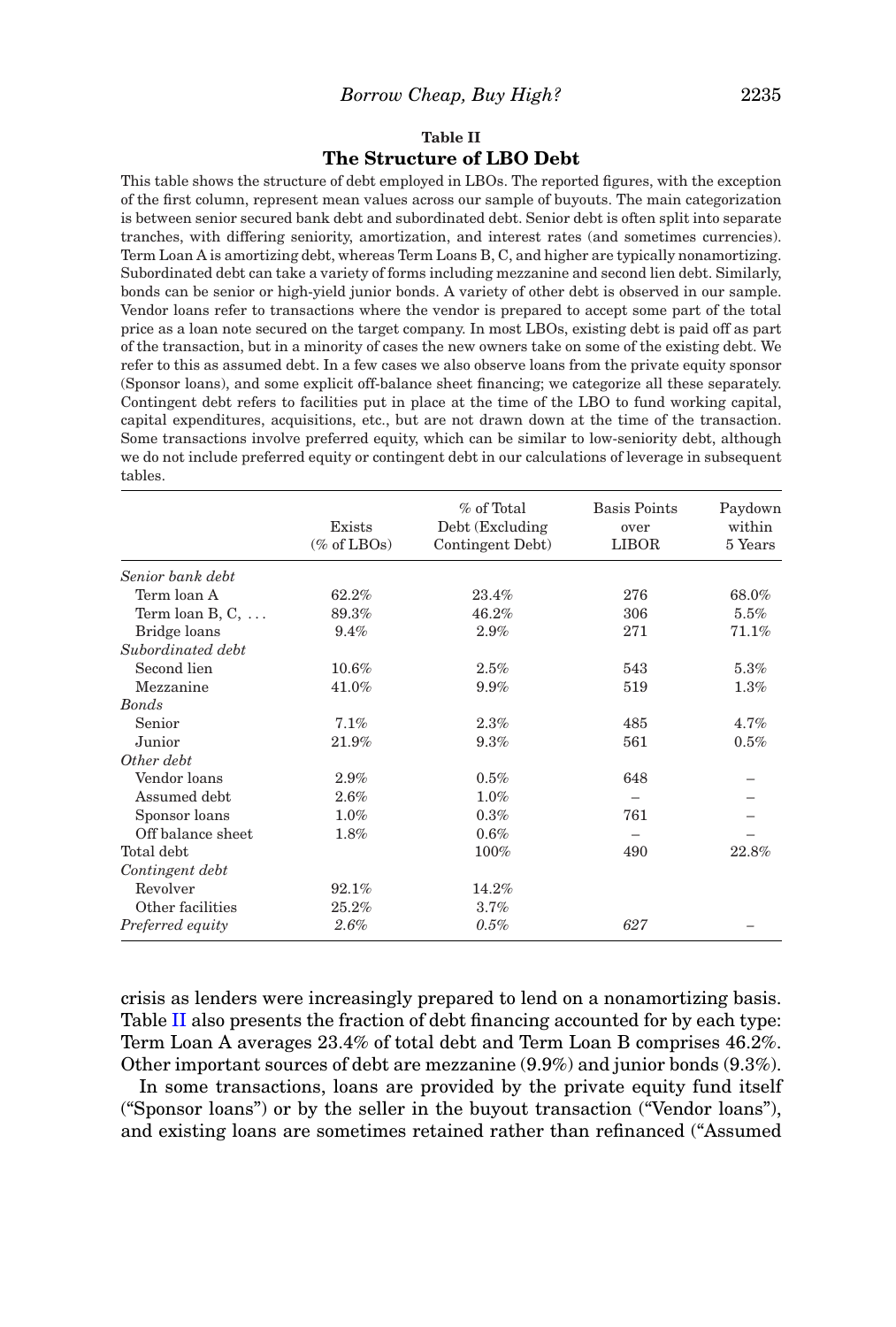debt"). As Table [II](#page-12-0) shows, these loans are, on average, not a particularly large part of the debt, together representing around 2.5% of total debt financing. We also observe preferred equity in a few deals, which can have "debt-like" features, but we do not include preferred equity in our definition of debt.

Throughout our analysis we distinguish between "regular" or noncontingent debt, and contingent debt, such as revolving credit facilities, capital expenditure and acquisition lines of credit, and stand-by letters of credit. Most of the contingent debt is not drawn at the time of the transaction, but rather intended for future funding of working capital, add-on acquisitions, or other types of investment. We do not include contingent debt in our definition of total debt when calculating our leverage ratios, since the drawdown of contingent debt would be concurrent with a subsequent investment in the firm, which in turn would involve a change in EV and EBITDA. As indicated in Table [II,](#page-12-0) buyouts use substantial quantities of contingent debt; these additional facilities amount to nearly 18% of the value of total (noncontingent) debt.

Table  $\overline{II}$  $\overline{II}$  $\overline{II}$  also documents the spreads on the debt and the proportion of the debt that is due in less than 5 years. Not surprisingly, the senior debt (the term loans and revolving credit facilities) has a substantially smaller spread than the junior debt. Also, the effect of amortization is clear: the majority of the Term Loan A and the bridge loans have to be paid off in less than 5 years but a very small fraction of all the other types of debt are due that quickly. The maturity, and sometimes also the spread, is often missing for vendor and sponsor loans in our sample. When we need these to calculate leverage ratios we assume that (i) the interest rate on these loans equals the local LIBOR rate plus the U.S. highyield spread over U.S. LIBOR, and (ii) the debt is nonamortizing. Although these assumptions are somewhat arbitrary, they have very little impact on our results given the small fraction of total debt that these loans represent.

Table [III](#page-14-0) documents the size of the buyout transactions, as well as the leverage and pricing of the buyout deals. As expected, our sample contains some very large deals; the average (median) LBO EV is just over \$1.5 billion (\$677 million) 2008 U.S. dollars compared to an average (median) of \$330 million  $(\$63$  million) for the entire Capital IQ sample (as documented by Strömberg [\(2008\)](#page-43-12)). Public-to-private deals are the largest type, averaging over \$2.3 billion in EV, and include the sample's largest deal, KKR's buyout of RJR-Nabisco (EV of \$59.5 billion when measured in 2008 dollars). In contrast, independent private deals are the smallest type of deal in our sample, but still average over \$600 million in EV.

We use two different measures of leverage: total debt divided by earnings before interest and depreciation (D/EBITDA) and total debt divided by EV (D/EV).[14](#page-13-0) Our main measure of deal pricing is EV divided by EBITDA. As expected, LBOs are indeed highly leveraged. The average deal in the sample

<span id="page-13-0"></span><sup>14</sup> As noted earlier, we obtain EBITDA either from Dealscan or from pre-LBO financial statements. One concern is that the former EBITDA numbers could sometimes be pro-forma numbers or forward-looking projections. We rerun our analysis for the subsamples with different sources, and our results are qualitatively the same.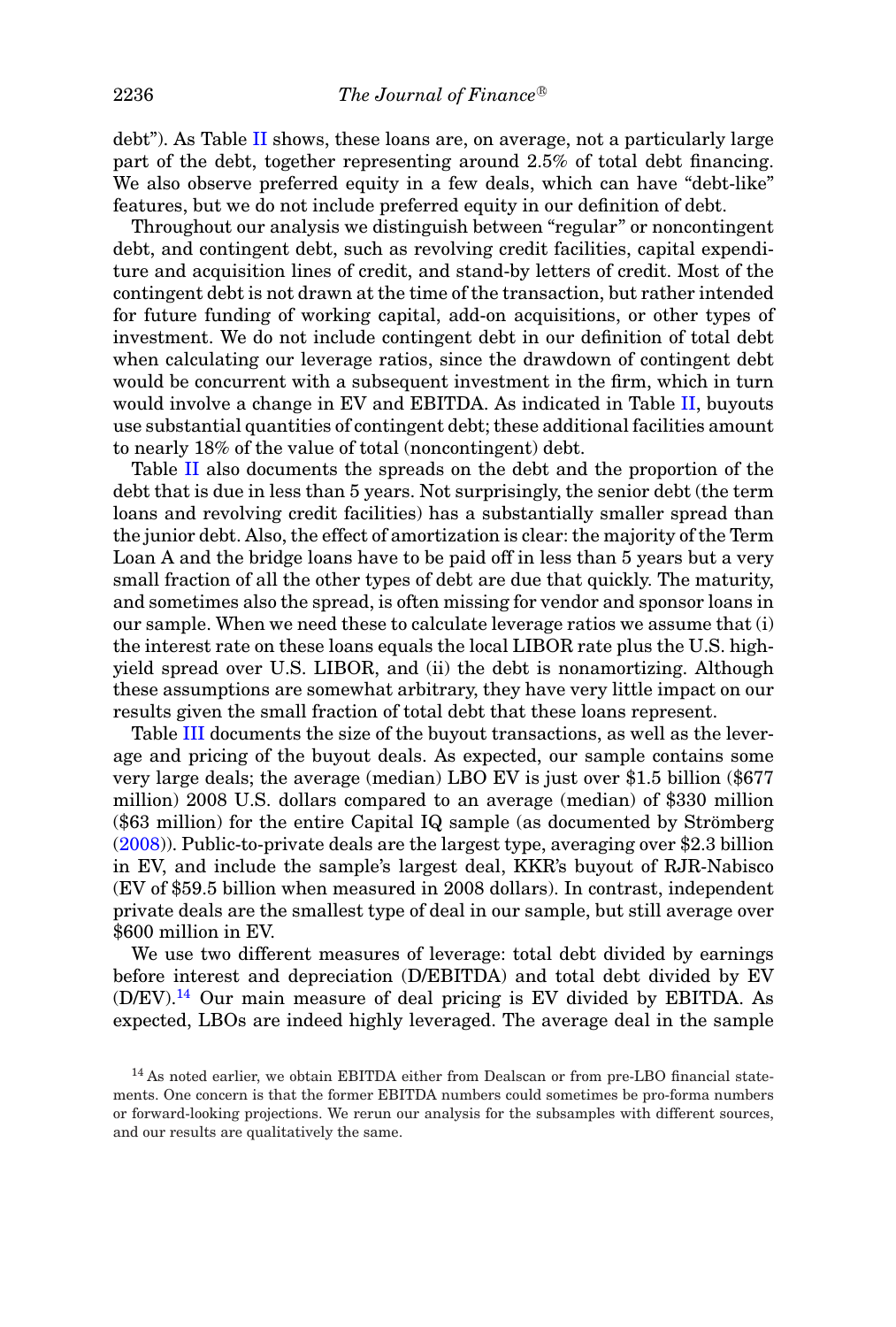#### **Table III**

#### **Descriptive Statistics on LBO Leverage and Deal Pricing**

<span id="page-14-0"></span>This table shows the transaction value, amount of debt used, and valuation multiple paid in the transaction in the sample of LBOs. Debt includes senior secured bank debt and all forms of subordinated debt (see Table [II](#page-12-0) for details). Measures are (1) enterprise value measured in millions of 2008 USD (EV), (2) enterprise value divided by earnings before interest, taxes, depreciation, and amortization (EV/EBITDA), (3) debt divided by EBITDA (D/EBITDA), and (4) debt divided by enterprise value (D/EV)

|                          |                  |       | EV       |                |                  |      | EV/EBITDA |                |
|--------------------------|------------------|-------|----------|----------------|------------------|------|-----------|----------------|
|                          | $\boldsymbol{N}$ | Mean  | Median   | Std Dev        | $\boldsymbol{N}$ | Mean | Median    | <b>Std Dev</b> |
| All LBO transactions     | 1,023            | 1514  | 677      | 3,582          | 1,009            | 8.2  | 7.6       | 3.3            |
| Divisional               | 295              | 1,290 | 702      | 1,812          | 290              | 7.4  | 6.8       | 2.8            |
| Private company          | 117              | 603   | 432      | 503            | 114              | 7.8  | 7.4       | 2.6            |
| Public-to-private        | 365              | 2,343 | 829      | 5,543          | 362              | 8.8  | 8.0       | 3.8            |
| Secondary                | 240              | 974   | 599      | 1,446          | 237              | 8.5  | 7.9       | 3.2            |
| Privatization/Bankruptcy | 6                | 1,383 | 1,802    | 935            | 6                | 8.8  | 8.6       | $3.5\,$        |
| North America            | 630              | 1,654 | 639      | 4,226          | 625              | 8.5  | 7.7       | 3.3            |
| Western Europe           | 387              | 1,282 | 721      | 2,186          | 378              | 7.8  | 7.4       | $3.2\,$        |
| Rest of World            | 6                | 1,660 | 1,877    | 1,011          | $6\phantom{1}6$  | 8.5  | 8.9       | 2.7            |
|                          |                  |       | D/EBITDA |                |                  |      | D/EV      |                |
|                          | $\boldsymbol{N}$ | Mean  | Median   | <b>Std Dev</b> | $\boldsymbol{N}$ | Mean | Median    | <b>Std Dev</b> |
| All LBO transactions     | 1,142            | 5.6   | 5.2      | 2.4            | 1,002            | 0.69 | 0.70      | 1.4            |
| Divisional               | 315              | 5.0   | 4.7      | 1.8            | 289              | 0.69 | 0.70      | 0.13           |
| Private company          | 163              | 4.9   | 4.7      | $1.6\,$        | 115              | 0.64 | 0.65      | 0.14           |
| Public-to-private        | 366              | 6.5   | 5.8      | 3.0            | 354              | 0.73 | 0.73      | 0.15           |
| Secondary                | 289              | 5.6   | 5.3      | $2.1\,$        | 238              | 0.66 | 0.68      | 0.11           |
| Privatization/Bankruptcy | 9                | 4.0   | 3.7      | 1.4            | 6                | 0.51 | 0.60      | 0.25           |
| North America            | 689              | 5.8   | 5.3      | 2.6            | 619              | 0.70 | 0.70      | 0.15           |
| Western Europe           | 443              | 5.3   | 4.9      | $2.1\,$        | 377              | 0.68 | 0.68      | 0.12           |
| Rest of World            | 10               | 5.7   | 5.5      | 1.7            | 6                | 0.70 | 0.68      | 0.12           |

raises 69% of its capital through debt of various forms and has a debt-to-EBITDA ratio of 5.6. The EV/EBITDA multiple paid is 8.2 for the average transaction. Public-to-private deals are the most highly levered, with 73% of capital raised through debt and a D/EBITDA ratio of 6.5. They are also the highest priced transactions, with an average 8.8 EV/EBITDA multiple. Table [III](#page-14-0) also shows significant univariate variation for leverage and pricing across geographies, with U.S. deals (measured by EV in 2008 U.S. dollars) having higher leverage and pricing multiples.

## *B. Univariate Comparisons with Public Companies*

As discussed earlier, the literature has devoted considerable attention to financing choices, but almost always in the context of publicly traded corporations. In Section [I,](#page-4-0) we argued that factors that affect capital structure in public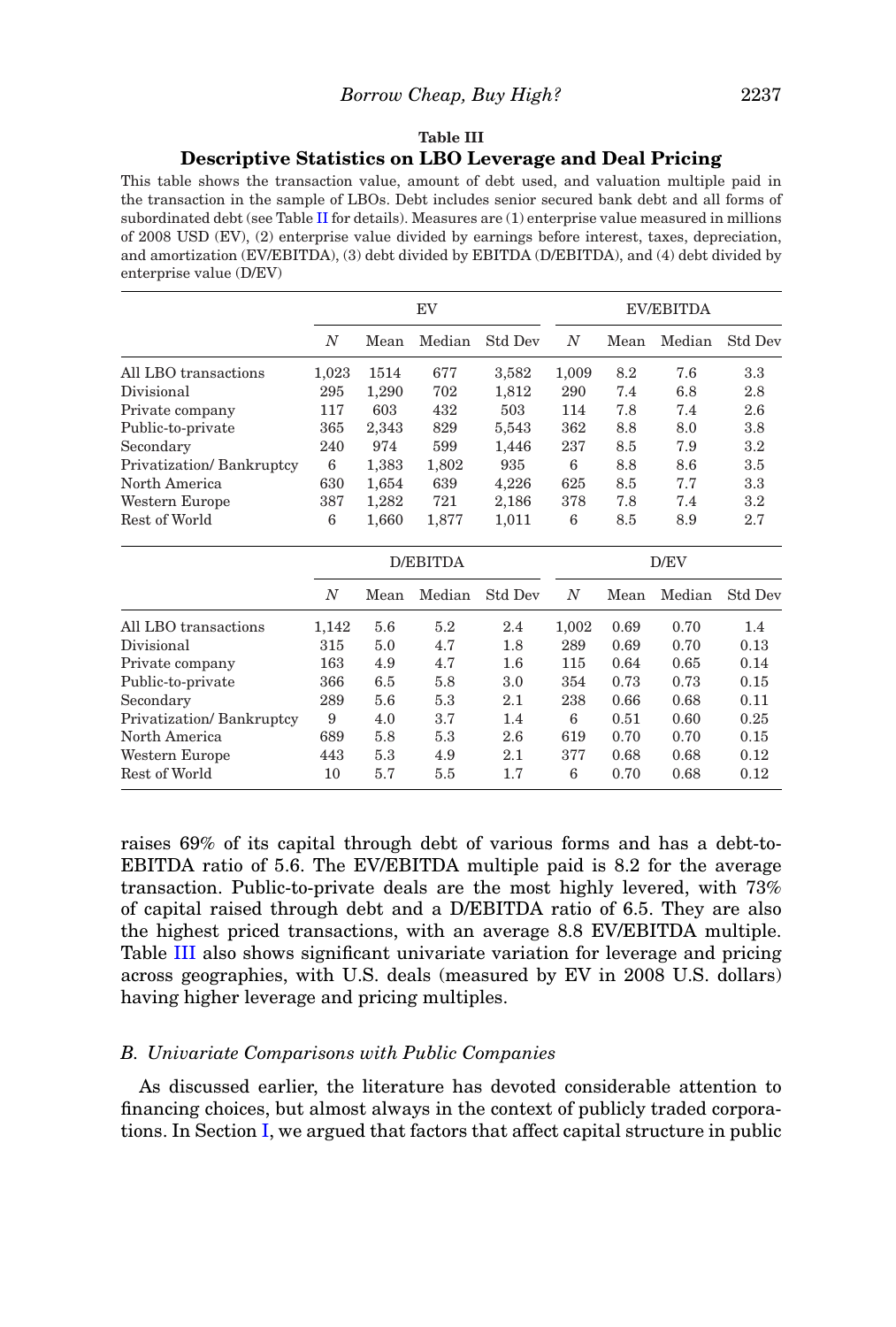companies could potentially apply to LBOs as well. In addition, other theories such as the market-timing or the GP–LP agency-based explanations suggest that private equity firms could have different motivations for the choice of leverage in their portfolio companies from publicly traded companies.

To evaluate the extent to which common theories explain leverage in public companies and LBOs, we compare leverage choices in our buyout sample with those in similar public companies. If the same theories explain leverage in both types of organization, we should observe common factors predicting leverage in both.

To perform this comparison, we construct a sample of public companies that are as similar as possible to the sample of LBOs. For each LBO, we take as a matching characteristic the median industry value among the public companies in the Global Compustat database in the same year, region (North America, Western Europe, Eastern Europe, Asia, or Australia), and Fama–French industry (using their 49-industry classification) as the LBO.<sup>[15](#page-15-0)</sup>

For the public companies, we calculate the corresponding measures of leverage and pricing as we used for the buyouts. For public company debt, we use total long-term debt (including debt due within 1 year) minus cash and shortterm investments. We estimate EV as the market value of equity plus long-term debt minus cash and short-term investments. We calculate the matched median D/EBITDA for all public companies in the same industry and region using the fiscal year that precedes the closing date of the LBO syndicated loan. When calculating matched EV/EBITDA and D/EV, we use the market value of equity for the public companies in the matched industry-region for the month preceding the closing of the buyout loan, and use the blended averages of EBITDA, cash, and long-term debt for the fiscal years preceding and following the buy-out loan closing date.<sup>[16](#page-15-1)</sup> We exclude public companies with negative EBITDA when calculating the industry-region-date median values of D/EBITDA and EV/EBITDA.

Panel A of Table [IV](#page-16-0) reports results from an experiment in which we sort the matched public company median values into quartiles based on our two measures of leverage. It then presents the medians of the leverage measures for the corresponding buyouts in each of the public company quartiles. If the same factors determine leverage for both groups of companies, then the pattern of leverage across quartiles should be similar. This approach focuses on

<span id="page-15-0"></span><sup>15</sup> The Fama–French industry classification was first introduced in Fama and French [\(1997\)](#page-42-15) and has been updated in subsequent work. We used the industry classification as of January 2009 according to Kenneth French's website: [http://mba.tuck.dartmouth.edu/](http://mba.tuck.dartmouth.edu/pages/faculty/ken.french/data_library.html) [pages/faculty/ken.french/data](http://mba.tuck.dartmouth.edu/pages/faculty/ken.french/data_library.html) library.html.

<span id="page-15-1"></span><sup>16</sup> For example, suppose a buyout closes in March 2000. For all publicly traded companies in the same industry and region, we first calculate the market value of equity at the end of February 2000. For simplicity, assume that these publicly traded companies have fiscal years ending December 31. We then calculate blended values of long-term debt, cash, and EBITDA using a weight of 3/12 for the preceding fiscal year-end of December 31, 1999, and 9/12 for the following fiscal year-end of December 31, 2000. We then match the buyout with the median values of EV/EBITDA and D/EV across the publicly traded firms in this group.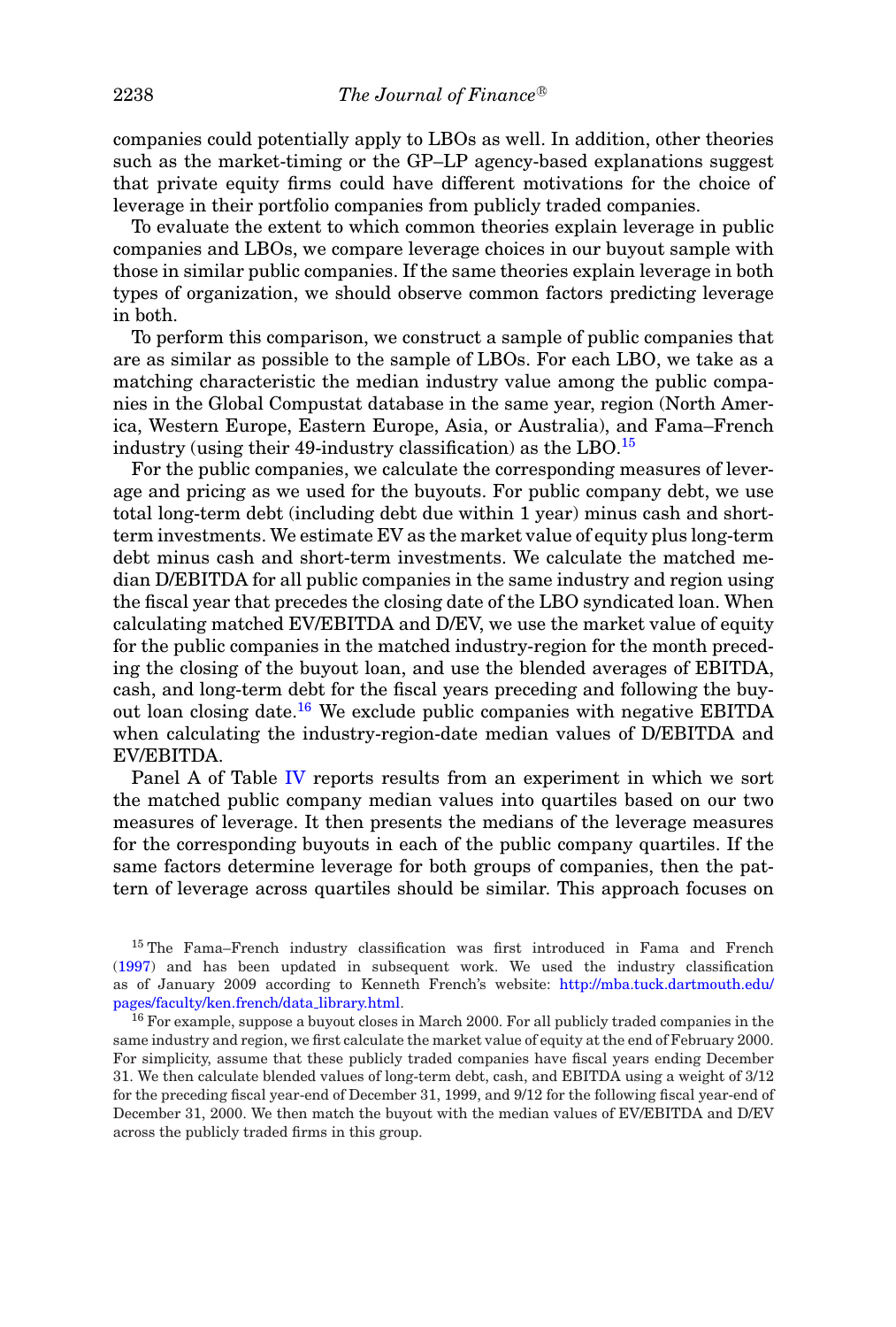#### **Table IV**

#### **Leverage of LBOs versus Public Companies**

<span id="page-16-0"></span>This table shows the median values of net debt (i.e., debt net of cash) to enterprise value (D/EV) and net debt to earnings before interest, taxes, depreciation, and amortization (D/EBITDA) for the sample of 1,157 LBO transactions and matched public companies split into subgroups. In Panels A, B, and E, each LBO is matched to the public companies in the same Fama–French 49 industry, year and month, and region (United States, W. Europe, E. Europe, Asia, or Australia), and "matched public" are the median values among the public companies in each industry-year-region group. In Panel B, LBO leverage is predicted 5 years after the transaction date, estimated using repayment schedules. In Panel C, each LBO is matched to public companies in the same industry, date, and region whose long-term debt divided by debt plus book equity changed by more than 10 percentage points in absolute value in a given year ("public adjusters"). In Panel D, LBO leverage is sorted by the leverage in the latest financial statement before the LBO transaction, using a subsample of 160 public-to-private transactions. In Panel E, LBO and public leverage are sorted over the U.S. high-yield spread, defined as the U.S. high-yield rate minus U.S. LIBOR. Differences between the top and bottom quartiles are statistically significant at the  $10\%$  (\*),  $5\%$  (\*\*), and  $1\%$  (\*\*\*) levels using a rank sum test.

|                                        |                                   | D/EBITDA                                                                |            | D/EV         |
|----------------------------------------|-----------------------------------|-------------------------------------------------------------------------|------------|--------------|
|                                        | <b>LBO</b>                        | Public Match                                                            | <b>LBO</b> | Public Match |
| Whole sample                           | 5.1                               | 3.8                                                                     | 0.70       | 0.35         |
|                                        |                                   | Panel A: Sort by public median leverage                                 |            |              |
| Public leverage quartile 1 (lowest)    | 5.4                               | $2.7\,$                                                                 | 0.69       | 0.19         |
| Public leverage quartile 2             | 5.3                               | 3.5                                                                     | 0.69       | 0.31         |
| Public leverage quartile 3             | 5.2                               | 4.2                                                                     | 0.71       | 0.40         |
| Public leverage quartile 4 (highest)   | 4.8                               | 5.2                                                                     | 0.70       | 0.54         |
| Q4 minus Q1                            | $-0.6***$                         | $+2.5***$                                                               | $+0.01$    | $+0.35***$   |
|                                        |                                   | Panel B: Sort by predicted 5-year LBO leverage                          |            |              |
| Public leverage quartile 1 (lowest)    | 4.4                               | $2.7\,$                                                                 | 0.58       | 0.19         |
| Public leverage quartile 2             | 4.4                               | $3.5\,$                                                                 | 0.54       | 0.31         |
| Public leverage quartile 3             | 4.3                               | 4.2                                                                     | 0.55       | 0.40         |
| Public leverage quartile 4 (highest)   | 3.7                               | 5.2                                                                     | 0.53       | 0.54         |
| Q4 minus Q1                            | $-0.7***$                         | $+2.5***$                                                               | $-0.05*$   | $+0.35***$   |
|                                        | Panel C: Sort by public adjusters |                                                                         |            |              |
| Adjuster leverage quartile 1 (lowest)  | 5.3                               | $2.6\,$                                                                 | 0.69       | 0.16         |
| Adjuster leverage quartile 2           | 5.3                               | 3.7                                                                     | 0.70       | 0.28         |
| Adjuster leverage quartile 3           | 5.4                               | 4.6                                                                     | 0.70       | 0.39         |
| Adjuster leverage quartile 4 (highest) | 4.7                               | 6.2                                                                     | 0.70       | 0.55         |
| Q4 minus Q1                            | $-0.6***$                         | $+3.2***$                                                               | $+0.01$    | $+0.39***$   |
|                                        |                                   | Panel D: Sort by pre-LBO leverage (public-to-private transactions only) |            |              |
| Pre-LBO leverage quartile 1 (lowest)   | 6.2                               | 0.2                                                                     | 0.66       | 0.07         |
| Pre-LBO leverage quartile 2            | 6.2                               | 2.5                                                                     | 0.68       | 0.29         |
| Pre-LBO leverage quartile 3            | 5.6                               | 3.8                                                                     | 0.76       | 0.51         |
| Pre-LBO leverage quartile 4 (highest)  | 6.9                               | 6.7                                                                     | 0.72       | 0.87         |
| Q4 minus Q1                            | $+0.4$                            | $+6.5***$                                                               | $+0.06*$   | $+0.80***$   |
| Spread quartile 1 (lowest)             | 6.1                               | 3.7                                                                     | 0.70       | 0.29         |
| Spread quartile 2                      | 5.6                               | 3.8                                                                     | 0.70       | 0.33         |
| Spread quartile 3                      | 4.8                               | 3.8                                                                     | 0.70       | 0.37         |
| Spread quartile 4 (highest)            | 4.2                               | 4.2                                                                     | 0.66       | 0.44         |
| Q4 minus Q1                            | $-1.9***$                         | $+0.5***$                                                               | $-0.04***$ | $+0.15***$   |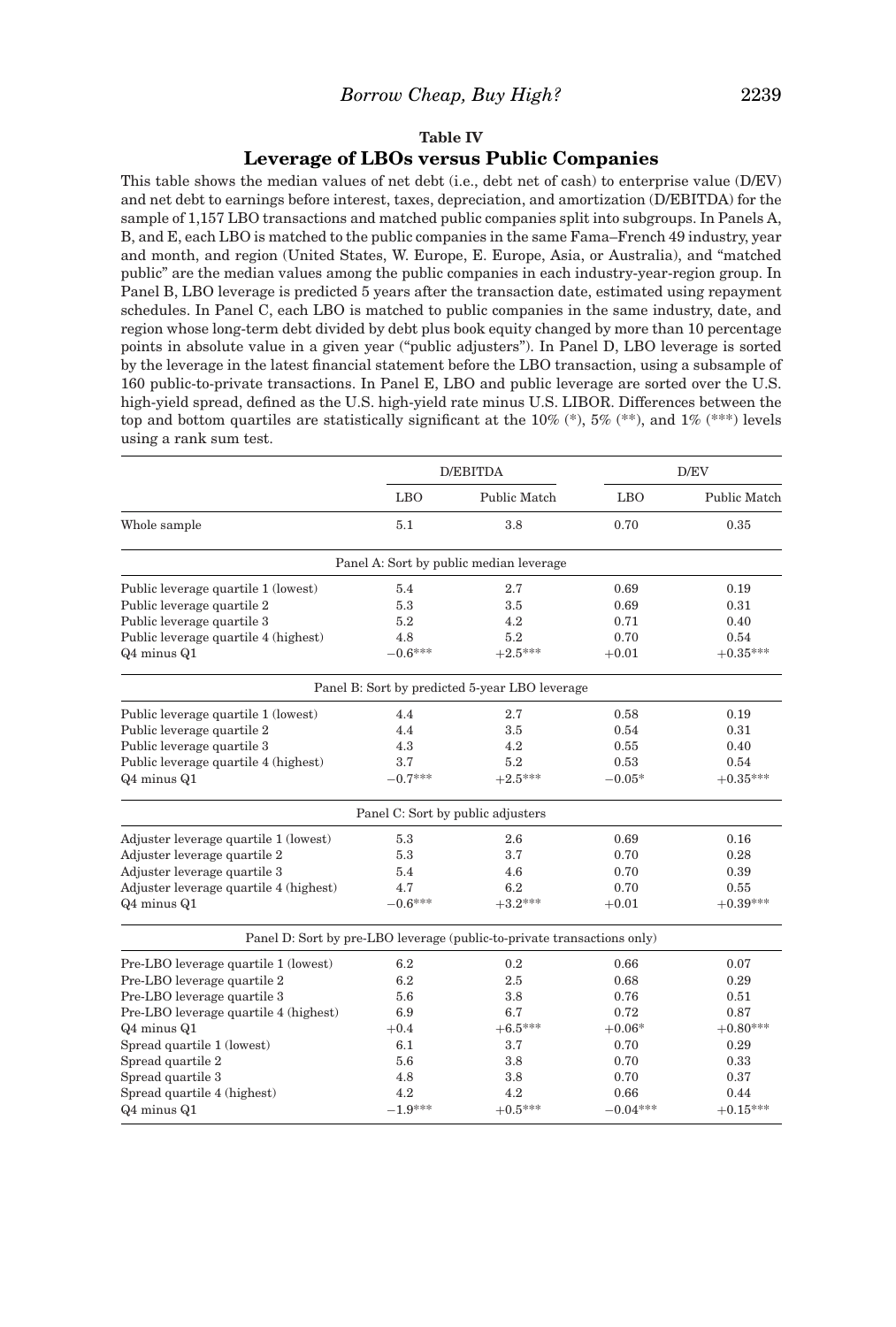the cross-sectional pattern of capital structures; even if the buyouts all have higher leverage, there should still be a positive cross-sectional relation if factors related to industry and location have any effect on leverage choices.

By construction, leverage of the public companies increases with the quartile's rank. Public company D/EV ranges from a median value of 0.19 in the lowest quartile to 0.54 in the highest quartile. However, for the corresponding buyouts there is virtually no difference in leverage across the public company quartiles, with a range of 0.69 to 0.71. The lack of relationship also applies using the D/EBITDA measure of leverage. Whereas the public company medians increase across the quartiles from 2.7 to 5.2, for the buyouts leverage actually decreases, from a median of 5.4 in quartile one to 4.8 in quartile four.

Figure [1](#page-18-0) illustrates the (lack of a) relationship between LBO and public company leverage by plotting LBO leverage for each transaction against the matched public company median leverage. Again, for D/EV there is basically no relation (with an  $R^2$  of 0.004) and for D/EBITDA the relationship is slightly negative (with an  $R^2$  of 0.005).

These results suggest that there is virtually no relation between leverage in our sample of buyouts and in the matched public companies. However, it is possible that there is in fact such a relation in the data but we fail to detect it because our matching process is inaccurate. We explore several reasons for potential mismatching in Panels B through D of Table [IV.](#page-16-0)

First, in a typical LBO, the excess cash flow generated by the firm is used to pay down acquisition debt over time. Hence, it could be that private equity firms choose a higher leverage than their intended target level at the time of the deal with the goal of paying down debt and reaching the appropriate target at some point in the future. The implication of this logic is that expected future leverage is a better measure of the firm's optimal capital structure than leverage at the time of the buyout. To address this possibility, we estimate predicted debt and interest expense 5 years after the LBO transaction using debt amortization schedules. We then calculate D/EV, and D/EBITDA based on predicted debt levels (and EV and EBITDA at the time of the transaction) and compare these to matched public company median ratios. The results, presented in Panel B in Table [IV,](#page-16-0) show that there is virtually no relation between predicted LBO leverage and public firm leverage (although predicted future LBO leverage ratios are 10% to 20% lower on average than at the time of the buyout).

Second, it is possible that the matched public companies are not at their optimal capital structure at the time we measure it. Given that firms incur transaction costs when adjusting capital structure, they should only do so infrequently. Consequently, a randomly picked public company could have drifted away from its optimal capital structure at the time when the sample's capital structure was measured.<sup>[17](#page-17-0)</sup> To address this possibility, we consider an alternative set of matched public firms: those that have significantly adjusted

<span id="page-17-0"></span> $17$  See, for example, Fisher, Heinkel, and Zechner [\(1989\)](#page-42-16) and Strebulaev [\(2007\)](#page-43-16) for theoretical models of costly adjustment, and Leary and Roberts [\(2005\)](#page-43-17) for supporting empirical evidence for U.S. public companies.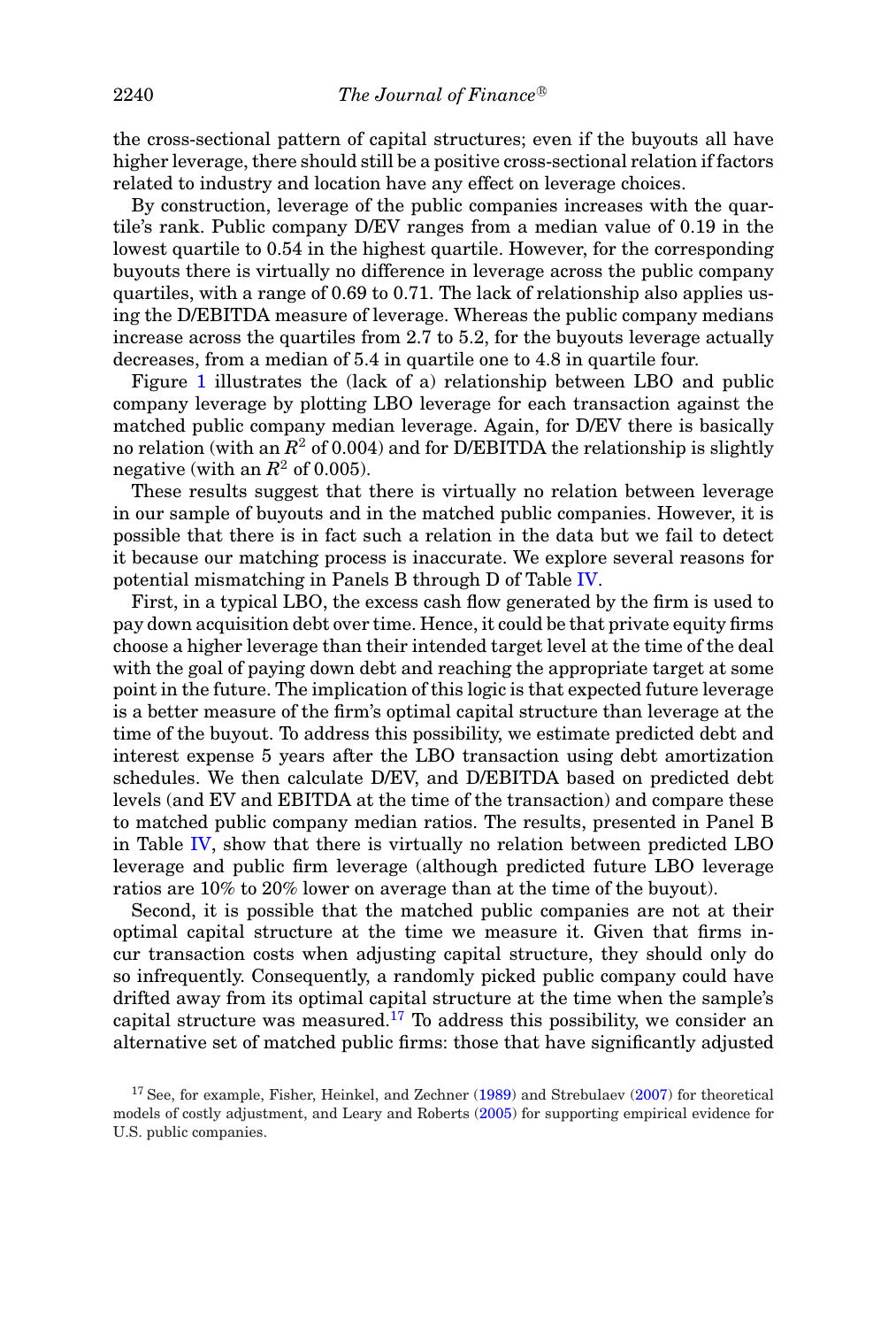**Panel A: Debt / Enterprise Value**



<span id="page-18-0"></span>**Figure 1. LBO versus public market leverage.** This figure shows LBO leverage for the sample plotted against the median public company leverage in the same Fama–French 49 industry, year and month, and region (United States, Western Europe, Eastern Europe, Asia, or Australia) as the LBO. The sample excludes LBOs in the banking and insurance industries (Fama–French industries 45 and 46). In addition, Panel B excludes two LBOs with negative EBITDA at the time of the transaction and the industry median calculation excludes firms with negative EBITDA. Leverage is measured as net debt to enterprise value (market value of equity plus debt minus cash and short-term investments) in Panel A, and net debt (i.e., debt minus cash and short-term investments) to EBITDA in Panel B. For public companies, net debt to EV is calculated using equity market value in the month preceding the date of the closing of the syndicated loan for the corresponding LBO. For the LBOs, net debt does not include contingent debt such as lines of credit.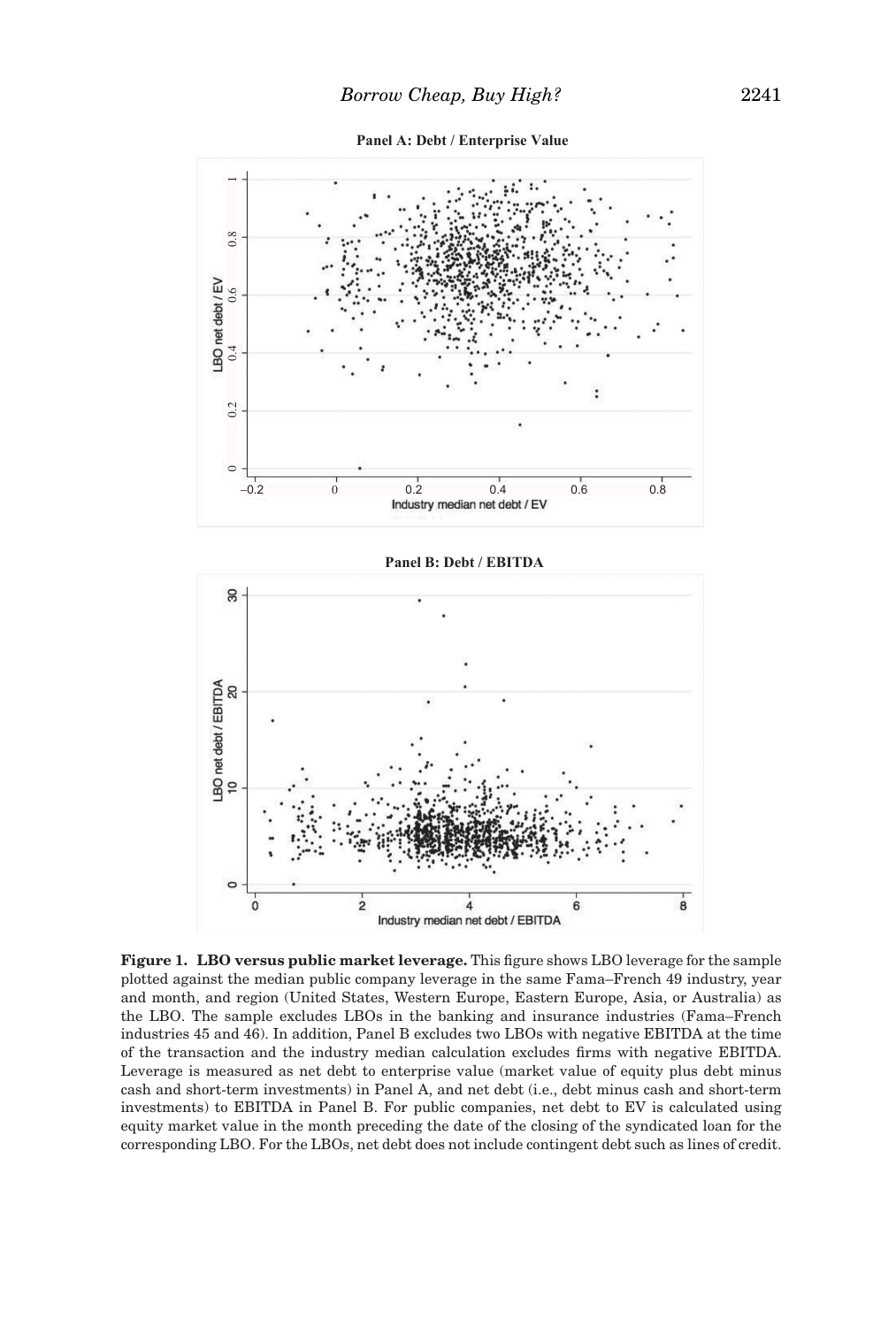their capital structures in a given year, with a change in debt to book assets of more than 10 percentage points in absolute value. For this "adjuster" sample, we calculate matched industry-region-year median values of leverage as be-fore. Panel C of Table [IV](#page-16-0) sorts buyouts using leverage quartiles for the adjuster sample. The results are very similar to those obtained before; as in the previous panels, there is no relation between public company leverage and LBO leverage.<sup>18</sup>

Finally, and related to the previous point, there could be important heterogeneity in the debt capacity of companies even within an industry-region-year match. Given that LBO transactions rely on the ability of the company to take on debt, it is likely that private equity sponsors select targets within an industry and region that have particularly high debt capacity.<sup>19</sup> Unfortunately, we do not observe pre-LBO characteristics for the majority of firms in our sample, since they were private at the time of the LBO. Of the firms that were publicly traded prior to the buyout, we were able to find pre-LBO financial information for a subsample of 160 firms that were purchased in public-to-private transactions. For this subsample, we calculate leverage ratios using the last financial statement available in Global Compustat before the LBO transaction date. Panel D of Table [IV](#page-16-0) sorts buyouts according to quartiles of pre-LBO leverage. For D/EBITDA there is no relation between pre-LBO and LBO leverage, whereas for D/EV there is a slightly positive and marginally statistically significant relation. The LBO D/EV distribution is much narrower than the pre-LBO leverage, however, and does not increase monotonically across pre-LBO quartiles.

To summarize, we find no systematic relation between the leverage of LBOs and comparable public companies. This lack of a relation does not appear to be due to measurement or matching issues; rather, LBO leverage appears to be determined by different factors from that of public companies.

#### *C. LBO Leverage and Debt Market Conditions*

The market-timing and agency stories suggest that buyout leverage should primarily be determined by time-series variation in debt market conditions. Figure [2](#page-20-0) plots the time series of valuation multiples and leverage for both

<span id="page-19-0"></span><sup>18</sup> Another potential reason for the lack of a relation could be that public companies are averse to taking on debt because of agency problems (see Berger, Ofek, and Yermack [\(1997\)](#page-42-11)). To address this potential explanation, we also match LBO leverage to that of public debt issuers, by restricting the sample of public firms to those that have issued debt of more than 10% of assets in a given year. Again, we fail to find any positive relation between buyout and public leverage (see the Internet Appendix, which makes similar comparisons using other variables, such as market-to-book ratios, sales growth, R&D-to-sales, profitability, etc.).

<span id="page-19-1"></span><sup>19</sup> For a sample of U.S. 1980s public-to-private transactions, Opler and Titman [\(1993\)](#page-43-18) argue that LBO targets have worse investment opportunities and lower financial distress costs than other public firms. Stuart and Yim [\(2010\)](#page-44-2) confirm these findings using a more recent sample, and find in addition that companies that have directors with prior LBO experience are more likely to undergo an LBO transaction.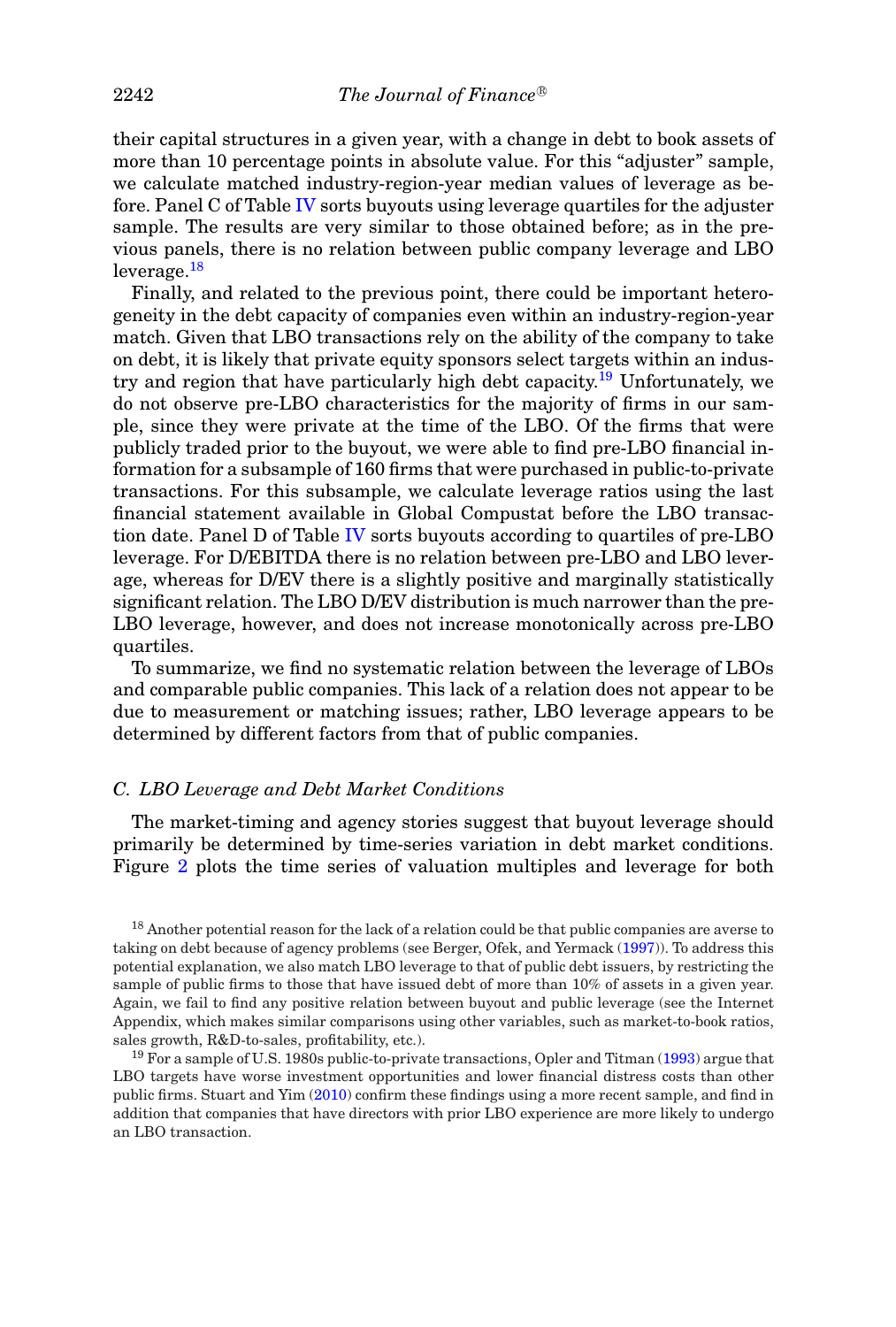



<span id="page-20-0"></span>**Figure 2. Market trends in leverage and pricing.** The figure shows median values of net debt to enterprise value times 10, net debt to EBITDA, and enterprise value to EBITDA for a sample of 1,157 leverage buyout transactions (Panel A) and the corresponding median values for matched public companies (Panel B). Each leveraged buyout is matched to the median value for public firms in the same Fama–French 49 industry, month, and region (United States, Western Europe, Eastern Europe, Asia, or Australia). See Table [V](#page-24-0) for definitions of all variables. There were no buyouts in 1991.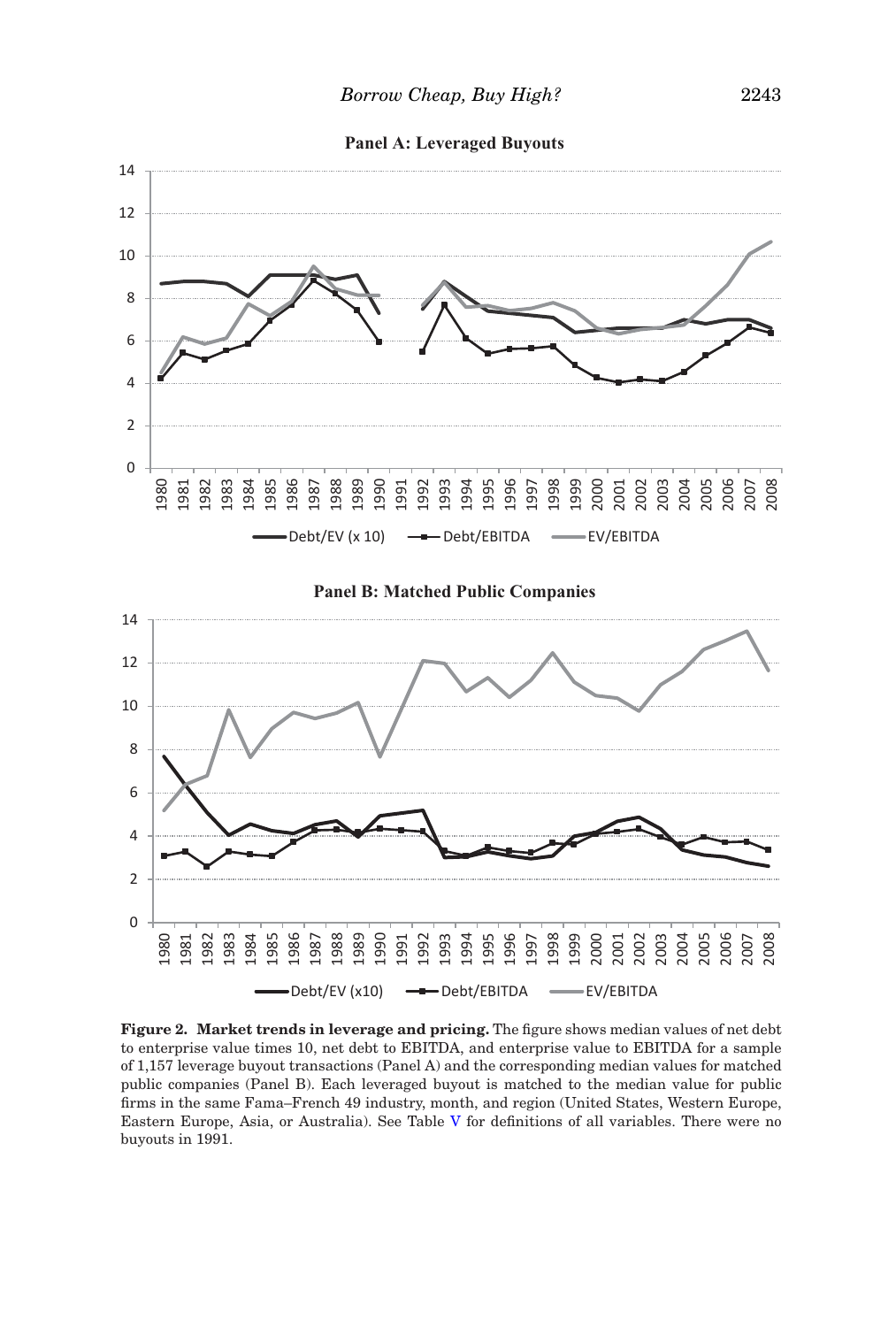LBOs and the matched public companies. Panel A clearly indicates that buyout leverage, especially D/EBITDA, exhibits a strong cyclicality. The periods in which leverage drops the most coincide with the collapse of the junk bond market in 1989 to 1990 and the Internet crash in 2000 to 2001, whereas leverage peaks at the top of the business cycles in 1988, 1998, and [20](#page-21-0)07.<sup>20</sup> This pattern suggests that macroeconomic conditions affect LBO leverage in a highly procyclical manner. In addition, there appears to be a strong relationship between leverage (especially D/EBITDA) and transaction prices (i.e., EV/EBITDA).

It is worth noting, however, that there is a decreasing trend in debt to EV over our sample period, with an average D/EV of over 80% in each subperiod before 1994 and below 70% following 1995. One partial explanation for this trend is that many of the deals in the 1980s involved immediately selling off parts of the acquired company, the proceeds of which could be used to repay some of the debt (see Kaplan [\(1989b\)](#page-43-14)).

Panel B of Figure [2](#page-20-0) illustrates graphically the evolution of leverage and pricing over our sample period for the matched public company medians. In contrast to the procyclical pattern for buyouts, public company leverage is countercyclical, peaking in the early 1990s recession and again after the Internet crash in 2000 to 2001. The countercyclical leverage of public companies is consistent with other research, such as Korajczyk and Levy [\(2003\)](#page-43-19) and Halling, Yu, and Zechner [\(2012\)](#page-42-17). In addition, the strong positive relation between D/EBITDA and EV/EBITDA that is present in the buyout sample is not observed for public companies.

To explore the impact of debt market conditions further, we examine the rela-tionship between leverage and the high-yield spread. Panel E of Table [IV](#page-16-0) sorts leverage into quartiles based on the size of this spread, since a lower spread is likely to be indicative of better financial conditions and a more liquid market for high-yield debt. Consistent with procyclicality, buyout leverage decreases significantly as the high-yield spread increases. The relation is particularly pronounced for D/EBITDA, which decreases from six to four times EBITDA between the lowest and highest spread quartiles. Yet the relation goes the opposite way for the public companies, for which each measure of leverage increases with the high-yield spread.

The relation between debt market conditions and leverage is shown graphically in Figure [3.](#page-22-0) Panel A plots annual time series of median D/EBITDA for our LBO deals, corresponding median D/EBITDA for the matched public companies, and the high-yield spread. When combined with the distribution of our sample over time (see the Internet Appendix) the impact of credit market conditions on the LBO market is immediately apparent. For instance, when the junk bond market collapsed in the early 1990s, and the high-yield rate peaked, LBOs essentially stopped occurring: our sample includes only seven LBOs over the period 1990 to 1993 inclusive. In the aftermath of the dot-com

<span id="page-21-0"></span><sup>&</sup>lt;sup>20</sup> We have very few observations, between zero and three per year, for the 1990 to 1993 period. Therefore, the large movements in leverage and pricing over this period are not statistically reliable.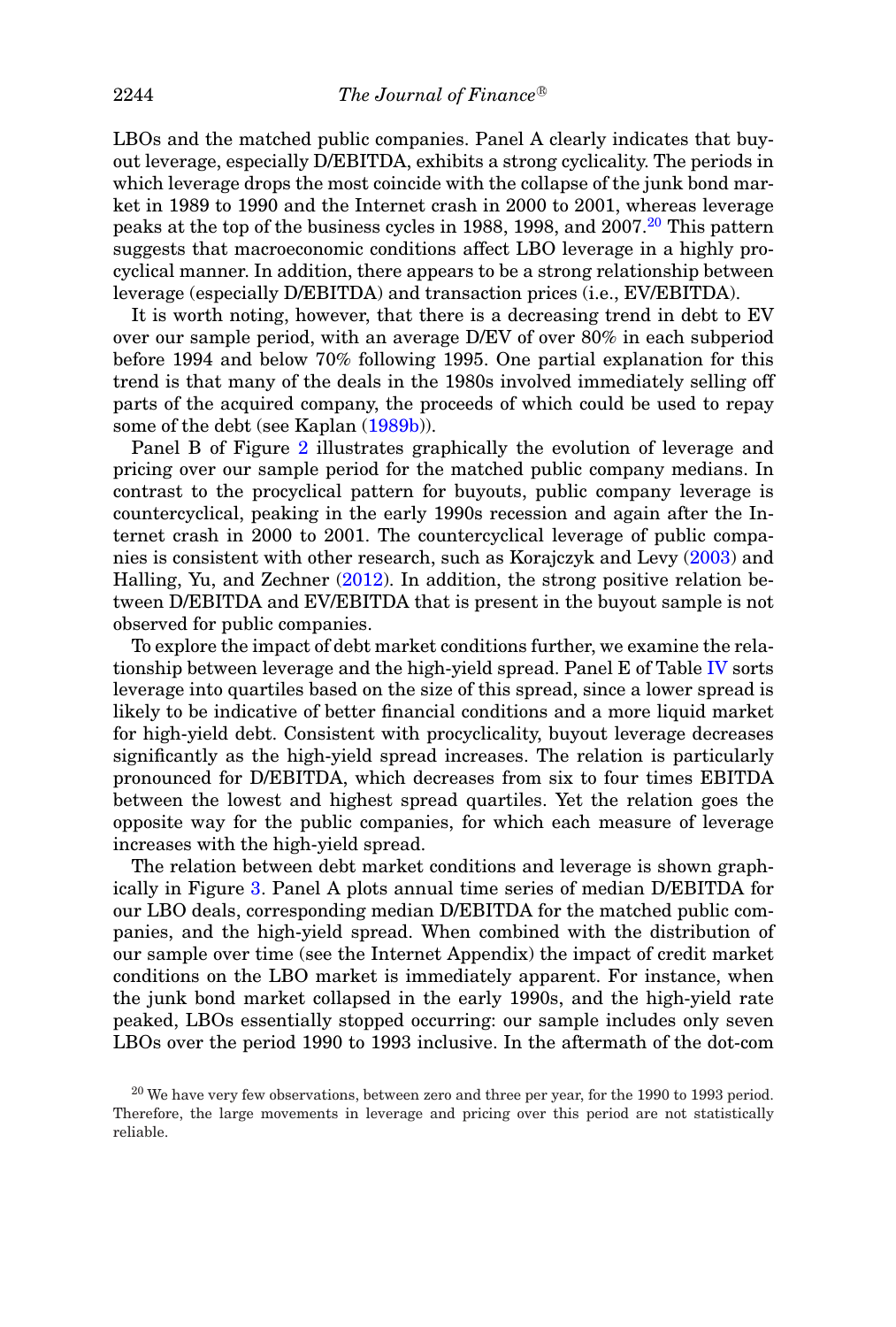

<span id="page-22-0"></span>**Figure 3. Leverage, credit spreads, and debt structure.** This figure presents time-series data on average credit spreads (U.S. high-yield rate minus LIBOR), leverage, and debt structure. Panel A plots credit spreads against median Net Debt to EBITDA for a sample of 1,157 leverage buyout transactions and the corresponding median values for matched public companies. See Table [IV](#page-16-0) for definitions of all variables. Each leveraged buyout is matched to the median value for public firms in the same Fama–French 49 industry, month, and region (United States, Western Europe, Eastern Europe, Asia, or Australia). Panel B plots leverage (divided by 10 for scaling) against debt maturity (measured as the fraction of total LBO debt due in 5 years or less) and the fraction of Term Loan A out of total LBO debt for the deals in our sample between 1994 and 2008.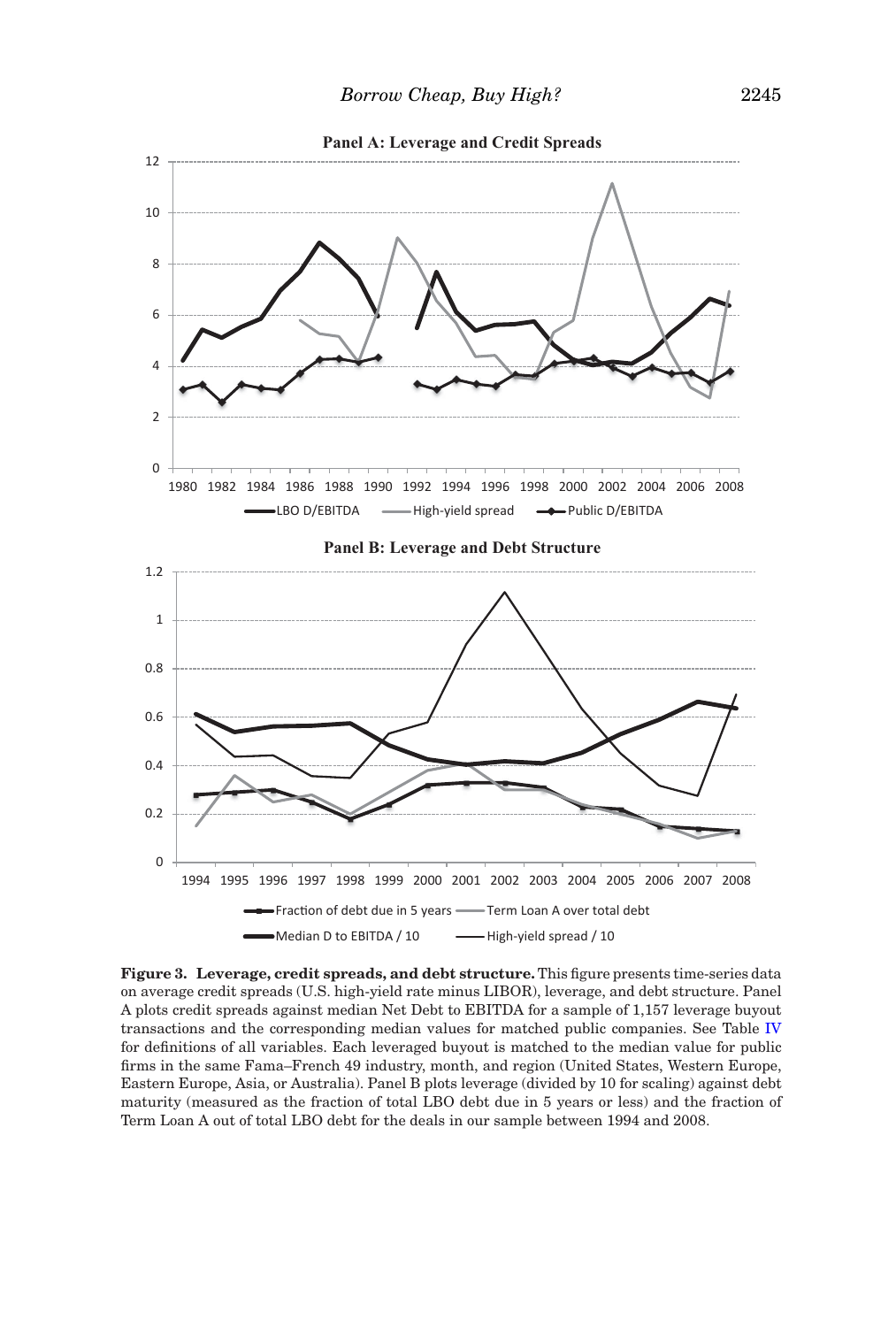bubble high-yield spreads hit 11% (in 2001) and leverage fell markedly, as did deal volume. When debt market conditions improve, as reflected in lower high-yield spreads, leverage tends to increase. This can be seen most dramatically in the credit boom that ended in 2007: spreads fell to around 3%, buyout leverage increased to around 6.5 times EBITDA (on average), and deal volumes and values increased to all-time highs.

In contrast, the relationships between leverage, valuation, and spreads are not apparent for public companies. If anything, leverage appears to decrease when debt becomes cheaper, and there is no obvious relationship between valuation and credit market conditions.

In addition to the quantity of debt, we also examine the composition of debt as a function of debt market conditions. Panel B presents two measures of debt structure: the fraction of debt maturing in 5 years, and the fraction of Term Loan A tranches (amortizing debt held by banks) within total debt. We restrict the sample to deals since 1994, as data on debt structure is scarce before 1994. This figure indicates that both the fraction of debt maturing in 5 years and the proportion of amortizing Term Loan A debt is countercyclical. During very liquid credit markets, when buyout leverage is generally higher, banks hold a lower fraction of the buyout debt as opposed to hedge funds, collateralized loan obligations (CLOs), and other nonbank financial institutions.[21](#page-23-0) A very similar pattern is found for the fraction of total debt maturing in 5 years, with maturities being shortened when debt market conditions improve.

#### *D. Cross-Sectional versus Time-Series Determinants of Leverage*

The univariate analyses suggest that debt market conditions affect buyouts' capital structures very differently from the way they affect public companies' capital structures. Moreover, the capital structures of buyouts and comparable public firms have little relation to each other, suggesting that different forces explain financing decisions in buyouts from in publicly traded firms. In particular, buyout capital structures appear to be primarily driven by time-series variation in credit availability, as suggested by the agency or market-timing explanations of buyout leverage, rather than by buyout firms optimizing leverage as a function of firm- or industry-specific characteristics.

We examine this idea further using an econometric approach that allows for direct measurement of the effect of cross-sectional and time-series factors on leverage ratios. In particular, we estimate equations predicting buyout and public company leverage, measured as the log of D/EBITDA, on industry, region, and year fixed effects. We present estimates of these models in Table [V.](#page-24-0)

<span id="page-23-0"></span><sup>&</sup>lt;sup>21</sup> Consistent with this finding, Shivdasani and Wang [\(2011\)](#page-43-20) find that, during hot credit conditions, CLOs provide a higher fraction of LBO credit, suggesting that the supply of nonbank debt fuelled LBO activity.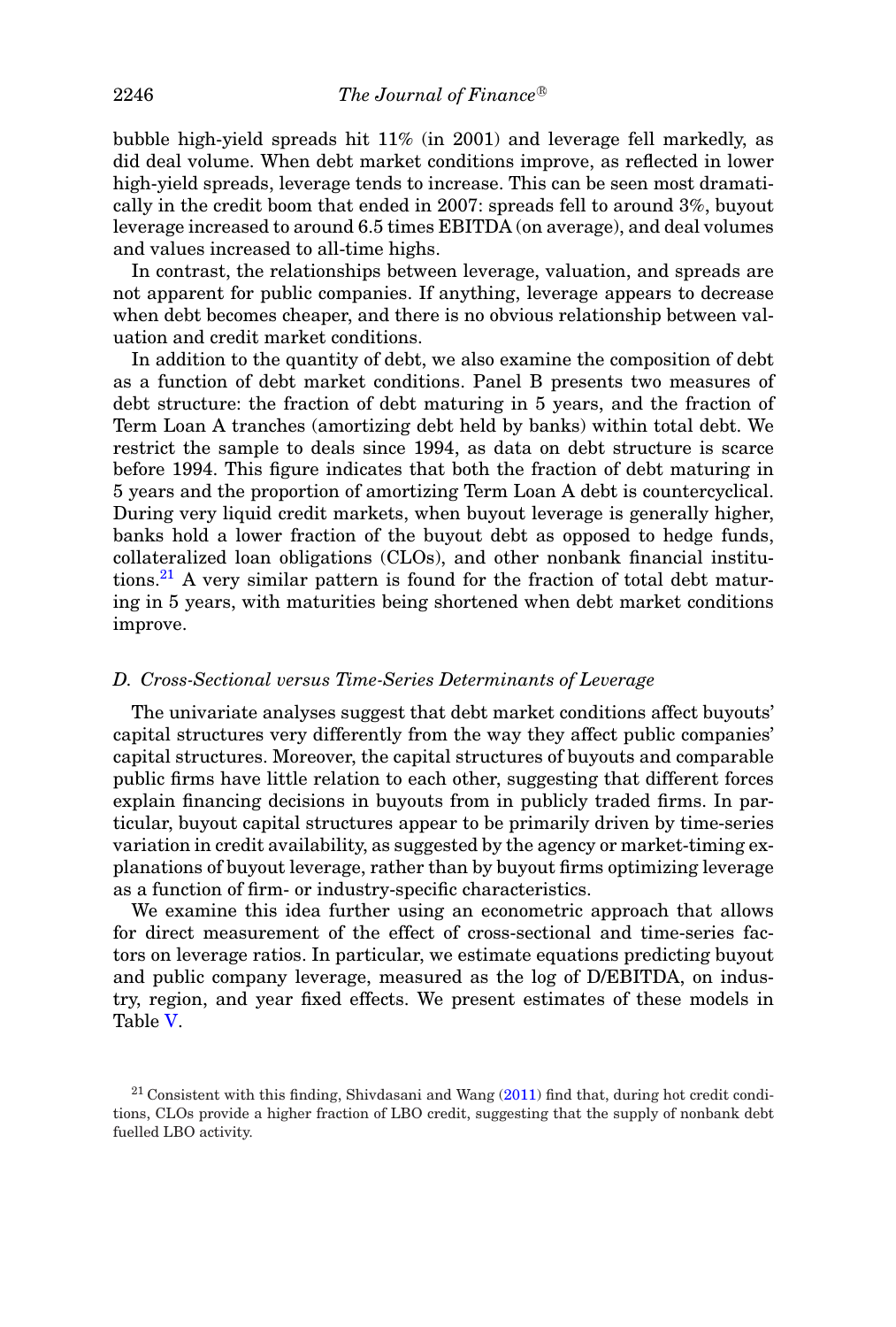#### **Table V**

#### **Determinants of LBO versus Public Company Leverage**

<span id="page-24-0"></span>This table shows the results from OLS regressions of LBO and matched public company median leverage on the U.S. high-yield bond spread over LIBOR ("High-yield spread") and fixed effects for industry, country, and deal year. "Public D/EBITDA" are median values for net debt over EBITDA for all public companies in COMPUSTAT (or Global COMPUSTAT for non-U.S. deals) in the same region, Fama–French 49 industry, and month as the corresponding LBO transaction. *t*-statistics using standard errors clustered at the LBO deal-year level are in parentheses. Coefficients are statistically significant at the 10% (\*),  $5\%$  (\*\*), and  $1\%$  (\*\*\*) levels.

|                                      | (1)<br>$LBO$ $log$<br>D/EBITDA | (2)<br>$LBO$ $log$<br>D/EBITDA       | (3)<br>LBO log<br>D/EBITDA           | (4)<br>$LBO$ $log$<br><b>D/EBITDA</b> | (5)<br>$LBO$ $log$<br>D/EBITDA        |
|--------------------------------------|--------------------------------|--------------------------------------|--------------------------------------|---------------------------------------|---------------------------------------|
| High-yield bond spread<br>over LIBOR |                                |                                      |                                      | $-0.060***$<br>$(-8.39)$              | $-0.059***$<br>$(-7.68)$              |
| Industry FE                          | Yes                            | $\rm No$                             | Yes                                  | $\rm No$                              | Yes                                   |
| Country FE                           | $\rm No$                       | $\rm No$                             | Yes                                  | $\rm No$                              | Yes                                   |
| Year FE                              | $\rm No$                       | Yes                                  | Yes                                  | $\rm No$                              | $\rm No$                              |
| Observations                         | 1,136                          | 1,136                                | 1,136                                | 1,097                                 | 1,097                                 |
| Adjusted $R^2$                       | 0.033                          | 0.254                                | 0.291                                | 0.157                                 | 0.193                                 |
|                                      | (6)<br>Public log<br>D/EBITDA  | (7)<br>Public log<br><b>D/EBITDA</b> | (8)<br>Public log<br><b>D/EBITDA</b> | (9)<br>Public log<br><b>D/EBITDA</b>  | (10)<br>Public log<br><b>D/EBITDA</b> |
| High-yield bond spread<br>over LIBOR |                                |                                      |                                      | $0.019***$<br>(3.95)                  | $0.006*$<br>(1.75)                    |
| <b>Industry FE</b>                   | Yes                            | $\rm No$                             | Yes                                  | No                                    | Yes                                   |
| Country FE                           | No                             | $\rm No$                             | Yes                                  | $\rm No$                              | Yes                                   |
| Year FE                              | No                             | Yes                                  | Yes                                  | $\rm No$                              | $\rm No$                              |
| Observations                         | 1,136                          | 1,136                                | 1,136                                | 1,097                                 | 1,097                                 |
| Adjusted $R^2$                       | 0.713                          | 0.019                                | 0.755                                | 0.009                                 | 0.752                                 |

Specifications (1) through (5) of Table [V](#page-24-0) present estimates of the factors affecting buyout leverage. We first estimate buyout leverage as a function of only the Fama–French 49-industry dummies. This specification yields a very low adjusted  $R^2$  of 0.03 (Model (1)). In contrast, a comparable equation estimating buyout leverage as a function of year fixed effects leads to an adjusted  $R<sup>2</sup>$  of 0.25 (Model (2)). Adding the full set of dummy variables (industry, country, and year) only increases  $R^2$  marginally, to 0.29 (Model (3)). Thus, time-series effects have explanatory power almost an order of magnitude larger than crosssectional industry effects. Models (4) and (5) include our main measure of debt market conditions, the high-yield spread, which is significantly negatively related to buyout leverage and in itself accounts for a large part of the time-series variation.

Specifications (6) through (10) present the same analysis estimating matched public industry-region-year median D/EBITDA. In the estimates of these equations, in contrast to those for the buyouts, industry dummies explain the bulk of the variation  $(R^2 \text{ of } 0.71)$ , while year dummies explain very little  $(R^2 \text{ of } 0.02)$ .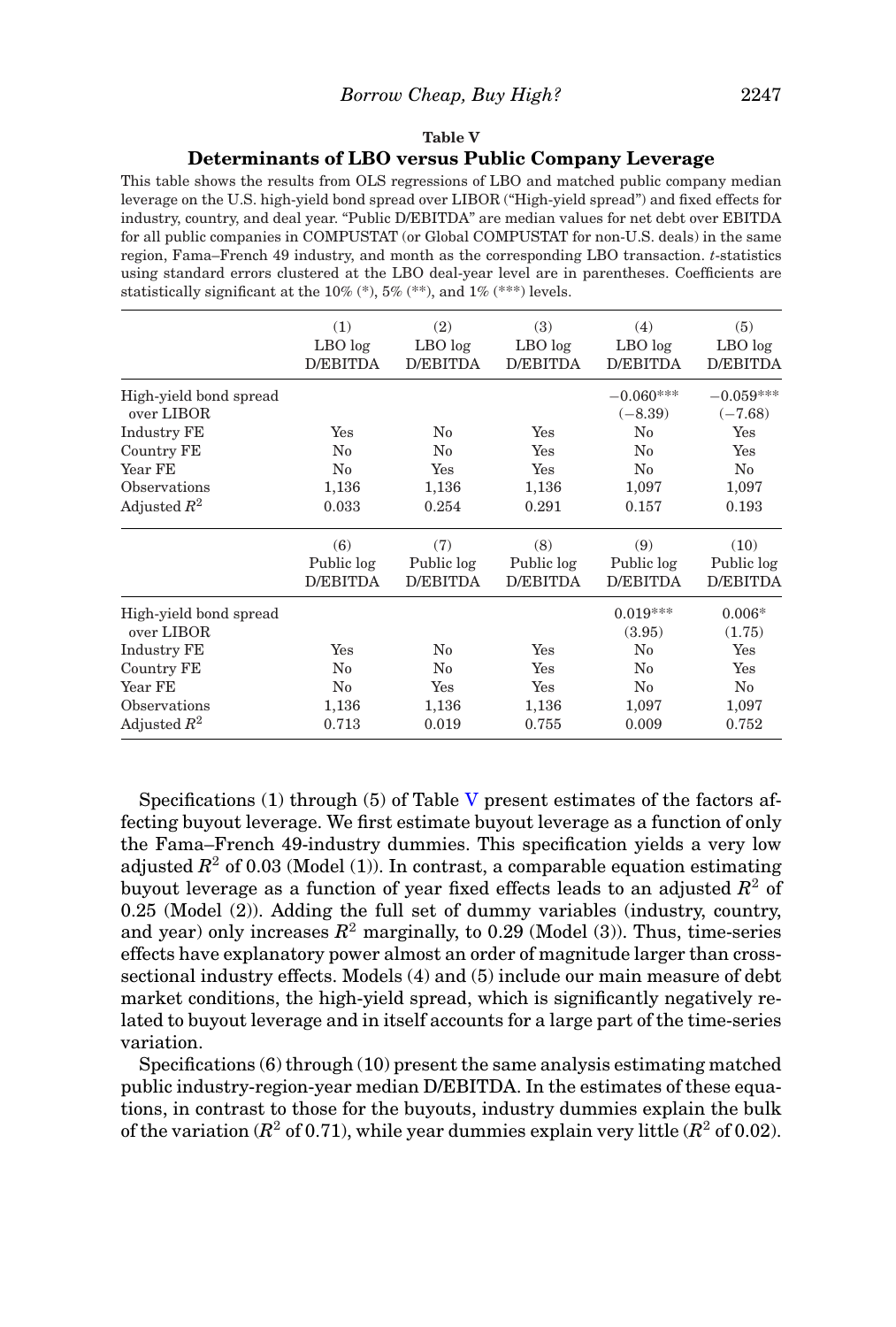Including the high-yield spread now yields a *positive* and significant coefficient, but a very low  $R^2$  (less than 0.01). Hence, public leverage seems to be driven largely by cross-sectional variation rather than time-series effects. $22$  In addition, public firms' leverage ratios are positively related to the high-yield spread for public firms, in contrast to the negative relation between buyout leverage ratios and the high-yield spread.

These results confirm the hypothesis that buyout leverage is primarily driven by time-series variation in debt market conditions, while public leverage is explained by cross-sectional characteristics to a larger extent. To explore this issue more rigorously, we estimate multivariate equations explaining capital structure choices for both LBOs and public companies. Descriptive statistics for the variables used in these equations are provided in Table [VI.](#page-26-0)

Table [VII](#page-27-0) presents estimates of these equations. The first two specifications confirm the univariate findings that public and buyout leverage are largely unrelated. In regressions of LBO log D/EBITDA, public matched leverage is insignificant, while for LBO D/EV public leverage is only marginally significant and with a very low coefficient (0.07). In contrast, the high-yield spread is consistently negative and statistically significant.<sup>23</sup>

In specifications (3) and (4), we estimate both buyout and matched public leverage as a function of a number of characteristics that have been shown to explain capital structure in previous empirical work. Specifically, we estimate leverage as a function of the market-to-book ratio (proxying for growth opportunities); sales divided by property, plant, and equipment (measuring asset turnover); R&D expense divided by sales (proxying for intangible assets); return on invested capital or ROIC, calculated as EBIT divided by the sum of book equity and long-term debt (as a measure of profitability); and earnings volatility, measured as the standard deviation of ROIC using 5 years of annual data (measuring operating risk). All these variables are measured as the median value among public firms in the corresponding Fama–French 49 industry, region, and year (i.e., in the same way as the construction of the matched public leverage ratios). When estimating matched public leverage as a function of these characteristics (specification (3)), all industry characteristics are statistically significant, and results are consistent with the findings in previous literature: public leverage decreases in operating risk, growth opportunities, and asset intangibility, consistent with the trade-off theory. Also consistent

<span id="page-25-0"></span> $22$  We also considered whether the lack of time-series variation in the estimates for public firms is due to inertia by reestimating the equations using only public firms that actively adjust their capital structure. These results are presented in the Internet Appendix. We also perform this analysis on the full set of public company region-year-industry median D/EBITDA, instead of restricting the sample to industry-region-years in which a buyout occurs in our sample. In other words, we estimated median D/EBITDA in a panel of industry-region-year observations containing all Fama–French 49 industries in the United States and Western Europe over the full sample period, 1980 to 2008, for a total of 3,822 observations. The results are very similar: regressing public leverage on only year dummies leads to an  $R<sup>2</sup>$  of 0.04, while including only industry dummies produces an  $R^2$  of 0.61.

<span id="page-25-1"></span> $23$  Replacing matched public medians with adjuster medians gives the same result.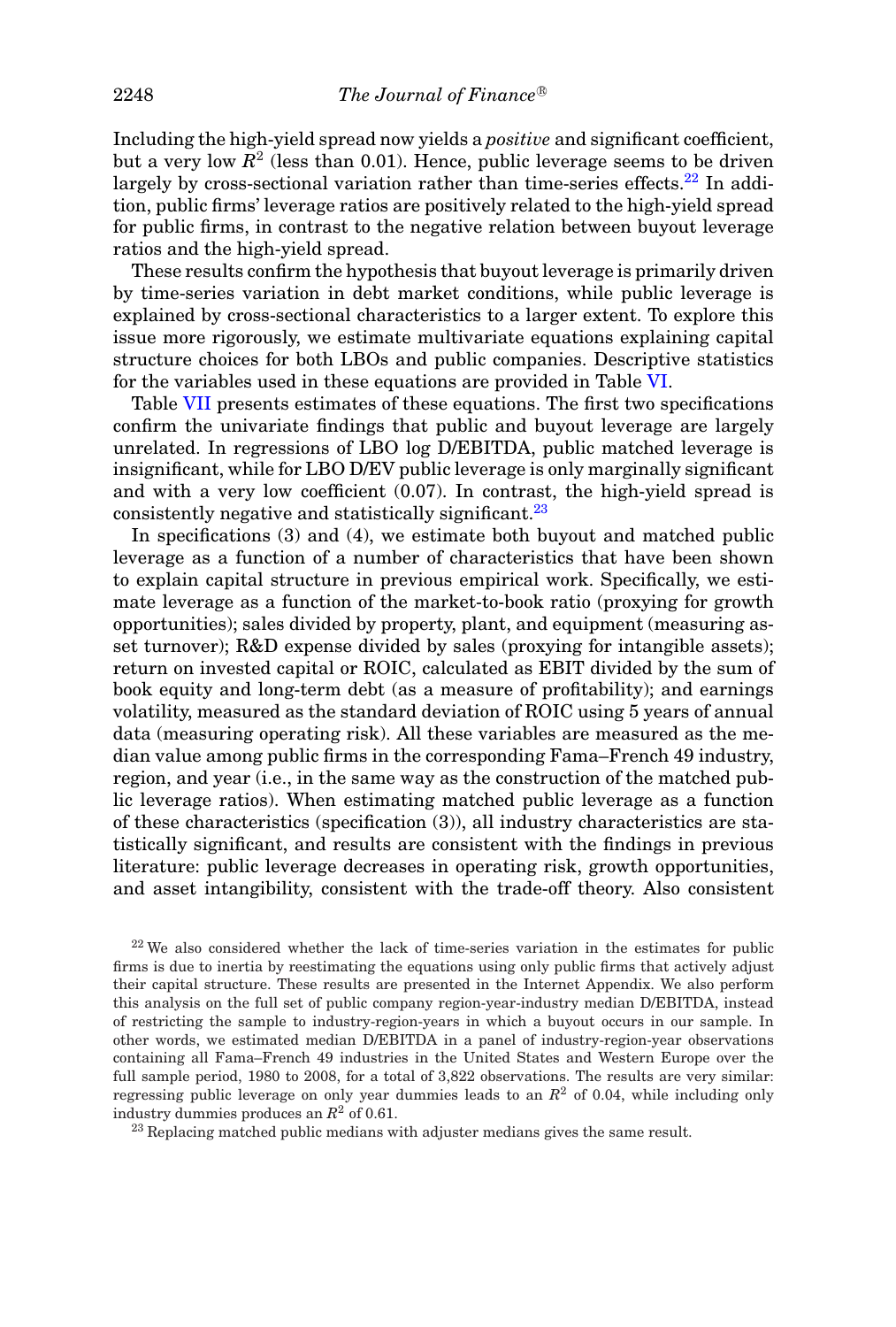## **Table VI Descriptive Statistics for Regression Variables**

<span id="page-26-0"></span>This table shows descriptive statistics for the variables used in the regression analyses in Tables [VII](#page-27-0) to XI. "Public" variables are median values for all public companies in COMPUSTAT and Global COMPUSTAT in the same region, Fama–French 49 industry, and month as the corresponding LBO transaction. "Adjuster" variables are median values for public companies whose debt-to-book capital changed by more than 10 percentage points in absolute value in the year of the LBO. "Issuer" variables are median values for public companies whose long-term debt increased by more than 10 percentage points of this year's total book assets in the year of the LBO. Fund characteristics are calculated using data from Capital IQ and Preqin. "EV/fund size" is the enterprise value of the LBO transaction divided by the fund size of the acquiring PE fund. "Bank affiliated" means that the PE sponsor was a subsidiary of a commercial bank, investment bank, or insurance company. Fund return data are from Preqin in June 2009. "Preqin fund benchmark IRR" are average fund returns for funds of the same vintage, region, and market segment.

|                               |                  |       |                  | 25 <sup>th</sup> |              | 75 <sup>th</sup> |              |
|-------------------------------|------------------|-------|------------------|------------------|--------------|------------------|--------------|
|                               | $\boldsymbol{N}$ | Mean  | Min              | %tile            | Median       | %tile            | Max          |
| LBO characteristics           |                  |       |                  |                  |              |                  |              |
| <b>LBO D/EV</b>               | 1,002            | 0.69  | 0.00             | 0.61             | 0.70         | 0.78             | 0.99         |
| <b>LBO D/EBITDA</b>           | 1,142            | 5.6   | 0.0              | 4.2              | 5.2          | 6.4              | 29.4         |
| LBO log D/EBITDA              | 1,143            | 1.66  | 0.18             | 1.44             | 1.65         | 1.86             | 3.82         |
| <b>LBO EV/EBITDA</b>          | 1,009            | 8.2   | 1.0              | 6.1              | 7.6          | 9.5              | 37.8         |
| LBO log EV/EBITDA             | 1,009            | 2.04  | $-0.01$          | 1.81             | 2.02         | 2.25             | 3.63         |
| Macro variables               |                  |       |                  |                  |              |                  |              |
| U.S. high-yield spread        | 1,118            | 5.53  | 2.23             | 3.46             | 5.01         | 6.74             | 12.31        |
| Capital Commitments/Stock     | 1,068            | 0.53  | 0.01             | 0.346            | 0.435        | 0.684            | 1.24         |
| $M.V.$ $(\%)$                 |                  |       |                  |                  |              |                  |              |
| Public                        |                  |       |                  |                  |              |                  |              |
| D/EV                          | 1,131            | 0.36  | $-0.11$          | 0.26             | 0.35         | 0.47             | 0.85         |
| log D/EBITDA                  | 1,149            | 1.28  | $-1.67$          | 1.14             | 1.34         | 1.52             | 3.64         |
| log EV/EBITDA                 | 1,130            | 2.48  | 1.65             | 2.29             | 2.45         | 2.62             | 3.90         |
| M/B ratio                     | 1,131            | 1.57  | 0.62             | 1.18             | 1.44         | 1.74             | 6.14         |
| Sales/PPE                     | 1,149            | 6.73  | 0.11             | 3.26             | 5.76         | 7.76             | 42.29        |
| R&D/Sales                     | 1,149            | 0.01  | $\mathbf{0}$     | 0.00             | 0.00         | 0.00             | 0.87         |
| <b>ROIC</b>                   | 1,149            | 0.10  | $-0.25$          | 0.09             | 0.11         | 0.12             | 0.24         |
| Volatility in ROIC            | 1,149            | 0.05  | $\mathbf{0}$     | 0.04             | 0.05         | 0.06             | 0.24         |
| Public adjuster               |                  |       |                  |                  |              |                  |              |
| D/EV                          | 1,033            | 0.35  | $-0.09$          | 0.23             | 0.33         | 0.46             | 1.09         |
| log D/EBITDA                  | 1,125            | 1.40  | $-0.95$          | 1.17             | 1.43         | 1.67             | 4.71         |
| Private equity sponsor/fund   |                  |       |                  |                  |              |                  |              |
| Years since first fund raised | 1,120            | 11.93 | $\boldsymbol{0}$ | $6\phantom{1}6$  | 11           | 18               | 36           |
| Investing through fund        | 1,157            | 0.95  | $\overline{0}$   | $\mathbf{1}$     | $\mathbf{1}$ | $\mathbf{1}$     | $\mathbf{1}$ |
| Log no. of deals by sponsor   | 1,154            | 3.05  | $\overline{0}$   | 2.48             | 3.04         | 3.74             | 5.77         |
| last 3 years                  |                  |       |                  |                  |              |                  |              |
| Fund size, 2008 USD millions  | 1,059            | 3,773 | 17               | 1,092            | 2,395        | 4,861            | 23,047       |
| Log fund size                 | 1,059            | 7.71  | 2.83             | 6.99             | 7.78         | 8.49             | 10.05        |
| Bank affiliated sponsor       | 1,157            | 0.15  | $\mathbf{0}$     | $\mathbf{0}$     | $\mathbf{0}$ | $\theta$         | $\mathbf{1}$ |
| (dummy)                       |                  |       |                  |                  |              |                  |              |
| <b>Fund PME</b>               | 706              | 1.36  | 0.32             | 1.09             | 1.35         | 1.59             | 3.67         |
| Log fund sequence number      | 1,079            | 1.40  | $\mathbf{0}$     | 0.69             | 1.39         | 1.95             | 3.09         |
| First-time fund (dummy)       | 1,079            | 0.09  | $\mathbf{0}$     | $\mathbf{0}$     | $\mathbf{0}$ | $\mathbf{0}$     | $\mathbf{1}$ |
| PME in previous fund          | 659              | 1.26  | $\mathbf{0}$     | 0.82             | 1.44         | 1.79             | 3.67         |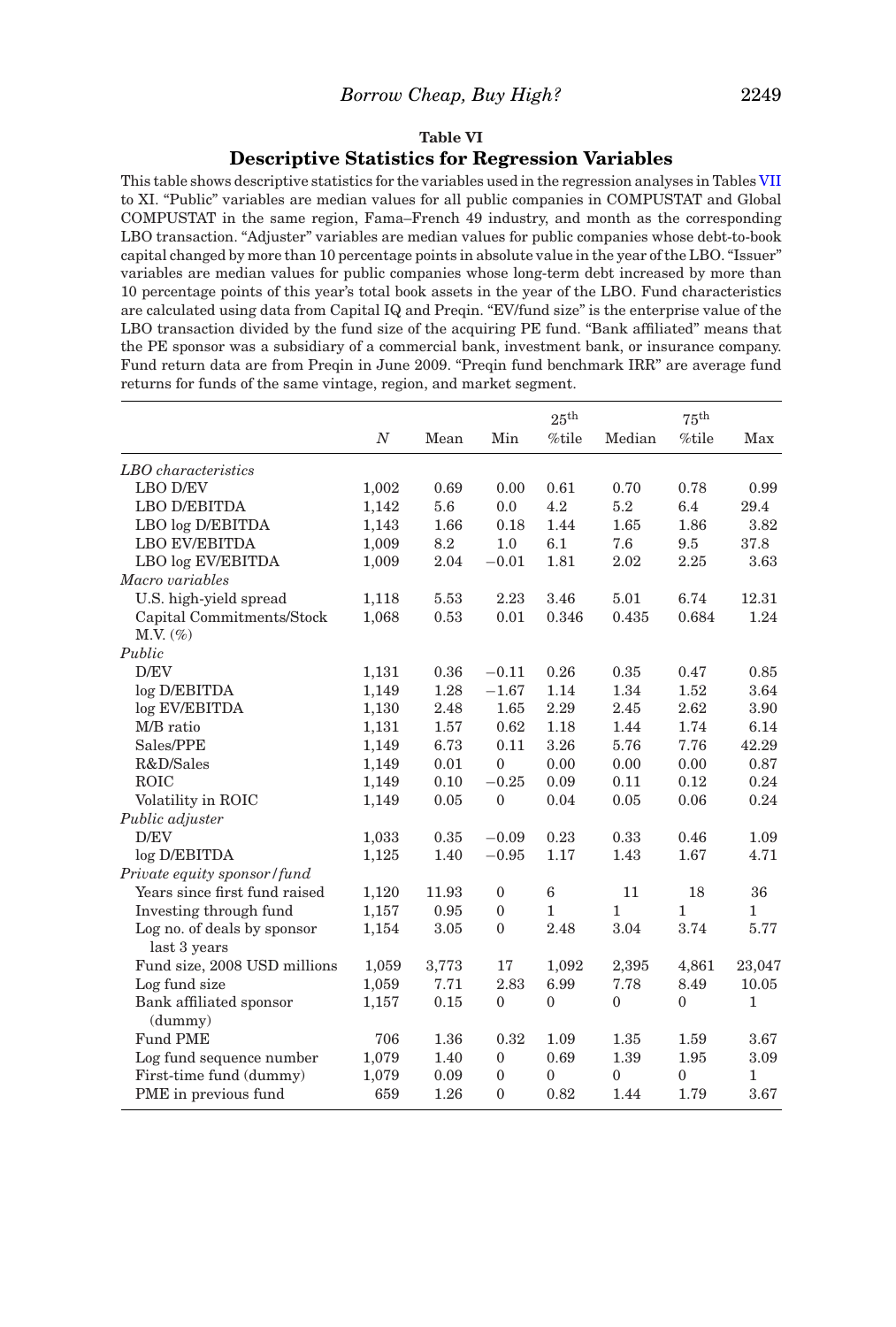## 2250 **The Journal of Finance**

## **Table VII Determinants of LBO Leverage**

<span id="page-27-0"></span>This table shows the results from OLS regressions of LBO leverage on matched public company median leverage, the U.S. high-yield bond spread over LIBOR ("High-yield spread"), and various other controls. "Public" variables are median values for all public companies in the same region, Fama–French 49 industry, and month as the corresponding LBO transaction. *t*-statistics using standard errors clustered at the deal-year level are presented in parentheses. Coefficients are statistically significant at the 10% (\*),  $5\%$  (\*\*), and  $1\%$  (\*\*\*).

|                                             | (1)<br>LBO log<br>D/EBITDA | (2)<br><b>LBO</b><br>D/EV | (3)<br>Pub. log<br>D/EBITDA      | (4)<br>LBO log<br>D/EBITDA | (5)<br>$LBO$ $log$<br>D/EBITDA   |
|---------------------------------------------|----------------------------|---------------------------|----------------------------------|----------------------------|----------------------------------|
| High-yield bond spread over LIBOR           | $-0.059***$<br>$(-7.94)$   | $-0.010***$<br>$(-3.41)$  | $-0.005$<br>$(-1.49)$            | $-0.058***$<br>$(-6.72)$   | $-0.050***$<br>$(-8.09)$         |
| Industry median log net debt/EBITDA         | $-0.044$<br>$(-1.59)$      |                           |                                  |                            | $-0.021$<br>$(-1.36)$            |
| Industry median net debt/EV                 |                            | $0.072*$<br>(1.97)        |                                  |                            |                                  |
| Industry median Market/Book                 |                            |                           | $-0.148***$                      | $-0.002$<br>$(-0.12)$      |                                  |
| Industry median Sales/PPE                   |                            |                           | $(-5.04)$<br>$0.004**$<br>(2.73) | 0.001<br>(0.39)            |                                  |
| Industry median R&D/Sales                   |                            |                           | $-1.732**$<br>$(-2.22)$          | 0.052<br>(0.22)            |                                  |
| Industry median ROIC                        |                            |                           | $-4.129***$                      | 0.238                      |                                  |
| Industry median earnings volatility         |                            |                           | $(-6.89)$<br>$-13.301***$        | (0.55)<br>0.886<br>(1.58)  |                                  |
| Western Europe                              |                            |                           | $(-11.72)$<br>$0.084**$          | $-0.065**$                 | $-0.043$                         |
| Rest of World                               |                            |                           | (2.13)<br>$-0.046$               | $(-2.24)$<br>$-0.070$      | $(-1.63)$<br>$-0.107$            |
| Independent private                         |                            |                           | $(-0.53)$                        | $(-0.61)$                  | $(-0.74)$<br>0.004               |
| Privatization/distressed deal               |                            |                           |                                  |                            | (0.12)<br>$-0.309***$            |
| Public-to-private                           |                            |                           |                                  |                            | $(-4.58)$<br>$0.126***$          |
| Secondary buyout                            |                            |                           |                                  |                            | (3.97)<br>$0.081***$<br>(2.96)   |
| EV quartile 2                               |                            |                           |                                  |                            | $0.075*$<br>(1.93)               |
| EV quartile 3                               |                            |                           |                                  |                            | $0.216***$<br>(8.80)             |
| EV quartile 4                               |                            |                           |                                  |                            | $0.290***$<br>(8.22)             |
| Years since first fund raised               |                            |                           |                                  |                            | 0.002                            |
| Investing through fund                      |                            |                           |                                  |                            | (1.28)<br>$-0.297*$<br>$(-2.06)$ |
| Log no. of deals by sponsor in last 3 years |                            |                           |                                  |                            | $-0.015$<br>$(-0.83)$            |
| Log fund size, USD 2008                     |                            |                           |                                  |                            | 0.023                            |
| Bank affiliated                             |                            |                           |                                  |                            | (1.43)<br>0.046                  |
| Observations<br>Adjusted $R^2$              | 1,097<br>0.159             | 944<br>0.031              | 1,091<br>0.608                   | 1,078<br>0.161             | (0.91)<br>923<br>0.312           |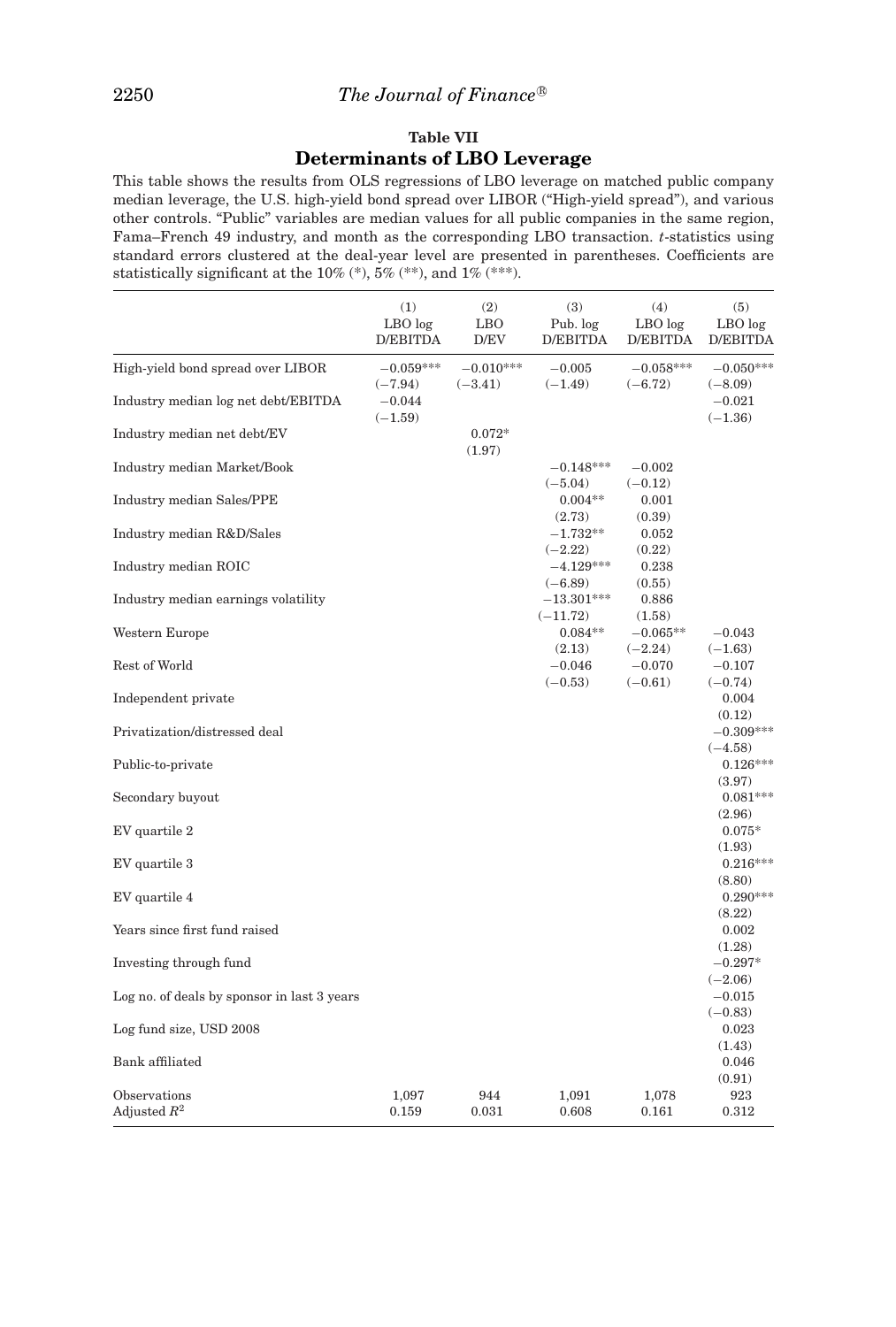with previous literature, public leverage is decreasing in profitability, which is inconsistent with the trade-off theory and usually interpreted in favor of the pecking-order theory. The high-yield spread is not significant in the public leverage regression. In contrast, when using LBO leverage as the dependent variable (specification (4)), these industry characteristics have no explanatory power for buyout leverage, and the only significant determinant of leverage is the high-yield spread. It appears that the pattern is robust: public leverage is related to the factors from the trade-off and pecking-order theories discussed in other work, while buyout leverage appears to be primarily a function of market conditions.

One potential concern could be that the firms targeted for LBOs are different from the rest of the industry, and that they may have different characteristics from the median industry firm. To address this issue, we reestimate the equations in Table [VII](#page-27-0) on the subsample of public-to-private deals, except we estimate buyout leverage as a function of the firms' own pre-LBO characteristics (market-to-book, profitability, etc.) rather than industry medians. The results of this analysis can be found in the Internet Appendix. Again, these estimates indicate that firm characteristics do not affect buyout leverage in the way they do for public firms, and the high-yield spread is the only consistent predictor of buyout leverage. The results also suggest that the public-toprivate target firms are representative of their industry before they are purchased, in that industry median leverage is a significant predictor of pre-LBO leverage.

The final specification in Table [VII](#page-27-0) estimates buyout leverage as a function of a number of buyout and private equity fund characteristics in addition to the high-yield spread. The characteristics include dummies for deal region, deal type (independent private, privatization/distress, public-to-private, and secondary, with divisional as the omitted category), and deal size measured by quartiles of transaction value (EV). Also, previous research (Demiroglu and James [\(2010\)](#page-42-0) and Ivashina and Kovner [\(2011\)](#page-43-1)) presents evidence suggesting that more reputable private equity funds have easier and cheaper access to debt. To account for this possibility, we include two measures of private equity fund reputation: the age of the private equity firm and the number of transactions undertaken during the last 3 years. We are able to find this information about the private equity firms, and their different funds, for about three-quarters of our overall sample of transactions. Since some of our private equity investors do not use fund structures (e.g., such as evergreen funds and publicly traded private equity firms) we also include a dummy for whether the private equity firm invests through a fund. Finally, we include fund size and a variable indicating whether the private equity firm is affiliated with a commercial or investment bank (which arguably could increase access to leverage) as additional controls.

The estimates in this equation indicate that none of the private equity variables are statistically significant, with the exception of the dummy for whether the private equity firm invests through a fund, which is weakly negatively related to leverage. Hence, we are unable to replicate the results of Demiroglu and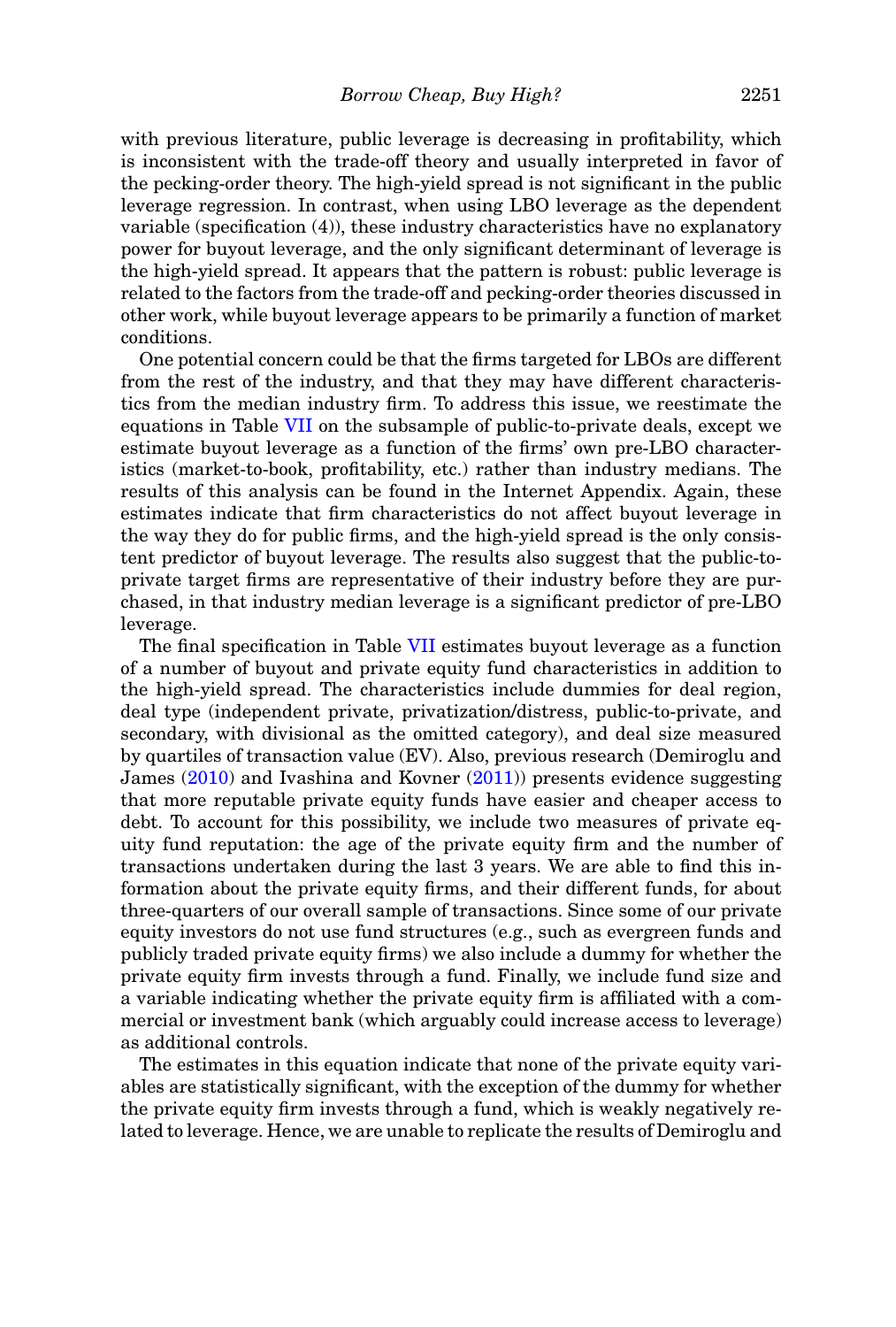James [\(2010\)](#page-42-0) and Ivashina and Kovner [\(2011\)](#page-43-1) in our sample.<sup>[24](#page-29-0)</sup> Deal size, however, is an important determinant of LBO leverage. Larger deals (measured by EV quartiles) are significantly more highly levered than smaller deals. Moreover, public-to-privates (which tend to be larger than other transactions) and secondary buyouts tend to be more highly levered than other LBO types. Most importantly, debt market conditions, as measured by the high-yield spread, are consistently negatively related to leverage, and the coefficient is essentially unaltered across specifications.

Finally, we note that one potential explanation for the strong relation between low spreads and high leverage for LBOs could be that, when rates are lower, firms can pay interest on a higher principal with the same cash flows. But this explanation would apply to public firms as well, and public firm leverage is robustly *positively* related to the high-yield spread.

#### *E. Pricing of Deals*

The results so far suggest that debt market conditions have a major effect on buyout leverage. An implication of the market-timing and agency explanations for buyout leverage is that buyers will pay more for deals when debt market conditions are favorable, which we examine in this subsection.

Our measure of deal pricing is EV divided by EBITDA, which we refer to as the "EV multiple." In addition to being a natural valuation measure, it is also the most commonly used metric for price in the private equity sector. As shown in Panel A of Figure [2,](#page-20-0) deal pricing varies positively with leverage. Annual median EV multiples closely track median D/EBITDA ratios, and when leverage peaks (as in the late 1980s, in the late 1990s, or in 2006 to 2007), pricing multiples peak as well. Panel B of Figure [2](#page-20-0) shows that this positive relation between leverage and valuation multiples is not present among public companies, where the correlation between EV multiples and D/EBITDA is, if anything, negative.

Table [VIII](#page-30-0) estimates the relation between pricing in buyouts and in public companies in a multivariate setting. It presents estimates of equations predicting EV multiples as a function of company and market characteristics. The first two models consider the extent to which pricing in buyouts and in public firms is related to the high-yield spread. The results in these columns indicate that the spread has a negative and statistically significant impact on prices of both buyouts and public firms. Comparing the coefficients, however, the negative magnitude is significantly larger for the LBO multiple than the public

<span id="page-29-0"></span><sup>24</sup> We tried measuring reputation a number of different ways, none of which have much explanatory power. For example, instead of using absolute measures we calculated the relative ranking of the sponsor according to these measures at the time of the deal, normalized between zero and one, to get a time-invariant measure (since LBO volume has increased over time). Since the relation between these rankings and our dependent variables is unlikely to be linear, we also tried using dummy variables for whether the sponsor was relatively highly ranked according to these measures.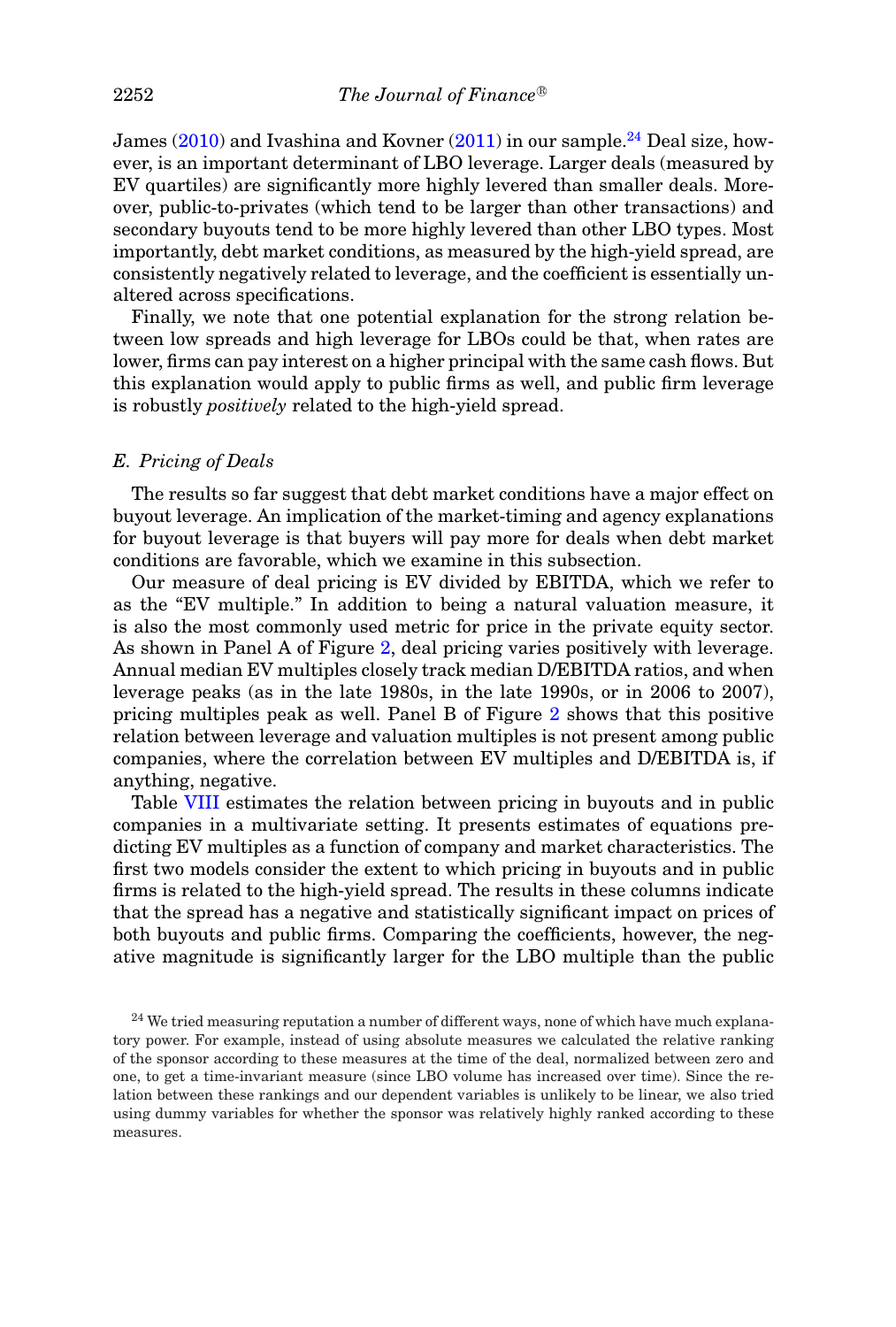## **Table VIII Determinants of LBO Pricing**

<span id="page-30-0"></span>This table shows the results from OLS regressions of LBO and matched public company valuations, as measured by the logarithm of enterprise value divided by EBITDA ("EV multiple"), on the U.S. high-yield bond spread over LIBOR ("High-yield spread") and various other controls. "Public" variables are median values for all public companies in COMPUSTAT (or Global COMPUSTAT for non-U.S. deals) in the same region, Fama–French 49 industry, and month as the corresponding LBO transaction. Specifications (5) and (6) are 2SLS regressions where LBO leverage is instrumented with the U.S. high-yield spread and the fraction of Term Loan A to total debt, respectively. *t*statistics using standard errors clustered at the LBO deal-year level are presented in parentheses. Coefficients are statistically significant at the 10% (\*),  $5\%$  (\*\*), and 1% (\*\*\*) levels.

|                          | (1)<br><b>LBO</b><br>log<br>EV<br>multiple | (2)<br>Public<br>log<br><b>EV</b><br>multiple | (3)<br><b>LBO</b><br>log<br><b>EV</b><br>multiple | (4)<br><b>LBO</b><br>log<br>EV<br>multiple | (5)<br><b>LBO</b><br>log<br>EV multiple<br><b>IV HiYld</b> | (6)<br><b>LBO</b><br>log<br>EV multiple<br><b>IV TermA</b> |
|--------------------------|--------------------------------------------|-----------------------------------------------|---------------------------------------------------|--------------------------------------------|------------------------------------------------------------|------------------------------------------------------------|
| High-yield spread        | $-0.048***$                                | $-0.026***$                                   | $-0.045***$                                       | $-0.034***$                                |                                                            |                                                            |
| Log LBO D/EBITDA         | $(-6.86)$                                  | $(-6.07)$                                     | $(-6.06)$                                         | $(-5.97)$                                  | $0.656***$<br>(8.68)                                       | $0.808*$<br>(1.93)                                         |
| Public EV multiple       |                                            |                                               | $0.106**$<br>(2.23)                               | $0.104**$<br>(2.47)                        | $0.126***$<br>(6.18)                                       | $0.130***$<br>(3.06)                                       |
| Western Europe           |                                            |                                               |                                                   | $-0.074***$<br>$(-2.90)$                   | $-0.034$<br>$(-1.49)$                                      | $-0.015$<br>$(-0.34)$                                      |
| Rest of World            |                                            |                                               |                                                   | $-0.097$<br>$(-0.80)$                      | $-0.039$<br>$(-0.56)$                                      | $-0.023$<br>$(-0.29)$                                      |
| Private company          |                                            |                                               |                                                   | $0.075**$<br>(2.24)                        | $0.071**$<br>(2.66)                                        | $0.070**$<br>(2.32)                                        |
| Privatization/Bankruptcy |                                            |                                               |                                                   | 0.158                                      | $0.354***$                                                 | $0.397**$                                                  |
| Public-to-private        |                                            |                                               |                                                   | (1.23)<br>$0.107***$                       | (2.85)<br>0.025                                            | (2.26)<br>$-0.020$                                         |
| Secondary                |                                            |                                               |                                                   | (3.96)<br>$0.116***$                       | (0.97)<br>$0.071***$                                       | $(-0.21)$<br>0.052                                         |
| EV quartile 2            |                                            |                                               |                                                   | (6.05)<br>$0.092**$                        | (6.69)<br>0.022                                            | (1.07)<br>0.002                                            |
| EV quartile 3            |                                            |                                               |                                                   | (2.33)<br>$0.200***$<br>(7.85)             | (1.18)<br>$0.041*$<br>(2.06)                               | (0.04)<br>0.000<br>(0.00)                                  |
| EV quartile 4            |                                            |                                               |                                                   | $0.276***$<br>(10.41)                      | $0.063**$<br>(2.35)                                        | 0.012<br>(0.08)                                            |
| Constant                 | $2.433***$<br>(27.59)                      | 2.728***<br>(22.56)                           | 2.028***<br>(19.50)                               | 1.789***<br>(18.09)                        | $0.589***$<br>(4.91)                                       | 0.363<br>(0.72)                                            |
| Industry and country     |                                            |                                               |                                                   |                                            |                                                            |                                                            |
| fixed effects            | Yes                                        | Yes                                           | No                                                | N <sub>0</sub>                             | $\rm No$                                                   | No                                                         |
| Observations<br>$R^2$    | 970<br>0.233                               | 1,091<br>0.612                                | 951<br>0.123                                      | 951<br>0.235                               | 949<br>0.631                                               | 985<br>0.631                                               |

company multiple, indicating that LBO pricing is more sensitive to debt market conditions than public company pricing.

The fact that public company valuations are related to the credit spread suggests that the spread not only proxies for debt market conditions, but also picks up changes in the economy-wide discount rate or risk premium. As we discussed earlier, time variation in economy-wide discount rates could explain our findings that both leverage and pricing in buyouts are negatively related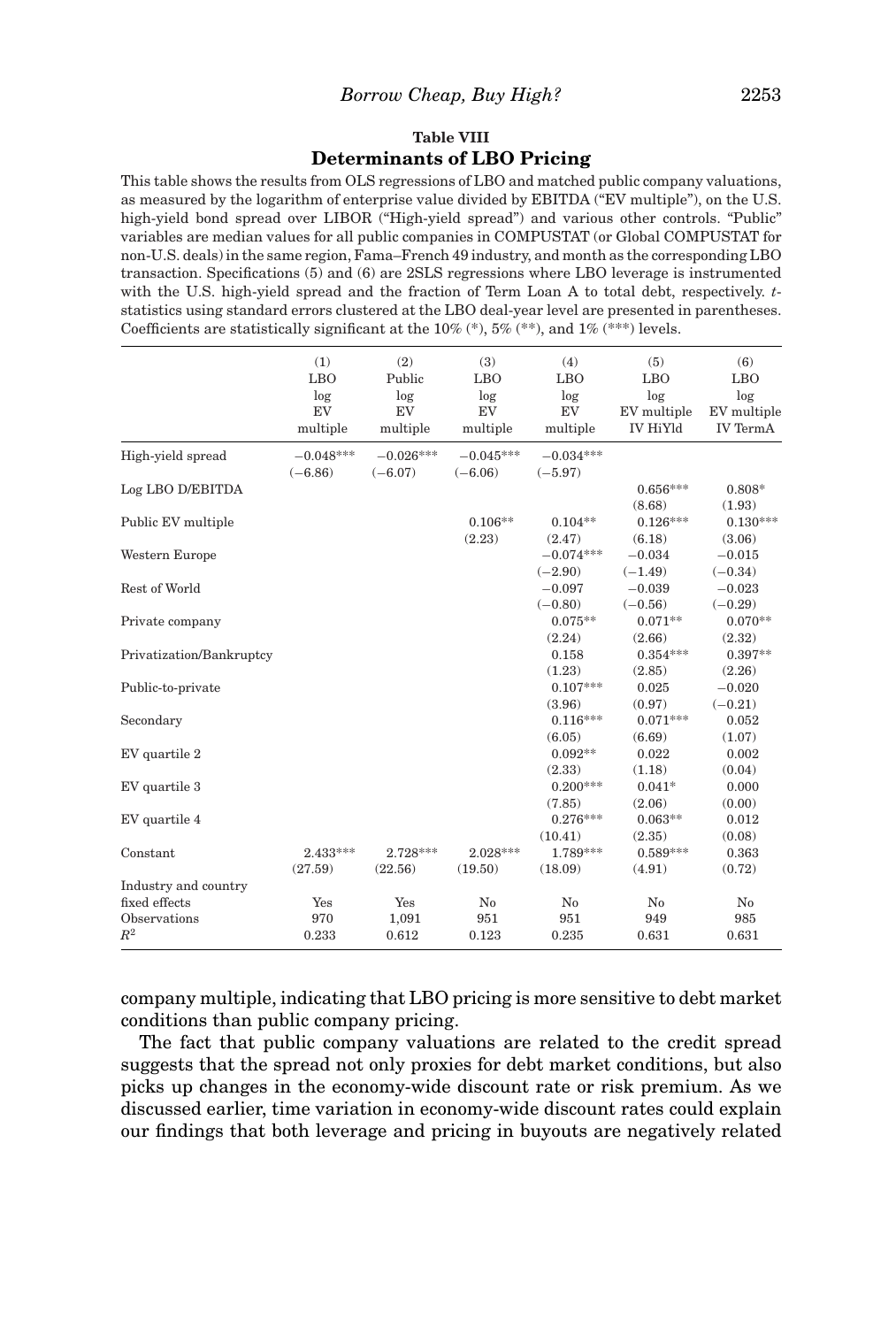to debt market conditions. Therefore, before we can conclude that debt market conditions have an independent effect on LBO pricing, it is important to control econometrically for changes in discount rates. In Model (3), we do so by including the matched public company EV multiple in the equation predicting pricing in buyouts. Changes in the discount rate should be reflected in public company valuations. In contrast to the leverage equations, the coefficient on the median public company multiple is positive and statistically significant. Nonetheless, the credit-spread variable is negative and statistically significant as before, and the magnitude of the coefficient is approximately the same as in the previous columns. This result implies that the effect of credit market conditions on LBO pricing is largely orthogonal to general changes in economy-wide discount rates.

Model (4) adds a number of deal-level controls and finds a similar effect: credit market conditions have a strong relation with buyout pricing. Buyout pricing and buyout leverage both appear to be determined in large part by debt market conditions. These results are consistent with easier availability of leverage driving up LBO transaction prices.

The final two columns of Table [VIII](#page-30-0) address this issue more directly by estimating the relation between LBO EV multiples and LBO leverage. Although Figure [2](#page-20-0) documents that leverage and pricing in buyouts are positively correlated in our sample, this correlation does not necessarily imply that leverage has a causal impact on pricing, since both are likely to be functions of common, unobserved factors. In addition, measurement error by itself could lead to a positive correlation between our proxies for pricing (EV) and leverage (total debt), since both are normalized by EBITDA.

In Model (5), we estimate an equation predicting the pricing of individual deals as a function of leverage, as well as other potentially relevant variables, using high-yield spreads as an instrument for leverage in the first stage. This approach addresses concerns about measurement issues in EBITDA, but one could question whether it adequately controls for endogeneity, since, as previously argued, spreads are likely to be related to the cost of capital (although we control for public market pricing directly in the equation). As an alternative, in Model (6) the fraction of debt that is Term Loan A is used as an instrument for leverage, since this fraction is likely to be related to the amount of leverage available but not to the pricing of the deal (except through the leverage channel). Using either instrument, our estimates indicate that there is a statistically significant relation between instrumented leverage and pricing in buyouts. This relation remains after controlling for pricing multiples prevailing in public markets.

As we do for leverage, we also reestimate the regression analysis of pricing in the Internet Appendix for the subsample of public-to-private transactions, where we are able to control for pre-LBO firm characteristics (such as pre-LBO EV multiples) rather than industry-region-level proxies. In these equations, we again find that high-yield spreads strongly predict the pricing of deals. These results imply that one reason for the higher pricing of buyouts during periods of strong credit market conditions is the direct effect of leverage on pricing.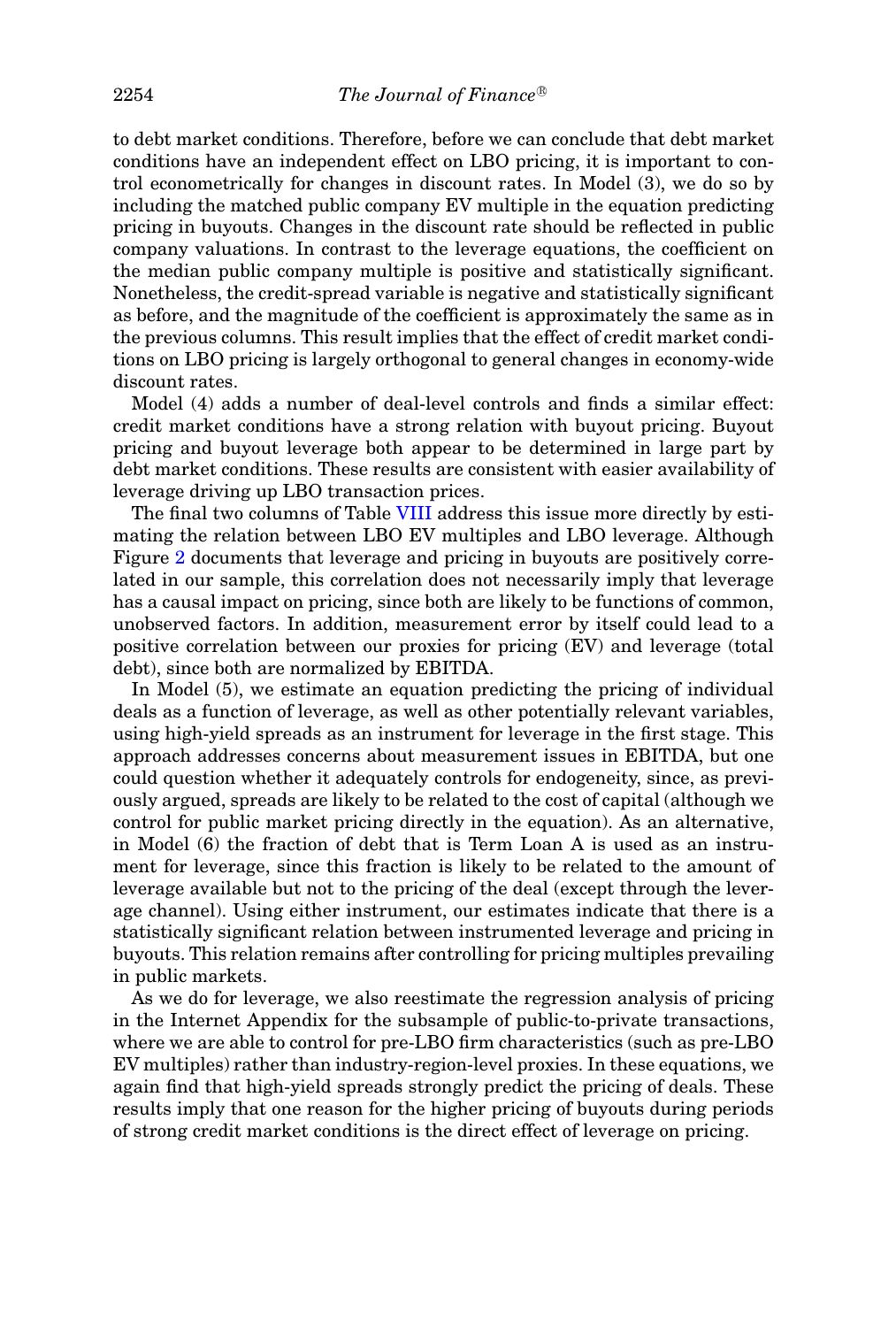#### *F. Time-Series Estimates of Leverage*

Our results thus far suggest that time-series variation in debt market conditions affect both leverage and pricing in buyouts. One potential concern with this conclusion is that other macroeconomic variables could potentially be correlated with the high-yield spread, and could be the true underlying factors determining leverage and pricing. For example, the high-yield spread could reflect macroeconomic conditions or changes in aggregate risk premia. In addition, since the relations between high-yield spreads, leverage, and pricing are essentially time-series results, there are potential concerns about autocorrelated errors, as well as double-counting of observations when multiple buyouts occur within the same time period (although we do calculate standard errors clustering by year).

To address these issues, in Table  $IX$  we estimate time-series equations predicting median log D/EBITDA and log EV/EBITDA using quarterly data on a number of macroeconomic variables, as well as alternative measures of debt market conditions. To estimate these equations, we need an uninterrupted time series of leverage observations, so we drop observations before the fourth quarter of 1993, leading to 59 quarterly observations. We control for autocorrelation using the Newey–West [\(1987\)](#page-43-21) correction with 12 quarterly lags. We also include one specification (Model (3)) with annual observations starting in 1986, where we have interpolated the values for 1991 as the average of 1990 and 1992 values, since we had no buyout observations in 1991. In this specification, we use three lags to perform the Newey–West correction when calculating the standard errors.

In the first model, we use a parsimonious specification where we estimate buyout leverage using the high-yield spread alone as an independent variable. Consistent with earlier results, the high-yield spread is significantly negatively related to buyout leverage, with the magnitude of the coefficient being almost identical to the equations estimated using panel data reported earlier.

In Models (2), (3), and (4), we add a number of additional macroeconomic variables in addition to the high-yield spread, each measured at the quarterly frequency: U.S LIBOR rate, U.S. inflation over the previous 12 months, U.S. term spread (the 10-year Treasury bond rate minus the corresponding 3-month T-bill), and U.S. GDP growth.<sup>[25](#page-32-0)</sup> In the quarterly specification, the only statistically significant variable predicting buyout leverage is the high-yield spread, whereas in the annual specification LIBOR and the term spread have a slightly positive effect on leverage. The main variable affecting buyout leverage in both the annual and the quarterly specifications is still the high-yield spread. These results suggest that it is primarily debt market conditions, rather than the general macroeconomic and interest rate environment, that cause buyout leverage levels to fluctuate. In contrast, in addition to the positive relation with the high-yield spread, public leverage appears to be affected negatively by the LI-BOR rate, the term premium, and the GDP growth rate.

<span id="page-32-0"></span><sup>25</sup> We also estimate these equations separately for the United States and Europe, using European macroeconomic variables for the latter, with very similar results.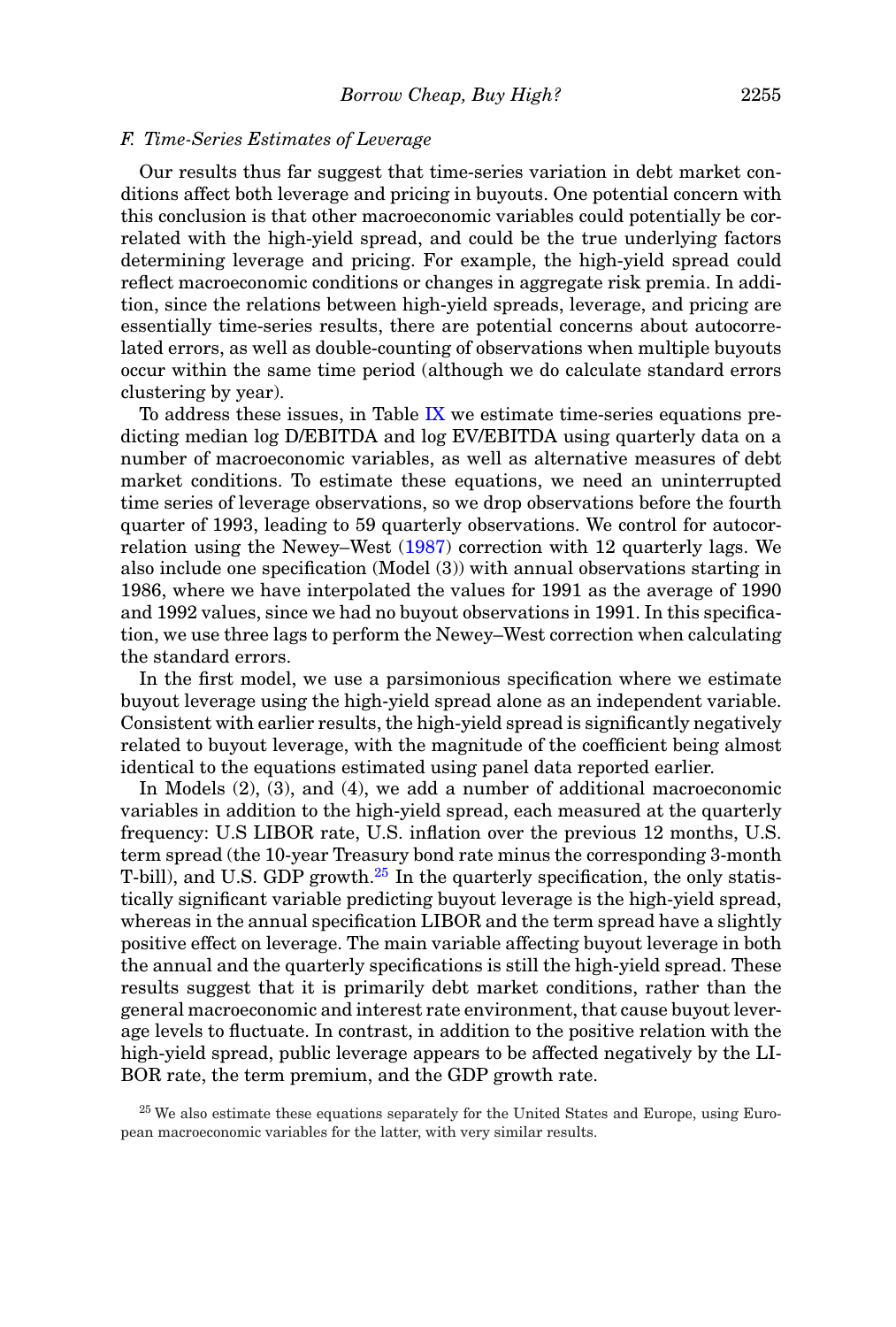<span id="page-33-0"></span>

|                         | ا<br>م                                                                                                                          |
|-------------------------|---------------------------------------------------------------------------------------------------------------------------------|
|                         |                                                                                                                                 |
|                         |                                                                                                                                 |
|                         |                                                                                                                                 |
|                         | م مسابق المجموع المجموع المجموع المجموع المجموع المجموع المجموع المجموع المجموع المجموع المجموع المجموع المجمو<br>مجموع المجموع |
|                         |                                                                                                                                 |
|                         |                                                                                                                                 |
|                         |                                                                                                                                 |
| $\overline{\mathbf{X}}$ |                                                                                                                                 |
|                         |                                                                                                                                 |
| Table                   |                                                                                                                                 |
|                         |                                                                                                                                 |
|                         |                                                                                                                                 |
|                         |                                                                                                                                 |

This table shows the results from time-series regressions of median leverage (log DEBHTDA) and valuation (log EV/BEHTDA) of LBOs and matched and the series of median inversed (og DEBHTDA) and valuation (og EV/BEHTDA) of L Determinants of Leverage and Pricing: Time-Series Specifications **Determinants of Leverage and Pricing: Time-Series Specifications**

|                                    | $\begin{array}{c} {\bf (1)}\\ {\bf LBO Log}\\ {\bf D/EBITDA} \end{array}$ | $\begin{array}{c} {\text{(2)}}\\ {\text{LBO Log}}\\ {\text{DEBITDA}} \end{array}$                                                                                          | $\begin{array}{c} {\bf (3)} \\ {\bf Public Log} \\ {\bf D/EBITDA} \end{array}$                                                                                                                                      | $\begin{array}{c} (4)\\ {\tt LBO Log}\\ {\tt D/BITD} \end{array}$                                                                                                                                                                                                                                                | $\begin{array}{c} \text{(5)} \\ \text{LBO Log} \\ \text{DEBITDA} \end{array}$ | $$\begin{array}{c} (6)\\{\text{LBO Log}}\\{\text{DEBITDA}} \end{array}$$ | $^{(7)}_{\tt LBO\,Log}$<br>DEBITDA                                                                                                       | $$\begin{array}{c} (8)\\ {\bf LBO}\ {\bf Log}\\ {\bf EV/EBITDA} \end{array}$$                                                   |
|------------------------------------|---------------------------------------------------------------------------|----------------------------------------------------------------------------------------------------------------------------------------------------------------------------|---------------------------------------------------------------------------------------------------------------------------------------------------------------------------------------------------------------------|------------------------------------------------------------------------------------------------------------------------------------------------------------------------------------------------------------------------------------------------------------------------------------------------------------------|-------------------------------------------------------------------------------|--------------------------------------------------------------------------|------------------------------------------------------------------------------------------------------------------------------------------|---------------------------------------------------------------------------------------------------------------------------------|
| <b>U.S. LIBOR</b>                  |                                                                           |                                                                                                                                                                            | $\begin{array}{r} -0.041^{***} \\ -0.27) \\ -0.018 \\ -0.014 \\ 0.031^{***} \\ -0.030 \\ -0.080^{***} \\ -0.030^{***} \\ -0.030^{***} \\ -0.030^{***} \\ -0.032^{**} \\ -0.032^{**} \\ -0.033^{***} \\ \end{array}$ | $\begin{array}{c} 0.068^* \\ 0.043 \\ 0.043 \\ 0.048 \\ 0.057^{***} \\ -1.21) \\ -0.067^{***} \\ -0.32 \\ 0.051 \\ 0.005 \\ 0.005 \\ 0.001 \\ 0.001 \\ 0.001 \\ 0.01 \\ 0.01 \\ 0.01 \\ 0.01 \\ 0.01 \\ 0.01 \\ 0.01 \\ 0.01 \\ 0.01 \\ 0.01 \\ 0.01 \\ 0.01 \\ 0.01 \\ 0.01 \\ 0.01 \\ 0.01 \\ 0.01 \\ 0.01 \\$ |                                                                               | $\begin{array}{c} 0.037^{*} \\ (1.74) \\ -0.007 \\ (-0.18) \end{array}$  |                                                                                                                                          | $\begin{array}{r} -0.032^{***} \\ (-2.50) \\ -0.055^{**} \\ (-2.01) \end{array}$                                                |
|                                    |                                                                           | $-0.005$<br>$-0.18$<br>$-0.025$<br>$0.062$<br>$0.63$<br>$-0.56$<br>$-0.56$<br>$-0.016$<br>$-0.016$<br>$-0.016$<br>$-0.016$<br>$-0.016$<br>$-0.016$<br>$-0.016$<br>$-0.016$ |                                                                                                                                                                                                                     |                                                                                                                                                                                                                                                                                                                  | $\begin{array}{c} 0.016 \\ 0.74) \\ 0.044 \\ 1.37) \end{array}$               |                                                                          | $\begin{array}{r} -0.003 \\ -0.14) \\ -0.009 \\ -0.019) \\ -0.037^{**} \\ -0.037^{**} \\ -0.037^{**} \\ -0.013 \\ -0.013 \\ \end{array}$ |                                                                                                                                 |
| U.S. 12-month rolling inflation    |                                                                           |                                                                                                                                                                            |                                                                                                                                                                                                                     |                                                                                                                                                                                                                                                                                                                  |                                                                               |                                                                          |                                                                                                                                          |                                                                                                                                 |
|                                    |                                                                           |                                                                                                                                                                            |                                                                                                                                                                                                                     |                                                                                                                                                                                                                                                                                                                  |                                                                               |                                                                          |                                                                                                                                          |                                                                                                                                 |
| U.S. High-Yield-LIBOR              | $-0.055***$<br>(-10.39)                                                   |                                                                                                                                                                            |                                                                                                                                                                                                                     |                                                                                                                                                                                                                                                                                                                  |                                                                               |                                                                          |                                                                                                                                          |                                                                                                                                 |
|                                    |                                                                           |                                                                                                                                                                            |                                                                                                                                                                                                                     |                                                                                                                                                                                                                                                                                                                  |                                                                               |                                                                          |                                                                                                                                          |                                                                                                                                 |
| U.S. 10 years –3 months Treasury   |                                                                           |                                                                                                                                                                            |                                                                                                                                                                                                                     |                                                                                                                                                                                                                                                                                                                  |                                                                               | $\begin{array}{r} -0.011 \\ -0.48) \\ 0.019 \\ 0.096 \end{array}$        |                                                                                                                                          | $-0.079***$<br>$(-3.23)$<br>$-0.002$<br>$(-0.47)$                                                                               |
|                                    |                                                                           |                                                                                                                                                                            |                                                                                                                                                                                                                     |                                                                                                                                                                                                                                                                                                                  |                                                                               |                                                                          |                                                                                                                                          |                                                                                                                                 |
| U.S. GDP growth                    |                                                                           |                                                                                                                                                                            |                                                                                                                                                                                                                     |                                                                                                                                                                                                                                                                                                                  |                                                                               |                                                                          |                                                                                                                                          |                                                                                                                                 |
|                                    |                                                                           |                                                                                                                                                                            |                                                                                                                                                                                                                     |                                                                                                                                                                                                                                                                                                                  |                                                                               |                                                                          |                                                                                                                                          |                                                                                                                                 |
| Fed credit tightening index        |                                                                           |                                                                                                                                                                            |                                                                                                                                                                                                                     |                                                                                                                                                                                                                                                                                                                  | $-0.045$<br>$(-1.46)$<br>$0.022$<br>$(1.30)$<br>$(-0.005***$                  |                                                                          |                                                                                                                                          |                                                                                                                                 |
| S&P earnings yield-U.S. high-yield |                                                                           |                                                                                                                                                                            |                                                                                                                                                                                                                     |                                                                                                                                                                                                                                                                                                                  |                                                                               |                                                                          |                                                                                                                                          |                                                                                                                                 |
|                                    |                                                                           |                                                                                                                                                                            |                                                                                                                                                                                                                     |                                                                                                                                                                                                                                                                                                                  |                                                                               | $0.040***$<br>(4.13)                                                     |                                                                                                                                          |                                                                                                                                 |
| S&P Earnings/Price                 |                                                                           |                                                                                                                                                                            |                                                                                                                                                                                                                     |                                                                                                                                                                                                                                                                                                                  |                                                                               |                                                                          | $4.666***$<br>(2.24)                                                                                                                     |                                                                                                                                 |
|                                    |                                                                           |                                                                                                                                                                            |                                                                                                                                                                                                                     |                                                                                                                                                                                                                                                                                                                  |                                                                               |                                                                          |                                                                                                                                          |                                                                                                                                 |
| LBO $\log$ D/EBITDA                |                                                                           |                                                                                                                                                                            |                                                                                                                                                                                                                     |                                                                                                                                                                                                                                                                                                                  |                                                                               |                                                                          |                                                                                                                                          |                                                                                                                                 |
| Public log EV/EBITDA               |                                                                           |                                                                                                                                                                            |                                                                                                                                                                                                                     |                                                                                                                                                                                                                                                                                                                  |                                                                               |                                                                          |                                                                                                                                          | $\begin{array}{c} 0.755^{***} \\ (8.72) \\ (0.106^{*} \\ (1.71) \\ (1.71) \\ (0.931^{***} \\ (4.36) \\ 0.782 \\ 57 \end{array}$ |
|                                    |                                                                           |                                                                                                                                                                            |                                                                                                                                                                                                                     |                                                                                                                                                                                                                                                                                                                  |                                                                               |                                                                          |                                                                                                                                          |                                                                                                                                 |
| Constant                           | $1.934***$<br>(40.86)<br>0.310<br>0.310                                   | $1.840***$<br>$(7.46)$<br>$0.304$<br>$57$                                                                                                                                  | $1.900***$<br>$(33.90)$<br>$0.329$<br>$57$                                                                                                                                                                          | $1.404***$<br>$(7.17)$<br>0.538<br>22                                                                                                                                                                                                                                                                            | $1.438***$<br>(8.55)<br>0.243                                                 | $1.645***$<br>$(9.29)$<br>$0.320$<br>$57$                                | $1.609***$<br>$(7.45)$<br>$0.312$<br>$57$                                                                                                |                                                                                                                                 |
|                                    |                                                                           |                                                                                                                                                                            |                                                                                                                                                                                                                     |                                                                                                                                                                                                                                                                                                                  |                                                                               |                                                                          |                                                                                                                                          |                                                                                                                                 |
| Adjusted $R^2$                     |                                                                           |                                                                                                                                                                            |                                                                                                                                                                                                                     |                                                                                                                                                                                                                                                                                                                  |                                                                               |                                                                          |                                                                                                                                          |                                                                                                                                 |
| Observations                       |                                                                           |                                                                                                                                                                            |                                                                                                                                                                                                                     |                                                                                                                                                                                                                                                                                                                  | 57                                                                            |                                                                          |                                                                                                                                          |                                                                                                                                 |

## 2256 **The Journal of Finance**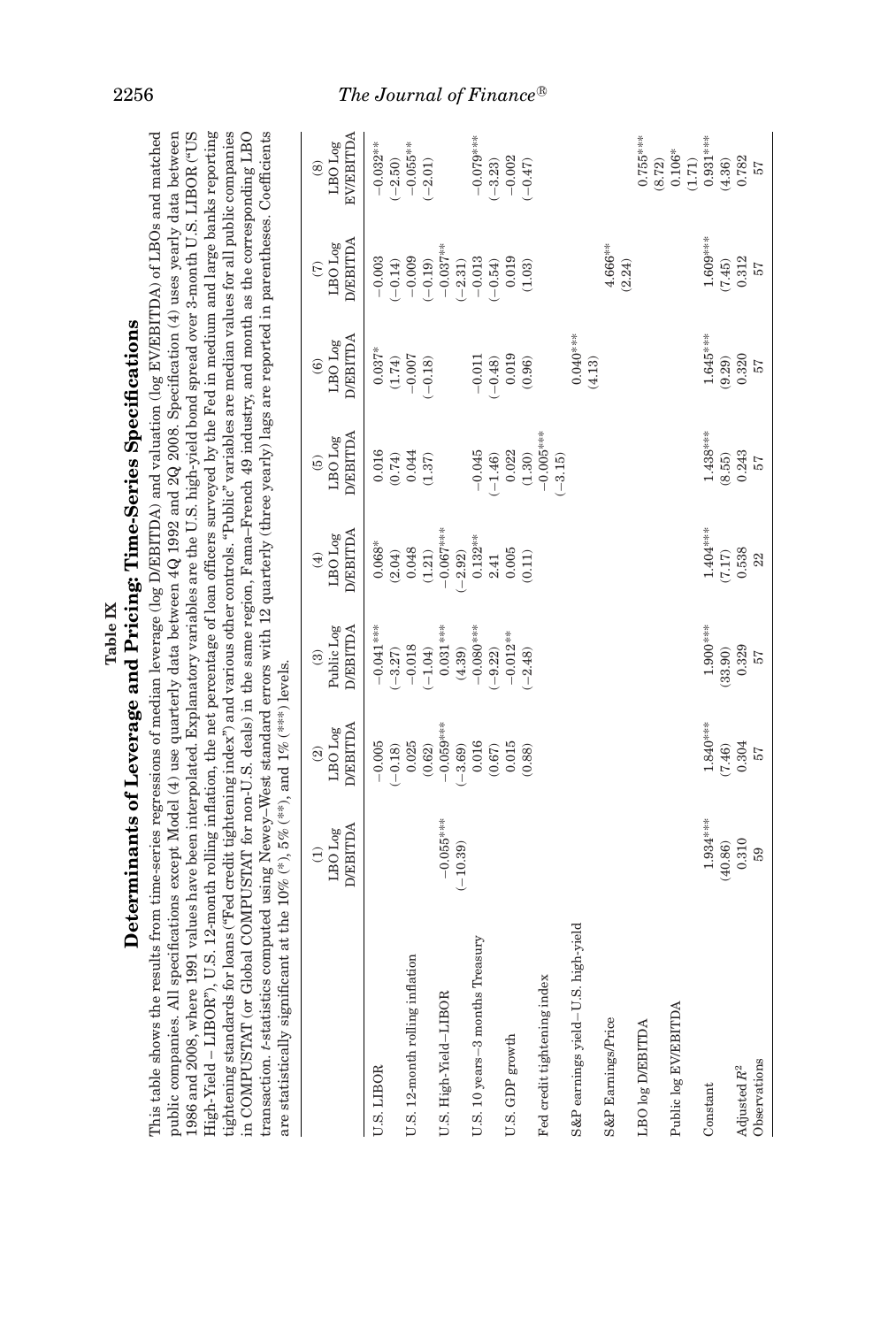Models (5) and (6) consider two alternative measures of debt market conditions. First, we use a measure of "credit tightening" according to a quarterly survey undertaken by the U.S. Federal Reserve. The particular variable we use is the net percentage of loan officers in medium and large U.S. banks reporting tightening standards for loans. This measure captures nonprice aspects of credit market conditions, such as debt covenants and quantity constraints. Model (5) shows that buyout leverage decreases when credit conditions tighten according to this measure. Second, we calculate the difference between the earnings yield in the S&P 500 index and the high-yield rate at the time of the buyout, which Kaplan and Strömberg  $(2009)$  $(2009)$  document to be positively related to private equity fundraising. This measure is likely to capture the difference in relative pricing across public equity and debt markets, with a larger value of this variable indicating that equity is relatively "cheap" compared to high-yield bonds. Consistent with this interpretation, Model (6) shows that fluctuations in this measure are significantly positively related to changes in buyout leverage levels. Model (7) splits this measure into its two parts, the S&P earningsto-price ratio and the high-yield spread, and in this equation both of these variables are statistically significant predictors of leverage. These results suggest that both equity market and debt market conditions independently affect the use of leverage in buyouts.

Finally, Model (8) repeats the equation estimating the effect of leverage on buyout EV multiples in the time-series context, controlling for other macroeconomic factors as well as public EV multiples. In this equation, buyout leverage is significantly positively related to buyout EV multiples, providing further support to the pattern documented in Figure [2.](#page-20-0) Other macroeconomic variables, such as LIBOR, inflation, term spreads, and public valuations, are also significantly related to valuations, as expected given previous findings in the asset pricing literature.

#### *G. LBO Transactions and Private Equity Returns*

Our results suggest that both buyout leverage and pricing are strongly related to debt market conditions. One possible explanation, along the lines of Jensen (1989), is that private equity funds choose leverage optimally to maximize the value of the LBO target firm, and the optimal leverage ratio is higher during hot credit market conditions. This explanation appears to be unlikely given our empirical results for several reasons. First, leverage in buyouts is essentially unrelated to comparable public company leverage and characteristics in the cross-section, even for subsamples of public firms that are more likely to adjust or increase leverage. Second, public firms across all subsamples decrease, rather than increase, their leverage in response to improving debt market conditions. If the explanation for buyouts is that they are better at optimizing leverage in a world in which something like the trade-off theory held, we would expect that at least some proxies for the benefits and costs of leverage should have the same cross-sectional relation for public companies and buyouts, and, additionally, that at least some public companies (such as those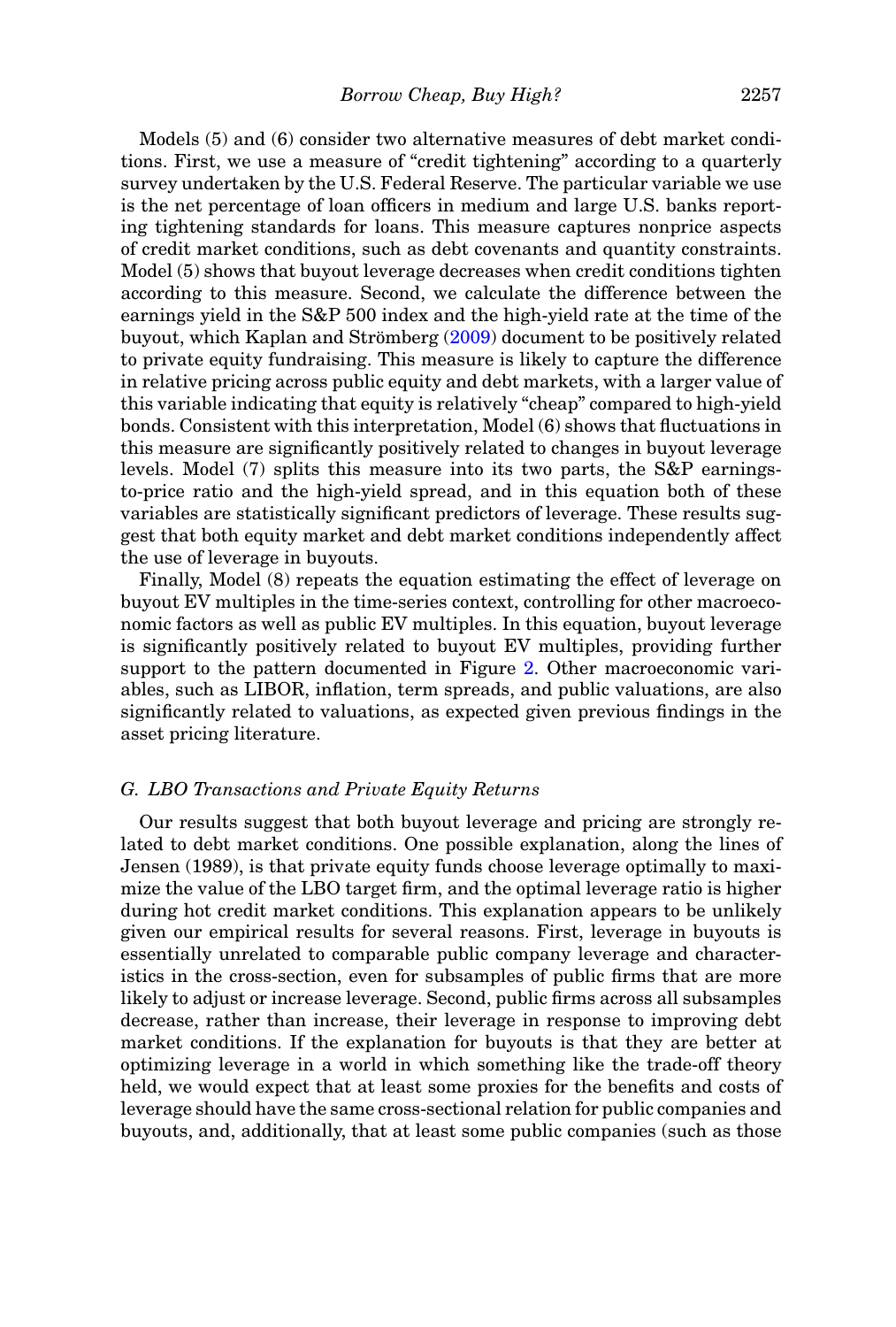that actively manage their capital structure) should increase their leverage as well in response to improving debt market conditions.

Consequently, it appears that the data are more consistent with the markettiming or the GP–LP agency explanations discussed earlier than with those based on portfolio company characteristics. The ultimate test of whether the willingness of private equity firms to take on leverage is good or bad for investors, however, depends on whether deal leverage affects fund returns. According to the market-timing story, private equity sponsors use cheap debt to arbitrage between debt and equity markets, suggesting a positive relation between fund performance and leverage that is larger than that predicted by mechanical Miller–Modigliani arguments. The agency story, in contrast, predicts that private equity sponsors will overinvest more and overpay for deals when debt is more accessible, leading to a negative relation between fund performance and leverage.

We measure fund performance using the PME measure suggested by Kaplan and Schoar [\(2005\)](#page-43-7). The PME compares an investment in a private equity fund to an investment in a broad stock market index made during the same time period. We use the CRSP NYSE/Amex/NASDAQ Value-Weighted Market Index as the benchmark public index. We implement the PME calculation by discounting (or investing) all cash outflows of the fund using the CRSP index total return and comparing the resulting value to the discounted value of the cash inflows (all net of fees) to the fund, again using the total return to the CRSP index. Using this approach, a fund with a PME greater than one has outperformed the CRSP index. The PME measures the risk-adjusted excess return to a buyout fund investment under the assumption that the market beta of the fund is one; this is clearly a simplification but roughly in line with estimates of the beta of private equity investments.[26,](#page-35-0)[27](#page-35-1)

Fund cash flow data necessary to calculate PMEs are available from Preqin for 648 private equity funds over our time period, and for 156 of the funds in our sample, which invested in 505 of our LBO deals. These data allow us to match about one-half of our total sample of transactions to funds for which we can observe returns. Our transactions comprise a relatively small subset of the total number of buyouts conducted by these funds, but for the remaining buyouts deal-level data are not available. Nonetheless, we have a reasonably large sample of fund returns, and detailed information on approximately three deals per fund.

Figure [4](#page-36-0) plots average value-weighted vintage year PMEs in the Preqin universe and the median leverage in our sample for a given vintage year. Value weighting is done by funds raised, and vintage year refers to the particular

<span id="page-35-0"></span><sup>&</sup>lt;sup>26</sup> Alphas and betas for private equity investments are difficult to estimate given the lack of objective interim market values and infrequent return observations. See Cochrane [\(2005\)](#page-42-18), Driessen, Lin, and Phalippou [\(2012\)](#page-42-19), and Korteweg and Sorensen [\(2010\)](#page-43-22) for a discussion of the issues involved.

<span id="page-35-1"></span> $27$  The results are similar if we measure returns as IRRs instead of PMEs.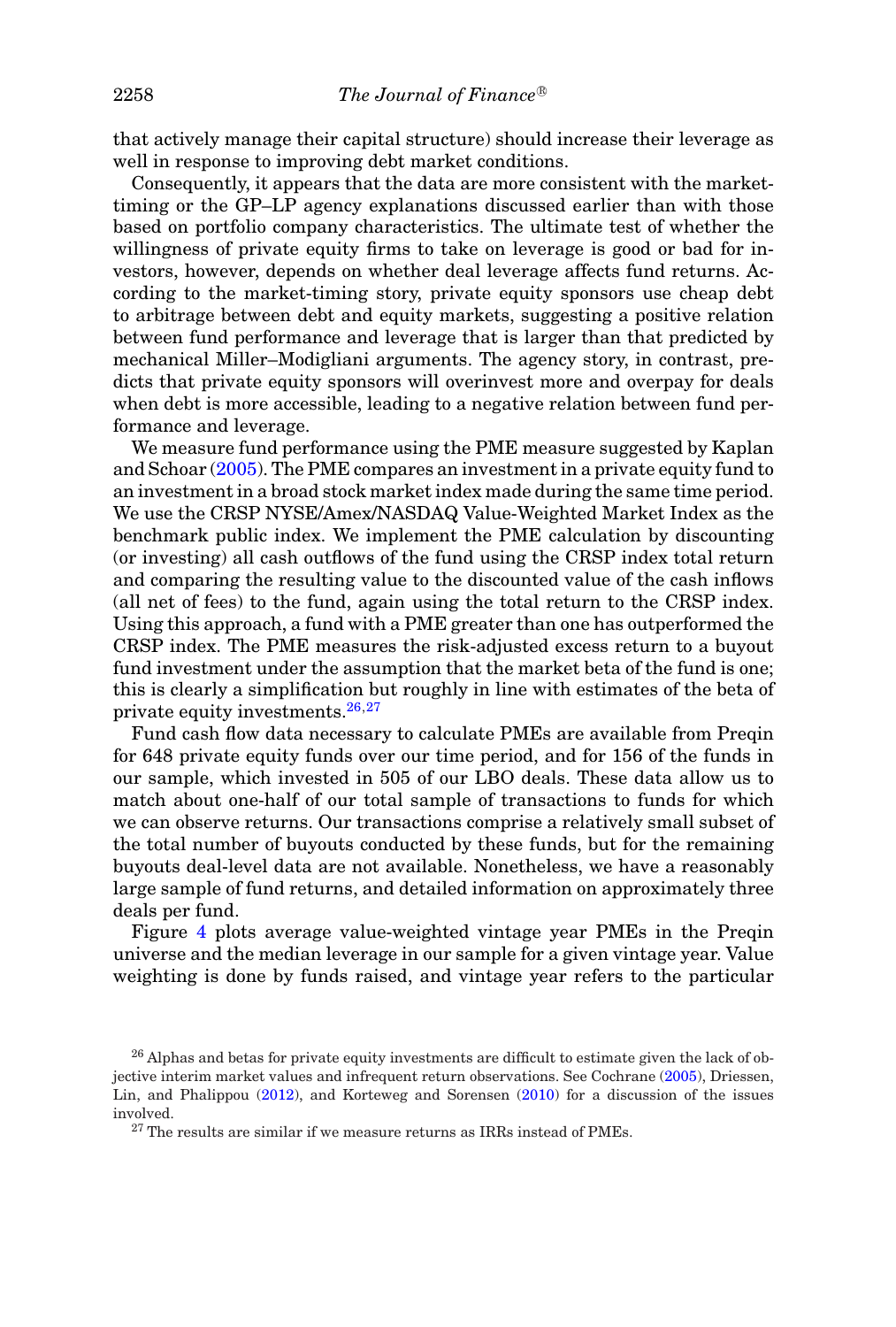

<span id="page-36-0"></span>**Figure 4. Fund vintage performance and credit spreads.** This figure plots the valueweighted vintage year public market equivalent (PME) measure for buyout funds in the Preqin universe against median log net debt to EBITDA for deals in our sample that can be attributed to a certain fund vintage (982 of 1,157 deals satisfy this criterion). Value weighting is by size of funds raised. The benchmark public portfolio used for calculating the PME measure is the CRSP NYSE/Amex/NASDAQ Value-Weighted Market Index. Vintage year refers to the year when the acquiring private equity fund was raised. From the Preqin database, only funds classified as "Buyout" and only funds with complete cash in–cash out data are used (648 funds in total).

year a fund was raised.[28](#page-36-1) LBO leverage and subsequent fund returns are found to be negatively correlated; high leverage for funds in a given vintage year predicts low fund returns. This result holds in all our subsequent tests below.

The usual relation between leverage and returns comes from the Modigliani– Miller theorem that predicts that leverage should have a strong effect on returns. This effect, however, works in the opposite direction of the one we find in the data. Modigliani–Miller logic implies that leverage should increase average (expected) equity returns, while the results presented in Figure [4](#page-36-0) and subsequent tests suggest that the opposite is true in our sample, and that funds with more levered deals have *lower* returns.

Table  $X$  analyses this issue in a time-series context using annual (fund vintage year) data, where the dependent variable is the average value-weighted vintage year PME in the Preqin universe. The first model confirms two results documented in previous studies. First, as in Kaplan and Strömberg  $(2009)$  $(2009)$  and Robinson and Sensoy [\(2012\)](#page-43-23), private equity returns are negatively related to

<span id="page-36-1"></span><sup>28</sup> Because the leverage series in Figure [4](#page-36-0) is by fund vintage years instead of LBO deal years, it is somewhat different from the leverage series plotted in other figures in the paper.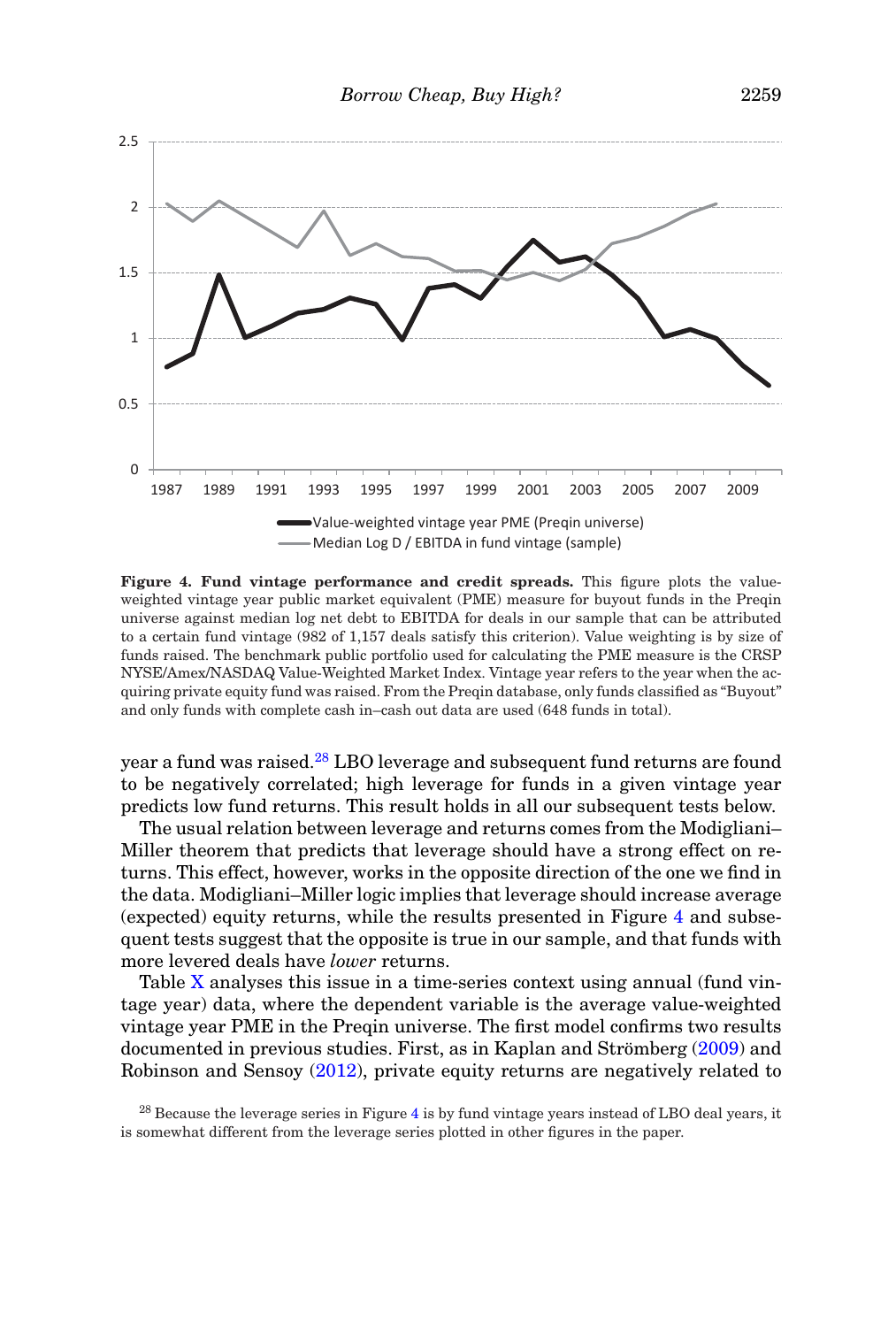#### **Table X**

#### **Leverage and Fund Performance: Time-Series Specifications**

<span id="page-37-0"></span>This table shows the results from OLS regressions with Newey–West corrected standard errors of the value-weighted vintage year public market-equivalent measure for buyout funds in the Preqin universe against various market condition and leverage variables. Vintage year refers to the year when the acquiring private equity fund was raised. Value weighting is by size of funds raised. The benchmark public portfolio used for calculating the public market equivalent measure is the CRSP NYSE/Amex/NASDAQ Value-Weighted Market Index. From the Preqin database, only funds classified as "Buyout" and only funds with complete cash in–cash out data are used (648 funds in total). "Median Deal Log D/EBITDA" is the median leverage (measured as log of debt to EBITDA) for deals in our sample that can be attributed to a certain fund vintage (982 of 1,157 deals satisfy this criterion). "Median Deal Log EV/EBITDA" is the median pricing (measured as log of enterpise value to EBITDA) for deals in our sample that can be attributed to a certain fund vintage (862 of 1,157 deals). "High-yield bond spread over LIBOR" is the median high-yield bond spread over all deals attributable to a certain fund vintage year, measured at the time of the deal. "Capital Commitments/Stock Market Value" is the aggregate amount of funds raised into buyout funds in the United States in a certain vintage year as a fraction of total U.S. stock market capitalization, where funds raised are estimated by Private Equity Analyst. "Value-weighted PME in previous funds" is calculated by taking each fund in a vintage year, locating the previous fund raised by the same sponsor, calculating the PME for that fund, and then taking the valueweighted average over all such previous funds for a given vintage year. Regression coefficients and *t*-statistics are displayed in the table (in parentheses) where *t*-statistics are calculated using Newey–West corrected standard errors with two lags. Coefficients are statistically significant at the 10% (\*), 5% (\*\*), and 1% (\*\*\*) levels.

|                                                |                         |                          | Dependent variable: Value-weighted vintage-year PME |                          |                       |                          |
|------------------------------------------------|-------------------------|--------------------------|-----------------------------------------------------|--------------------------|-----------------------|--------------------------|
|                                                | (1)                     | (2)                      | (3)                                                 | (4)                      | (5)                   | (6)                      |
| Median Deal Log<br>D/EBITDA                    |                         | $-0.741***$<br>$(-4.67)$ |                                                     |                          | $-1.106$<br>$(-1.65)$ | $-0.551***$<br>$(-5.80)$ |
| Median Deal Log<br><b>EV/EBITDA</b>            |                         |                          | $-0.794***$<br>$(-5.01)$                            |                          | 0.441<br>(0.62)       |                          |
| High-yield bond<br>spread over<br><b>LIBOR</b> |                         |                          |                                                     | $0.074**$<br>(2.71)      |                       | $0.053**$<br>(2.94)      |
| Capital Commit-<br>ments/Stock<br>Market Value | $-0.330**$<br>$(-2.41)$ | $-0.141$<br>$(-1.43)$    | $-0.062$<br>$(-0.57)$                               | $-0.339***$<br>$(-3.20)$ | $-0.203$<br>$(-1.31)$ | $-0.154*$<br>$(-2.13)$   |
| Value-weighted<br>PME in previous<br>funds     | $0.485***$<br>(4.45)    | $0.399***$<br>(3.22)     | $0.413**$<br>(3.01)                                 | $0.545***$<br>(5.18)     | $0.394***$<br>(3.14)  | $0.486***$<br>(4.69)     |
| Constant                                       | $0.774***$<br>(5.77)    | 2.078***<br>(8.57)       | $2.421***$<br>(8.52)                                | 0.345<br>(1.48)          | $1.814***$<br>(5.04)  | 1.370***<br>(4.67)       |
| Adjusted $R^2$<br>Number of years              | 0.365<br>22             | 0.659<br>16              | 0.617<br>16                                         | 0.638<br>16              | 0.634<br>16           | 0.749<br>16              |

the amount of money flowing into the PE industry (as measured by aggregate U.S. fundraising in a given vintage year from Private Equity Analyst divided by U.S. stock market capitalization). Second, as in Kaplan and Schoar [\(2005\)](#page-43-7), previous fund returns by the same private equity sponsor predict future fund returns. For a given vintage year average PME, we calculate the previous fund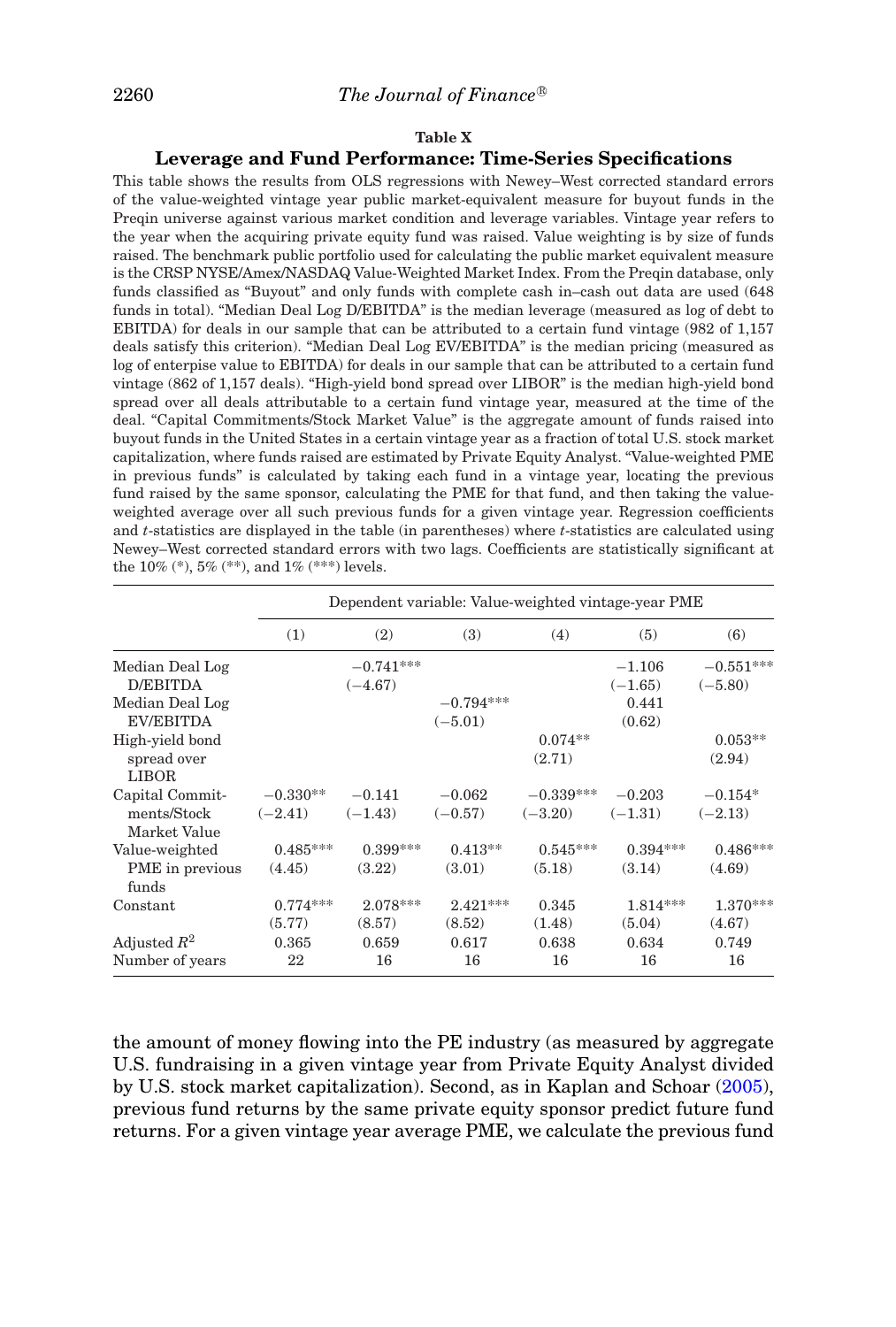PME index by taking each fund in a given vintage year, finding the PME for the previous fund made by the same sponsor, and taking the value-weighted average of all the previous fund PMEs.

Model (2) introduces median leverage, as measured by the log of debt to EBITDA, for deals in our database that can be attributed to funds of a given vintage year. Higher leverage is associated with significantly lower PMEs: the estimates imply that an increase in leverage from the  $25<sup>th</sup>$  percentile to the  $75<sup>th</sup>$ percentile (log of debt to EBITDA going from 1.44 to 1.86) leads to a reduction in PME of about 0.1, or 10 percentage points reduction in return over the life of the fund. Models (3) and (4) document that higher median deal pricing and lower high-yield spreads for a given vintage year are associated with lower fund returns.

These results are consistent with the view that lax credit conditions make it easier for sponsors to raise money through leverage, which in turn leads them to overpay for deals. Model (5) shows that high leverage appears to be more important than high pricing in explaining low fund returns; although coefficients on both leverage and pricing become insignificant when they are introduced simultaneously in the regression, the coefficient on leverage is large, negative, and almost significant, while the coefficient on pricing switches sign. Finally, Model (6) suggests that leverage has an independent negative effect on returns, even after introducing the high-yield credit spread into the equation.

While Table [X](#page-37-0) establishes the aggregate patterns relating deal leverage and fund returns in the time series, Table [XI](#page-39-0) studies the determinants of individual fund PMEs using panel data on fund-level returns. This approach allows us to control for a number of individual fund characteristics that could be related to risk factors and hence returns. Since we have several observations for any given fund, we cluster our standard errors both at the fund and the vintage year levels.

The first specification estimates the way in which a fund's PME is related to private equity firm and fund characteristics, as well as market conditions measured by aggregate capital commitments to private equity funds relative to total stock market capitalization. Again, the results imply that more capital committed in a given vintage year leads to lower fund returns, while the PME of the previous fund raised by the sponsor is positively related to fund PMEs. As in Kaplan and Schoar [\(2005\)](#page-43-7), we also control for whether a fund is a first-time fund, the size of the fund, and the sequence number of the fund (i.e., number of funds raised previously by the same sponsor). Sequence number and fund size are not significant in any specification.<sup>[29](#page-38-0)</sup> In Model  $(2)$  we introduce deallevel leverage, which is again significantly negatively related to fund returns. In Model (3), we include deal pricing, and in Model (4) we add the high-yield

<span id="page-38-0"></span> $29$  The coefficient on the first-time fund dummy is hard to interpret because, when no previous fund exists, we set the "PME in previous fund" variable to zero, while other funds get an average contribution to their PMEs of about 0.3 from this variable. Hence, the fact that the first-time fund dummy is significantly positive does not mean that first-time funds perform better than other funds.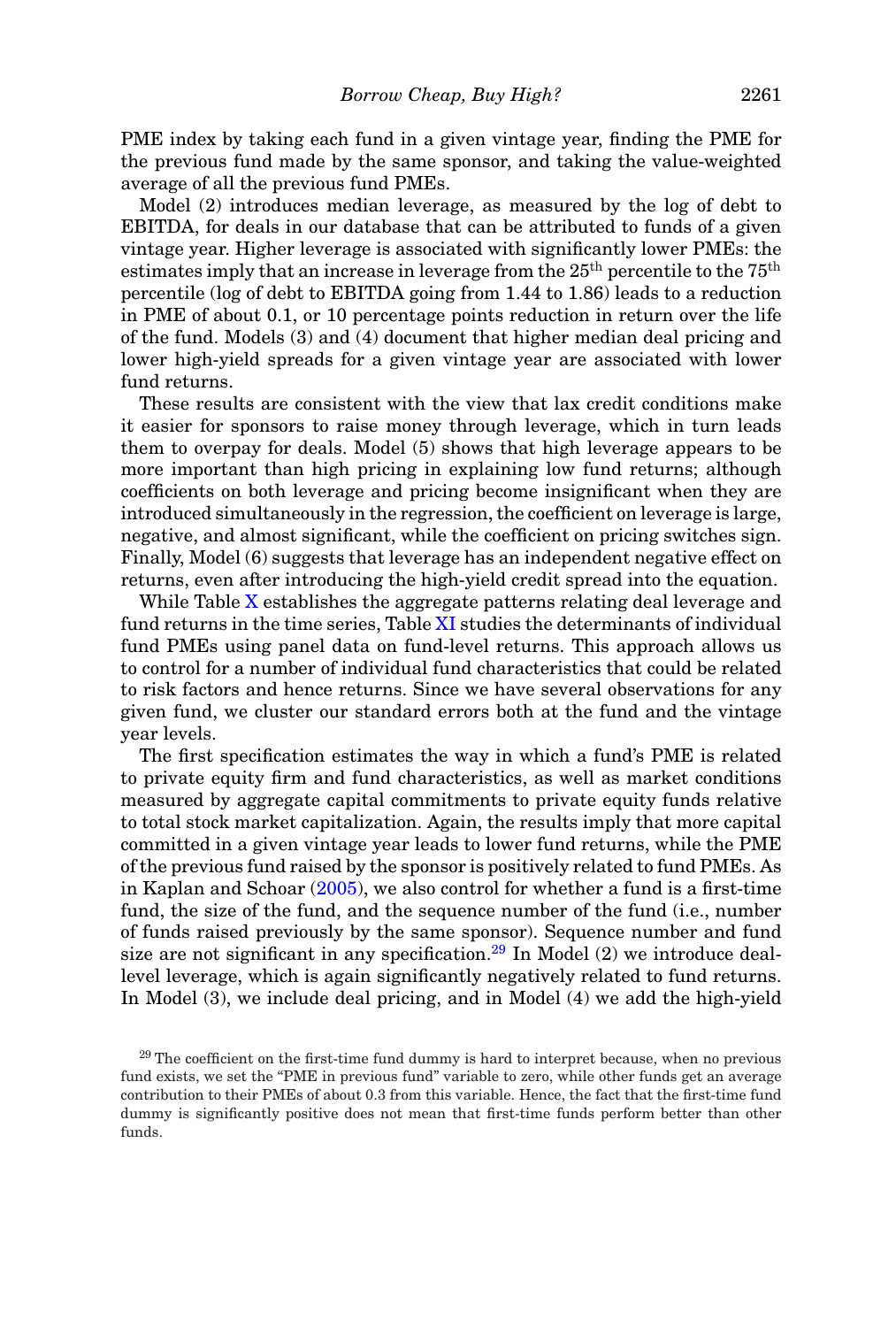| characteristics. Regression coefficients and t-statistics (in parentheses) are displayed in the table. Vintage year refers to the year when the acquiring<br>Petersen (2009) (using Mitchell Petersen's "cluster2"-command in STATA). Coefficients are statistically significant at the 10% (*), 5% (**, and 1%<br>the CRSP NYSE/Amex/NASDAQ Value-Weighted Market Index as the benchmark public index) on LBO deal leverage and various deal and fund<br>private equity fund was raised. t-statistics are clustered both at the vintage year as well as fund level using the method of Thompson (2011) and<br>This table shows the result<br>$(***)$ levels. |                           |                                |                                   | is from OLS regressions of the acquiring private equity fund's PME (calculated using cash flow data from Preqin, using |                                   |                                       |                                             |
|---------------------------------------------------------------------------------------------------------------------------------------------------------------------------------------------------------------------------------------------------------------------------------------------------------------------------------------------------------------------------------------------------------------------------------------------------------------------------------------------------------------------------------------------------------------------------------------------------------------------------------------------------------------|---------------------------|--------------------------------|-----------------------------------|------------------------------------------------------------------------------------------------------------------------|-----------------------------------|---------------------------------------|---------------------------------------------|
|                                                                                                                                                                                                                                                                                                                                                                                                                                                                                                                                                                                                                                                               |                           |                                |                                   | Dependent variable: Fund PME                                                                                           |                                   |                                       |                                             |
|                                                                                                                                                                                                                                                                                                                                                                                                                                                                                                                                                                                                                                                               | $\ominus$                 | $\widehat{2}$                  | $\widehat{\mathcal{E}}$           | $\widehat{E}$                                                                                                          | $\widehat{5}$                     | $\widehat{\mathbf{e}}$                | $\widehat{\epsilon}$                        |
| Deal Log D/EBITDA                                                                                                                                                                                                                                                                                                                                                                                                                                                                                                                                                                                                                                             |                           | $-0.237***$<br>$(-2.70)$       | $-0.333***$<br>$(-2.46)$          | $-0.166***$<br>$(-2.26)$                                                                                               |                                   |                                       | $-0.123*$<br>$(-1.89)$                      |
| Deal Log D/EBITDA, predicted                                                                                                                                                                                                                                                                                                                                                                                                                                                                                                                                                                                                                                  |                           |                                |                                   |                                                                                                                        | $-0.741***$                       | $-0.846***$                           |                                             |
| Deal Log D/EBITDA, residual                                                                                                                                                                                                                                                                                                                                                                                                                                                                                                                                                                                                                                   |                           |                                |                                   |                                                                                                                        | $-0.166***$<br>$(-2.75)$          | $-0.163*$<br>$(-2.98)$                |                                             |
|                                                                                                                                                                                                                                                                                                                                                                                                                                                                                                                                                                                                                                                               |                           |                                |                                   |                                                                                                                        | $(-2.26)$                         | $(-1.71)$                             |                                             |
| Deal Log EV/EBITDA                                                                                                                                                                                                                                                                                                                                                                                                                                                                                                                                                                                                                                            |                           |                                | 0.058<br>(0.61)                   |                                                                                                                        |                                   |                                       |                                             |
| High-yield bond spread over LIBOR                                                                                                                                                                                                                                                                                                                                                                                                                                                                                                                                                                                                                             |                           |                                |                                   | $0.035***$<br>(2.17)                                                                                                   |                                   |                                       |                                             |
| Capital Commitments/Stock Market Value                                                                                                                                                                                                                                                                                                                                                                                                                                                                                                                                                                                                                        | $-0.611***$               | $-0.531***$                    | $-0.529***$                       | $-0.411***$                                                                                                            | $-0.411***$                       | $-0.409***$                           | $-0.237*$                                   |
|                                                                                                                                                                                                                                                                                                                                                                                                                                                                                                                                                                                                                                                               | $(-9.53)$                 | $-8.03$                        | $(-7.25)$                         | $(-3.85)$                                                                                                              | $(-3.85)$                         | $-4.07$                               | $-1.80$                                     |
| Log fund size, 2008 USD                                                                                                                                                                                                                                                                                                                                                                                                                                                                                                                                                                                                                                       | 0.005                     | 0.013                          | 0.026                             | 0.002                                                                                                                  | 0.002                             | $0.007\,$                             | 0.011                                       |
|                                                                                                                                                                                                                                                                                                                                                                                                                                                                                                                                                                                                                                                               | (0.10)                    | (0.23)                         | (0.48)                            | (0.04)                                                                                                                 | (0.04)                            | $\left(0.16\right)$                   | (0.20)                                      |
| Log fund sequence number                                                                                                                                                                                                                                                                                                                                                                                                                                                                                                                                                                                                                                      | 0.010                     | 0.021                          | 0.016                             | 0.019                                                                                                                  | 0.019                             | 0.019                                 | 0.013                                       |
|                                                                                                                                                                                                                                                                                                                                                                                                                                                                                                                                                                                                                                                               | (0.12)                    | (0.28)                         | $\left(0.22\right)$               | (0.28)                                                                                                                 | (0.28)                            | 0.314                                 | 0.194                                       |
| First-time fund                                                                                                                                                                                                                                                                                                                                                                                                                                                                                                                                                                                                                                               | $0.340*$                  | $0.337*$                       | $0.325*$                          | $0.358***$                                                                                                             | $0.358***$                        | $0.380*$                              | $0.380***$                                  |
| PME in previous fund                                                                                                                                                                                                                                                                                                                                                                                                                                                                                                                                                                                                                                          | $0.266***$<br>(1.92)      | $0.268***$<br>(1.90)           | $0.274***$<br>$(1.77)$            | $0.279***$<br>(2.06)                                                                                                   | $0.279***$<br>(2.06)              | $0.276***$<br>(1.90)                  | (2.45)                                      |
|                                                                                                                                                                                                                                                                                                                                                                                                                                                                                                                                                                                                                                                               | (2.97)                    | (3.07)                         | (3.25)                            | (3.22)                                                                                                                 | (3.22)                            | $\left( 3.31\right)$                  | $\frac{0.276***}{(3.08)}$                   |
| Constant                                                                                                                                                                                                                                                                                                                                                                                                                                                                                                                                                                                                                                                      | $1.262***$                | $1.534***$                     | $1.461***$                        | $1.236***$                                                                                                             | $2.376***$                        | $2.392***$                            | $1.366^{\tiny\textcirc}{\tiny\textup{***}}$ |
|                                                                                                                                                                                                                                                                                                                                                                                                                                                                                                                                                                                                                                                               | (3.77)                    | (4.90)                         | (4.57)                            | (4.15)                                                                                                                 | (4.45)                            | (4.85)                                | (2.20)                                      |
| Industry, region, and LBO type fixed effects                                                                                                                                                                                                                                                                                                                                                                                                                                                                                                                                                                                                                  | $\mathop{\rm S}\nolimits$ | $\mathring{\mathsf{Z}}$        | $\mathsf{S}^{\mathsf{o}}$         | $\mathsf{S}^{\mathsf{o}}$                                                                                              | $\mathsf{S}^{\mathsf{o}}$         | ${\it Yes}$                           | $\rm \stackrel{\circ}{\rm \bf Z}$           |
| Deal-year fixed effects                                                                                                                                                                                                                                                                                                                                                                                                                                                                                                                                                                                                                                       | $\rm _{No}$               | $\stackrel{\circ}{\mathbf{Z}}$ | $\rm \stackrel{\circ}{\rm \bf Z}$ | $\rm \stackrel{\circ}{X}$                                                                                              | $\rm \stackrel{\circ}{\rm \bf Z}$ | $\stackrel{\circ}{\phantom{}_{\sim}}$ | $\rm Yes$                                   |
| Number of LBO deals                                                                                                                                                                                                                                                                                                                                                                                                                                                                                                                                                                                                                                           | $505\,$                   | 502                            | 443                               | 502                                                                                                                    | 502                               | 502                                   | 502                                         |
| Number of funds                                                                                                                                                                                                                                                                                                                                                                                                                                                                                                                                                                                                                                               | 156                       | 156                            | 143                               | 156                                                                                                                    | 156                               | 156                                   | 156                                         |
| Number of vintage years                                                                                                                                                                                                                                                                                                                                                                                                                                                                                                                                                                                                                                       | $17\,$                    | $17$                           | $17\,$                            | $17\,$                                                                                                                 | $17\,$                            | $17\,$                                | $17\,$                                      |
| Adjusted $\mathbb{R}^2$                                                                                                                                                                                                                                                                                                                                                                                                                                                                                                                                                                                                                                       | 0.203                     | 0.238                          | 0.262                             | 0.263                                                                                                                  | 0.263                             | 0.294                                 | 0.293                                       |

<span id="page-39-0"></span>Leverage and Fund Performance at the Fund Level **Leverage and Fund Performance at the Fund Level** Table XI **Table XI**

## 2262 *The Journal of Finance* R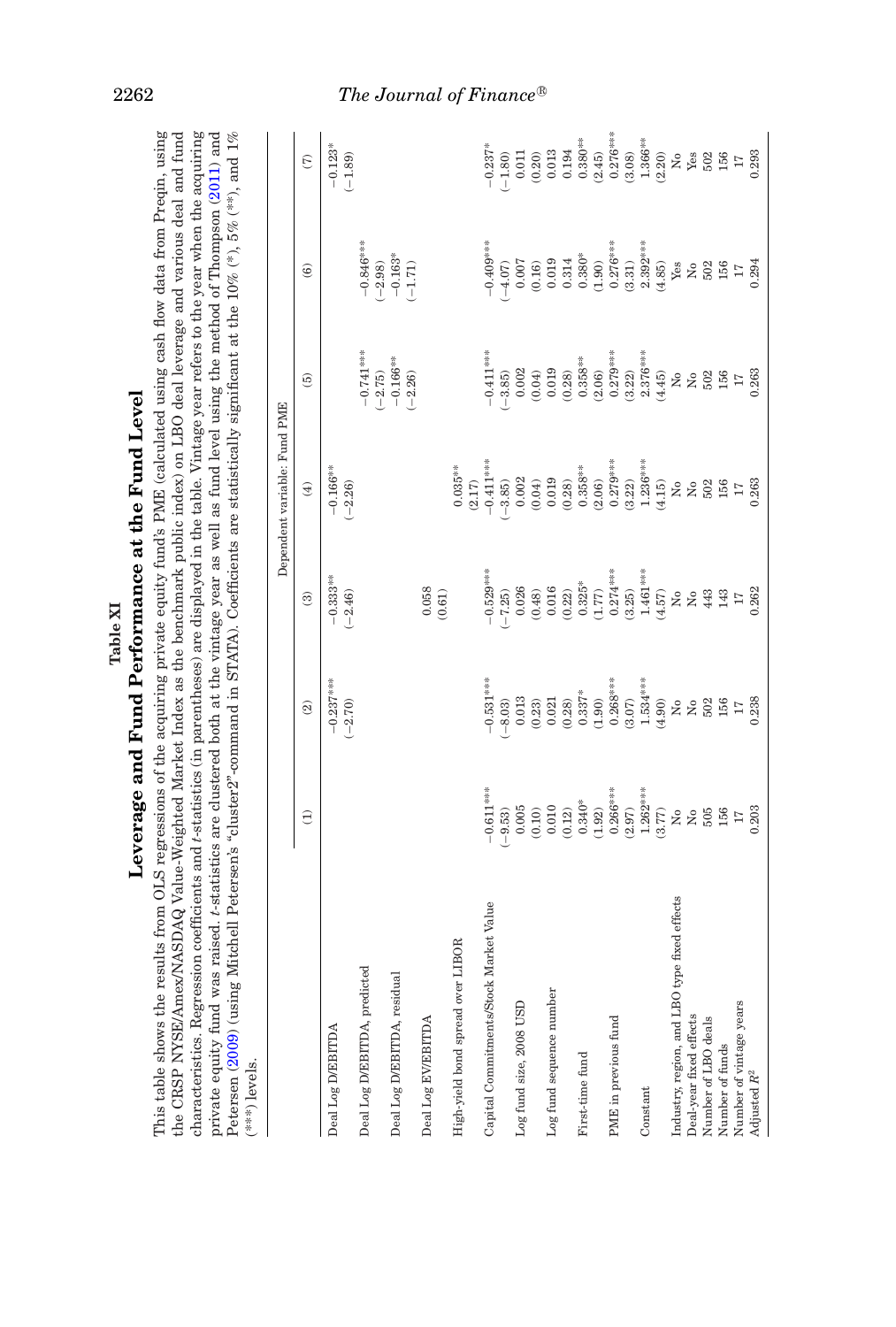spread to the equation, but in each case deal leverage remains an important predictor of returns.

In Model (5), we consider whether funds appear to make money by timing debt markets. To do so, we split leverage into the component explained by variation in debt markets and residual leverage. Specifically, we first estimate a regression of log D/EBITDA on high-yield spreads and use the fitted values from this regression to calculate predicted leverage. We then calculate "residual" leverage as the difference between actual and predicted log D/EBITDA. If funds arbitrage debt and equity markets, the predicted component of leverage should have a positive impact on fund returns when debt is "cheap." However, we find that both components of leverage have a negative impact on returns, which is inconsistent with a market-timing story. Model (6) shows that these results are robust to the introduction of industry, region, and LBO type fixed effects. Finally, the results are not driven by the timing of transactions, even though (as seen in Figure [2\)](#page-20-0) leverage and valuation multiples vary considerably over time. When, in Model (7), transaction year fixed effects are included, the results are weaker but qualitatively similar.

We interpret these results as providing evidence against the market-timing hypothesis and for the GP–LP agency story. One alternative explanation for the negative relation between fund returns and leverage is that times of easy credit lead to a more competitive market for LBOs, which in turn drives returns down. As long as returns are still above the cost of capital for investors, this explanation is compatible with an alignment of interests between funds and their investors. Although this channel probably contributes to explaining the negative effect of leverage on returns, the fact that the effect remains after controlling for fund-raising in the market and deal-year fixed effects suggests that it is not the major explanation.

Another possible explanation for the negative relation between leverage and returns is that there is a time-varying illiquidity discount on nontraded assets such as private equity funds that covaries negatively with leverage, so that leverage is high when investors demand a low illiquidity discount, which is also reflected in a lower PME. However, any such effect should be absorbed in the deal-year fixed effects in Model  $(7)$  of Table [XI.](#page-39-0) The fact that the negative relation between leverage and fund returns remains suggests that time-varying illiquidity discounts is not the full story.

Finally, it is possible that the causal relationship does not go from high leverage to low returns, but rather the other way around. A fund that is expecting low returns has an incentive to engage in risky strategies, such as unusually large or unusually leveraged transactions, to gamble for resurrection. This argument, however, is just a variant of the agency story suggested by Axelson, Strömberg, and Weisbach  $(2009)$  $(2009)$ . Given that we cannot identify returns for individual deals within the fund, we have no way of ruling out this type of explanation.

To summarize, the evidence that fund-level returns are negatively related to transaction-level leverage suggests that private equity sponsors may be acting more in their own (carried!) interest than their investors' when they impose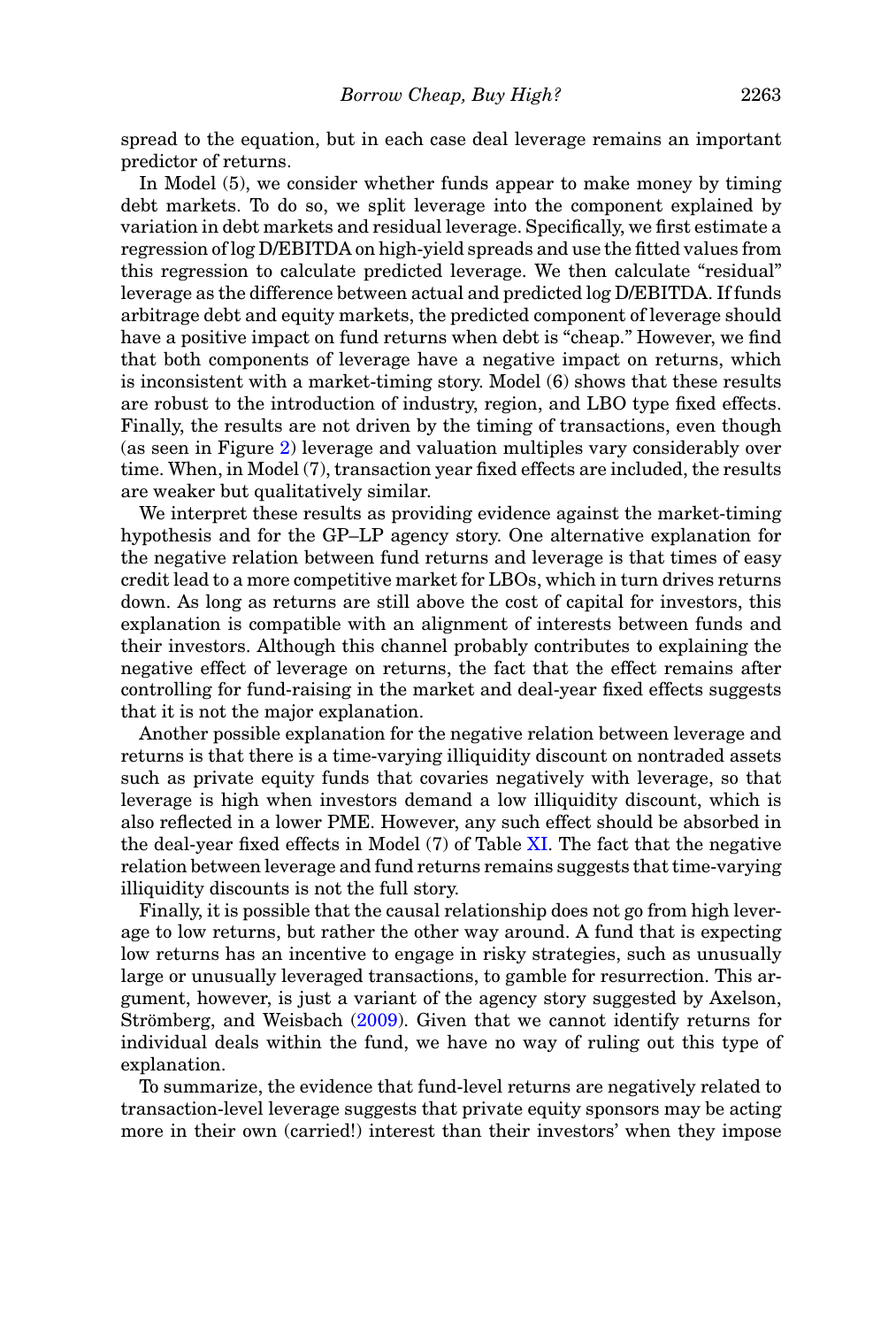highly leveraged capital structures on their portfolio companies. This argument does not necessarily imply that a highly levered capital structure imposes extra costs on the portfolio firm itself, as some critics of LBOs have argued. Instead, our data indicate that the prices that private equity funds seem to be willing to pay for highly levered deals are not only high, but possibly excessive.

#### **IV. Conclusions**

This paper constructs a large, detailed, and geographically diverse sample of 1,157 buyouts to study the determinants of financial structure in these increasingly important transactions and compare their capital structure to a matched sample of public companies. We find no cross-sectional relation between the financial structure of buyouts and matched public firms. This finding is robust to a large number of alternative measures of leverage and control samples.

The lack of a relation between LBO financial structures and public company financial structures suggests that different factors determine capital structure decisions of public companies and private equity firms. We document that buyout leverage is driven almost entirely by time-series variation related to debt market conditions. In contrast, public company leverage is mostly driven by differences in firm characteristics. The standard trade-off theory factors that predict capital structure in public companies have no explanatory power for buyouts. Instead, the main factors that affect the capital structure of buyouts are the price and availability of debt: When credit is abundant and cheap, buyouts become more leveraged. No such effect is observed in the matched public companies.

Our results suggest that the capital structure of buyouts requires a different explanation from that of public firms. Private equity practitioners often state that they use as much leverage as they can. This claim appears to be consistent with the data. Market conditions are important determinants of the level of leverage in buyouts, the structure of that leverage, the pricing of deals, and even the returns of the private equity funds making the investments. The main constraint private equity sponsors face is the capital market, which limits the quantity they can borrow for any particular deal. Axelson, Strömberg, and Weisbach [\(2009\)](#page-42-1) formalize these ideas in their model, which suggests that the higher leverage chosen by private equity funds during hot markets is potentially not in the interests of their investors. Our empirical results, which document a negative relation between fund returns and leverage, are consistent with the logic of this model.

However, although potential conflicts of interest between GPs and their investors appear to be an important explanation for the patterns we observe, there is undoubtedly much more to the story. More generally, the striking differences we document between the capital structures of private equity firms and public firms highlight the fundamental link between the contractual structure of an organization and the way it raises capital. Understanding the way in which an organization's design affects both the way in which it raises capital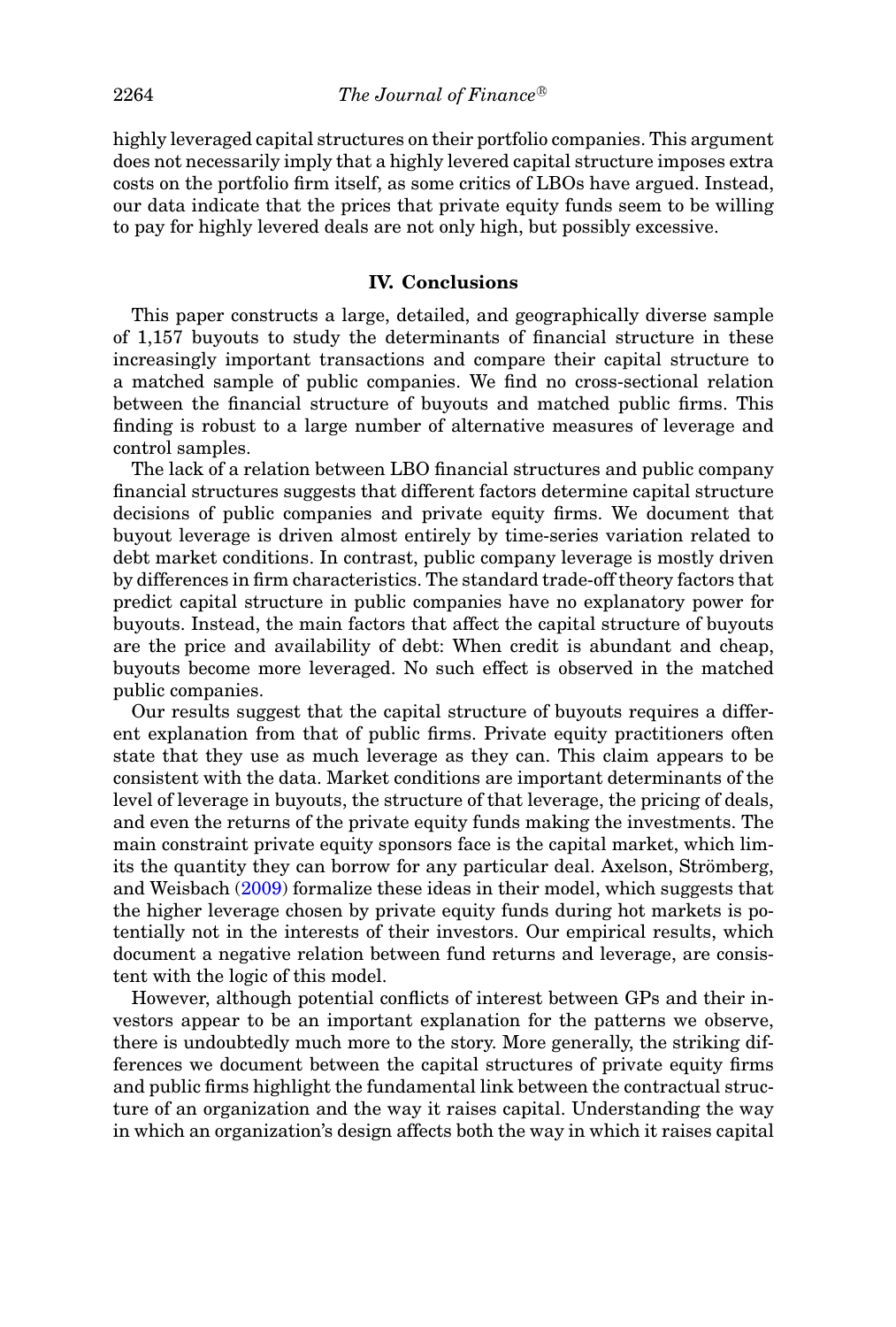and its ability to raise capital in different types of financial conditions is an important topic for future research.

> Initial submission: September 13, 2010; Final version received: May 17, 2013 Editor: Campbell Harvey

#### **REFERENCES**

- <span id="page-42-9"></span>Andrade, Gregor, and Steven N. Kaplan, 1998, How costly is financial (not economic) distress? Evidence from highly leveraged transactions that become distressed, *[Journal of Finance](http://dx.doi.org/10.1111/0022-1082.00062)* 53, 1443–1493.
- <span id="page-42-1"></span>Axelson, Ulf, Per Strömberg, and Michael S. Weisbach, 2009, Why are buyouts levered? The financial structure of private equity firms, *[Journal of Finance](http://dx.doi.org/10.1111/j.1540-6261.2009.01473.x)* 64, 1549–1582.
- <span id="page-42-14"></span>Baker, Malcolm, Robin Greenwood, and Jeffrey Wurgler, 2003, The maturity of debt issues and predictable variation in bond returns, *[Journal of Financial Economics](http://dx.doi.org/10.1016/S0304-405X(03)00147-8)* 70, 261–291.
- Baker, Malcolm, Richard Ruback, and Jeffrey Wurgler, 2004, Behavioral corporate finance: A survey, in Eckbo Espen ed.: *Handbook in Corporate Finance: Empirical Corporate Finance*, Volume 1 (Elsevier, Amsterdam, the Netherlands).
- <span id="page-42-12"></span>Baker, Malcolm, and Jeffrey Wurgler, 2002, Market timing and capital structure, *[Journal of](http://dx.doi.org/10.1111/1540-6261.00414) [Finance](http://dx.doi.org/10.1111/1540-6261.00414)* 57, 1–32.
- <span id="page-42-11"></span>Berger, Philip, Eli Ofek, and David Yermack, 1997, Managerial entrenchment and capital structure decisions, *[Journal of Finance](http://dx.doi.org/10.1111/j.1540-6261.1997.tb01115.x)* 52, 1411–1438.
- <span id="page-42-10"></span>Bernstein, Shai, Josh Lerner, Morten Sørensen, and Per Strömberg, 2010, Private equity, industry performance and cyclicality, Working paper, SIFR.
- <span id="page-42-6"></span>Boucly, Quentin, David Sraer, and David Thesmar, 2011, Growth LBOs, *[Journal of Financial](http://dx.doi.org/10.1016/j.jfineco.2011.05.014) [Economics](http://dx.doi.org/10.1016/j.jfineco.2011.05.014)* 102, 432–453.
- <span id="page-42-18"></span>Cochrane, John H., 2005, The risk and return of venture capital, *[Journal of Financial Economics](http://dx.doi.org/10.1016/j.jfineco.2004.03.006)* 75, 3–52.
- <span id="page-42-2"></span>Collin-Dufresne, Pierre, Robert Goldstein, and Spencer Martin, 2001, The determinants of credit spread changes, *[Journal of Finance](http://dx.doi.org/10.1111/0022-1082.00402)* 56, 2177–2207.
- <span id="page-42-7"></span>Chung, Ji-Woong, 2011, Leveraged buyouts of private companies, Working paper, Korea University.
- <span id="page-42-0"></span>Demiroglu, Cem, and Christopher M. James, 2010, The role of private equity group reputation in LBO financing, *[Journal of Financial Economics](http://dx.doi.org/10.1016/j.jfineco.2010.02.001)* 96, 306–330.
- <span id="page-42-19"></span>Driessen, Joost, Tse-Chun Lin, and Lodovic Phalippou, 2012, A new method to estimate risk and return of non-traded assets from cash flows: The case of private equity funds, *Journal of Financial and Quantitative Analysis* 47, 511–535.
- <span id="page-42-15"></span>Fama, Eugene F., and Kenneth R. French, 1997, Industry costs of equity, *[Journal of Financial](http://dx.doi.org/10.1016/S0304-405X(96)00896-3) [Economics](http://dx.doi.org/10.1016/S0304-405X(96)00896-3)* 43, 153–193.
- <span id="page-42-16"></span>Fischer, Edwin O., Robert Heinkel, and Josef Zechner, 1989, Dynamic capital structure choice: Theory and tests, *[Journal of Finance](http://dx.doi.org/10.1111/j.1540-6261.1989.tb02402.x)* 44, 19–40.
- <span id="page-42-3"></span>Gilchrist, Simon, and Egon Zakrajsek, 2011, Credit spreads and business cycle fluctuations, *[Amer](http://dx.doi.org/10.1257/aer.102.4.1692)[ican Economic Review](http://dx.doi.org/10.1257/aer.102.4.1692)* 102, 1692–1720.
- <span id="page-42-4"></span>Gorbenko, Alexander S., and Andrey Malenko, 2012, Strategic and financial bidders in takeover auctions, Working paper, Stanford University.
- <span id="page-42-13"></span>Graham, John R., and Campbell R. Harvey, 2001, The theory and practice of corporate finance: Evidence from the field, *Journal of Financial Economics* 61, 187–243.
- <span id="page-42-5"></span>Guo, Shourun, Edith S. Hotchkiss, and Weihong Song, 2011, Do buyouts (still) create value? *[Journal of Finance](http://dx.doi.org/10.1111/j.1540-6261.2010.01640.x)* 66, 479–517.
- <span id="page-42-17"></span>Halling, Michael, Jun Yu, and Josef Zechner, 2012, Leverage dynamics over the business cycle, Working paper, University of Utah.
- <span id="page-42-8"></span>Harris, Robert, Tim Jenkinson, and Steven Kaplan, 2012, Private equity performance: What do we know? NBER working paper.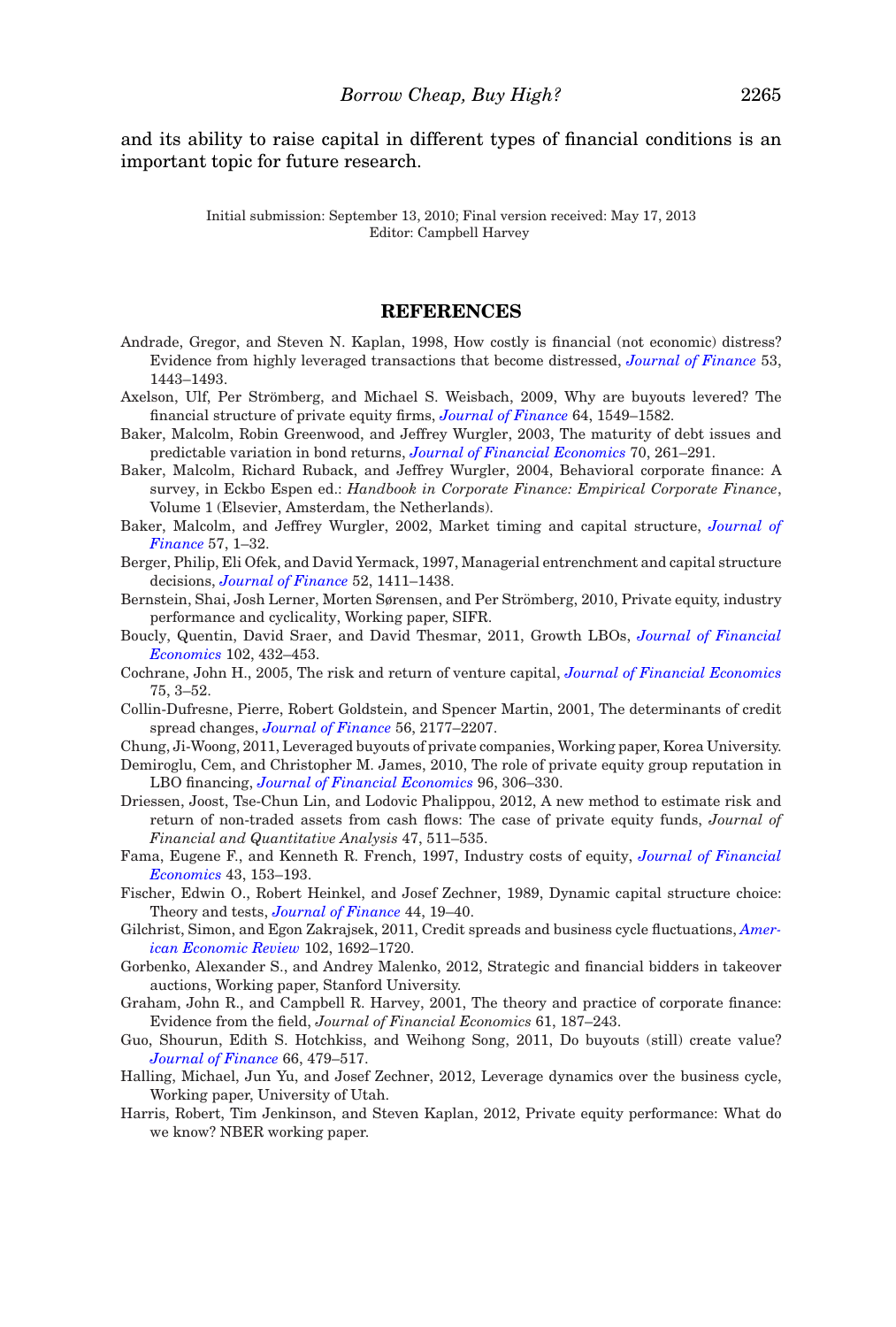- <span id="page-43-9"></span>Hotchkiss, Edie, David C. Smith, and Per Strömberg, 2012, Private equity and the resolution of financial distress, Working paper, Stockholm School of Economics.
- <span id="page-43-1"></span>Ivashina, Victoria, and Anna Kovner, 2011, The private equity advantage: Leveraged buyout firms and relationship banking, *[Review of Financial Studies](http://dx.doi.org/10.1093/rfs/hhr024)* 24, 2462–2498.
- <span id="page-43-6"></span>Jenkinson, Tim, and Miguel Sousa, 2011, Why do private equity firms sell to each other? Working paper, Said Business School, Oxford University.
- Jensen, Michael, 1986, Agency costs of free cash flows, corporate finance and takeovers, *American Economic Review* 76, 323–339.
- <span id="page-43-13"></span>Kaplan, Steven N., 1989a, Management buyouts: Evidence of taxes as a source of value, *[Journal](http://dx.doi.org/10.1111/j.1540-6261.1989.tb04381.x) [of Finance](http://dx.doi.org/10.1111/j.1540-6261.1989.tb04381.x)* 44, 611–632.
- <span id="page-43-14"></span>Kaplan, Steven N., 1989b, The effects of management buyouts on operating performance and value, *[Journal of Financial Economics](http://dx.doi.org/10.1016/0304-405X(89)90047-0)* 24, 217–254.
- <span id="page-43-7"></span>Kaplan, Steven N., and Antoinette Schoar, 2005, Private equity performance: Returns, persistence, and capital flows, *[Journal of Finance](http://dx.doi.org/10.1111/j.1540-6261.2005.00780.x)* 60, 1791–1823.
- <span id="page-43-4"></span>Kaplan, Steven N., and Jeremy Stein, 1993, The evolution of buyout pricing and financial structure in the 1980s, *[Quarterly Journal of Economics](http://dx.doi.org/10.2307/2118334)* 108, 313–357.
- <span id="page-43-0"></span>Kaplan, Steven N., and Per Strömberg, 2009, Leveraged buyouts and private equity, *[Journal of](http://dx.doi.org/10.1257/jep.23.1.121) [Economic Perspectives](http://dx.doi.org/10.1257/jep.23.1.121)* 23, 121–146.
- <span id="page-43-19"></span>Korajczyk, Robert A., and Amnon Levy, 2003, Capital structure choice: Macroeconomic conditions and financial constraints, *[Journal of Financial Economics](http://dx.doi.org/10.1016/S0304-405X(02)00249-0)* 68, 75–109.
- <span id="page-43-22"></span>Korteweg, Arthur, and Morten Sorensen, 2010, Risk and return characteristics of venture capitalbacked entrepreneurial companies, *[Review of Financial Studies](http://dx.doi.org/10.1093/rfs/hhq050)* 23, 3738–3772.
- <span id="page-43-2"></span>Leary, Mark T., 2009, Bank loan supply, lender choice, and corporate capital structure, *[Journal of](http://dx.doi.org/10.1111/j.1540-6261.2009.01461.x) [Finance](http://dx.doi.org/10.1111/j.1540-6261.2009.01461.x)* 64, 1143–1185.
- <span id="page-43-17"></span>Leary, Mark T., and Michael Roberts, 2005, Do firms rebalance their capital structures? *[Journal](http://dx.doi.org/10.1111/j.1540-6261.2005.00811.x) [of Finance](http://dx.doi.org/10.1111/j.1540-6261.2005.00811.x)* 60, 2575–2619.
- <span id="page-43-5"></span>Ljungqvist, Alexander, Matthew Richardson, and Daniel Wolfenzon, 2007, The investment behavior of buyout funds: Theory and evidence, ECGI working paper 174/2007.
- <span id="page-43-15"></span>Lown, Cara S., Donald P. Morgan, and Sonali Rohatgi, 2000, Listening to loan officers: The impact of commercial credit standards on lending and output, *Economic Policy Review, Federal Reserve Bank of New York* 6, 1–16.
- <span id="page-43-10"></span>Myers, Stewart C., 2001, Capital structure, *[Journal of Economic Perspectives](http://dx.doi.org/10.1257/jep.15.2.81)* 15, 81–102.
- <span id="page-43-11"></span>Myers, Stewart C., and Nicholas S. Majluf, 1984, Corporate financing and investment decisions when firms have information that investors do not have, *[Journal of Financial Economics](http://dx.doi.org/10.1016/0304-405X(84)90023-0)* 13, 187–221.
- <span id="page-43-21"></span>Newey, Whitney K., and Kenneth D. West, 1987, A simple positive definite, heteroskedasticity and autocorrelation consistent covariance matrix, *[Econometrica](http://dx.doi.org/10.2307/1913610)* 55, 703–705.
- <span id="page-43-18"></span>Opler, Tim, and Sheridan Titman, 1993, The determinants of leveraged buyout activity: Free cash flow vs. financial distress costs, *[Journal of Finance](http://dx.doi.org/10.1111/j.1540-6261.1993.tb05138.x)* 48, 1985–1999.
- <span id="page-43-24"></span>Petersen, Mitchell, 2009, Estimating standard errors in finance panel data sets: Comparing approaches, *[Review of Financial Studies](http://dx.doi.org/10.1093/rfs/hhn053)* 22, 435–480.
- <span id="page-43-8"></span>Phalippou, Ludovic, and Oliver Gottschalg, 2009, The performance of private equity funds, *[Review](http://dx.doi.org/10.1093/rfs/hhn014) [of Financial Studies](http://dx.doi.org/10.1093/rfs/hhn014)* 22, 1747–1776.
- <span id="page-43-23"></span>Robinson, David T., and Berk A. Sensoy, 2012, Cyclicality, performance measurement, and cash flow liquidity in private equity, Working paper, Ohio State University.
- <span id="page-43-3"></span>Shin, Hyun, 2011, Global banking glut and loan risk premium, Mundell-Fleming Lecture prepared for the 2011 IMF Annual Research Conference.
- <span id="page-43-20"></span>Shivdasani, Anil, and Yihui Wang, 2011, Did structured credit fuel the LBO boom? *[Journal of](http://dx.doi.org/10.1111/j.1540-6261.2011.01667.x) [Finance](http://dx.doi.org/10.1111/j.1540-6261.2011.01667.x)* 66, 1291–1328.
- <span id="page-43-16"></span>Strebulaev, Ilya, 2007, Do tests of capital structure theory mean what they say? *[Journal of Finance](http://dx.doi.org/10.1111/j.1540-6261.2007.01256.x)* 62, 1747–1787.
- <span id="page-43-12"></span>Strömberg, Per, 2008, The new demography of private equity, in *The Global Economic Impact of Private Equity Report 2008*, World Economic Forum, January 2008. Available at http://www3.weforum.org/docs/WEF IV PrivateEquity Report 2008.pdf